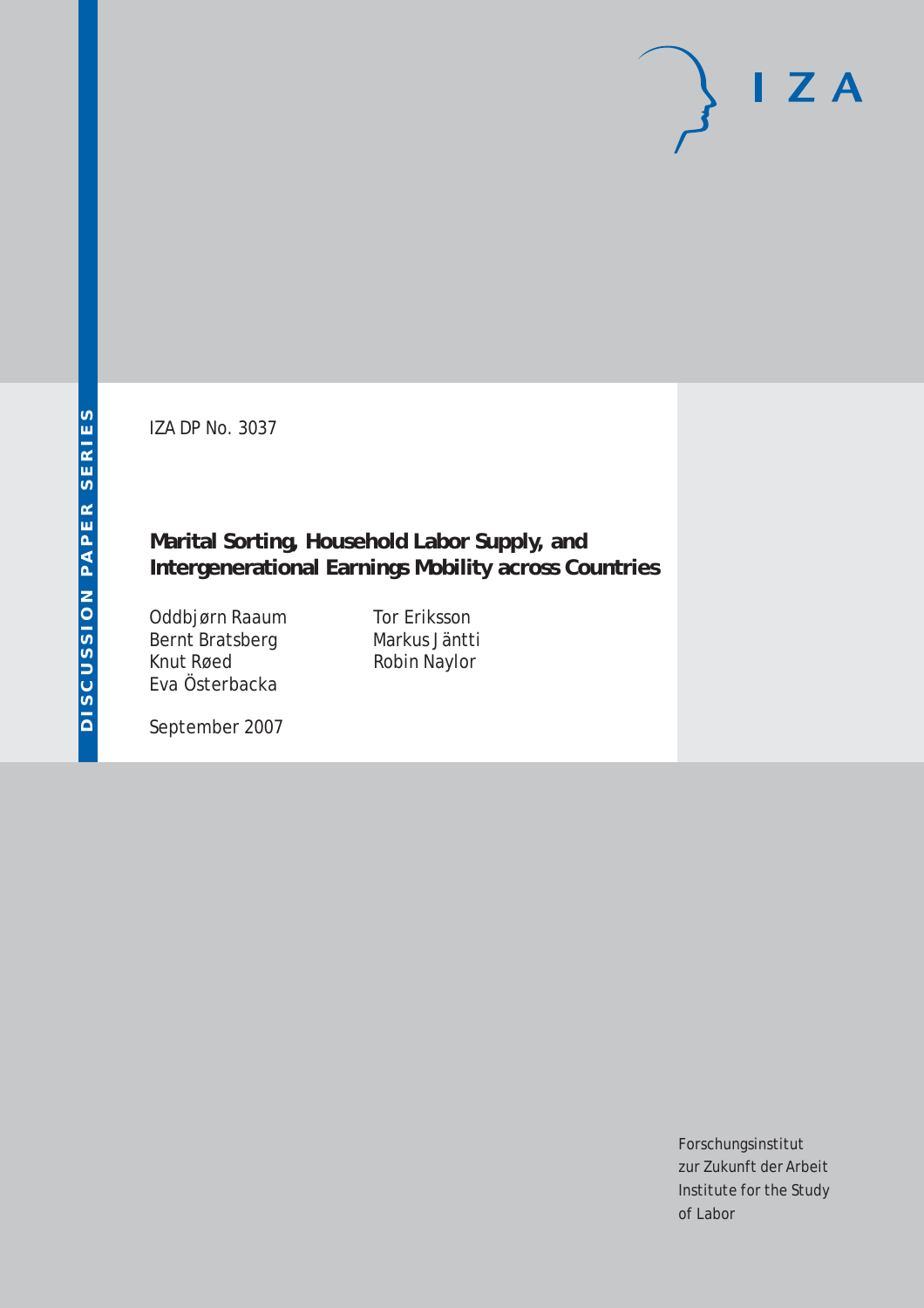# **Marital Sorting, Household Labor Supply, and Intergenerational Earnings Mobility across Countries**

### **Oddbjørn Raaum**

*Ragnar Frisch Centre for Economic Research* 

**Bernt Bratsberg**  *Ragnar Frisch Centre for Economic Research* 

**Knut Røed**  *Ragnar Frisch Centre for Economic Research and IZA*

### **Eva Österbacka**

*Åbo Akademi University* 

### **Tor Eriksson**

*Aarhus School of Business* 

### **Markus Jäntti**

*Åbo Akademi University* 

#### **Robin Naylor**

*University of Warwick* 

### Discussion Paper No. 3037 September 2007

IZA

P.O. Box 7240 53072 Bonn **Germany** 

Phone: +49-228-3894-0 Fax: +49-228-3894-180 E-mail: [iza@iza.org](mailto:iza@iza.org)

Any opinions expressed here are those of the author(s) and not those of the institute. Research disseminated by IZA may include views on policy, but the institute itself takes no institutional policy positions.

The Institute for the Study of Labor (IZA) in Bonn is a local and virtual international research center and a place of communication between science, politics and business. IZA is an independent nonprofit company supported by Deutsche Post World Net. The center is associated with the University of Bonn and offers a stimulating research environment through its research networks, research support, and visitors and doctoral programs. IZA engages in (i) original and internationally competitive research in all fields of labor economics, (ii) development of policy concepts, and (iii) dissemination of research results and concepts to the interested public.

IZA Discussion Papers often represent preliminary work and are circulated to encourage discussion. Citation of such a paper should account for its provisional character. A revised version may be available directly from the author.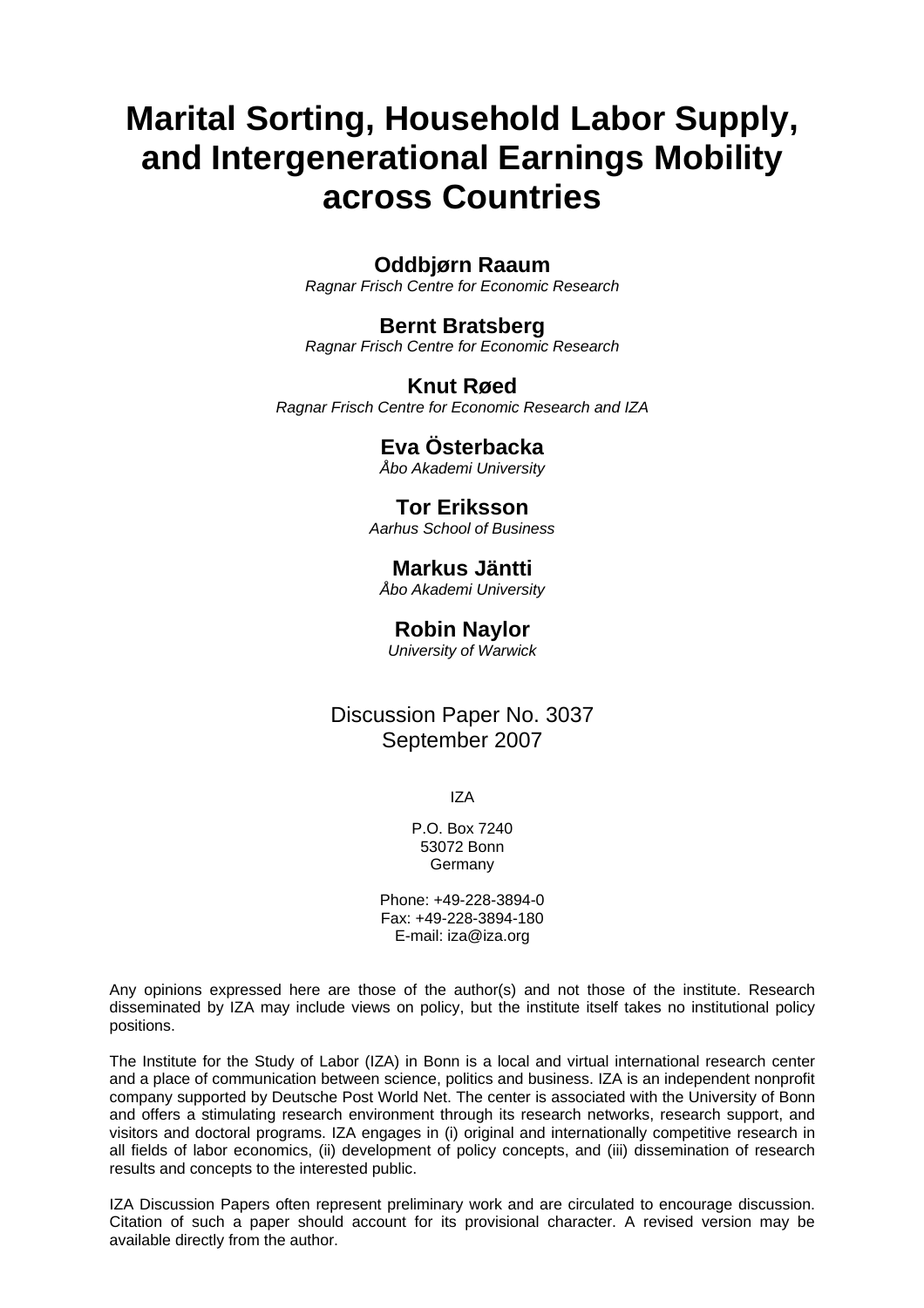IZA Discussion Paper No. 3037 September 2007

# **ABSTRACT**

## **Marital Sorting, Household Labor Supply, and Intergenerational Earnings Mobility across Countries<sup>\*</sup>**

We present comparable evidence on intergenerational earnings mobility for Denmark, Finland, Norway, the UK and the US, with a focus on the role of gender and marital status. We confirm that earnings mobility in the Nordic countries is typically greater than in the US and in the UK, but find that, in contrast to all other groups, for married women mobility is approximately uniform across countries when estimates are based on women's own earnings. Defining offspring outcomes in terms of family earnings, on the other hand, leads to estimates of intergenerational mobility in the Nordic countries which exceed those for the US and the UK for both men and women, single and married. Unlike in the Nordic countries, we find that married women with children and with husbands from affluent backgrounds tend to exhibit reduced labor supply in the US and the UK. In these countries, it is the combination of assortative mating and labor supply responses which weakens the association between married women's own earnings and their parents' earnings.

JEL Classification: J3, J62

Keywords: assortative mating, intergenerational mobility, joint labor supply

Corresponding author:

 $\overline{a}$ 

Knut Røed Ragnar Frisch Centre for Economic Research Gaustadalleen 21 0349 Oslo Norway E-mail: [knut.roed@frisch.uio.no](mailto:knut.roed@frisch.uio.no)

<span id="page-2-0"></span><sup>\*</sup> This research has received financial support from the Nordic Council of Ministers (project no. 149813-599), the Academy of Finland (project no. 206680), and the Norwegian Ministry of Labour and Social Inclusion (Frisch project no. 1391). It is also part of the research at the ESOP Centre at the Department of Economics, University of Oslo. We are grateful to Mette Trier Damgaard for research assistance with the Danish data and to Jo Blanden for assistance with the UK data.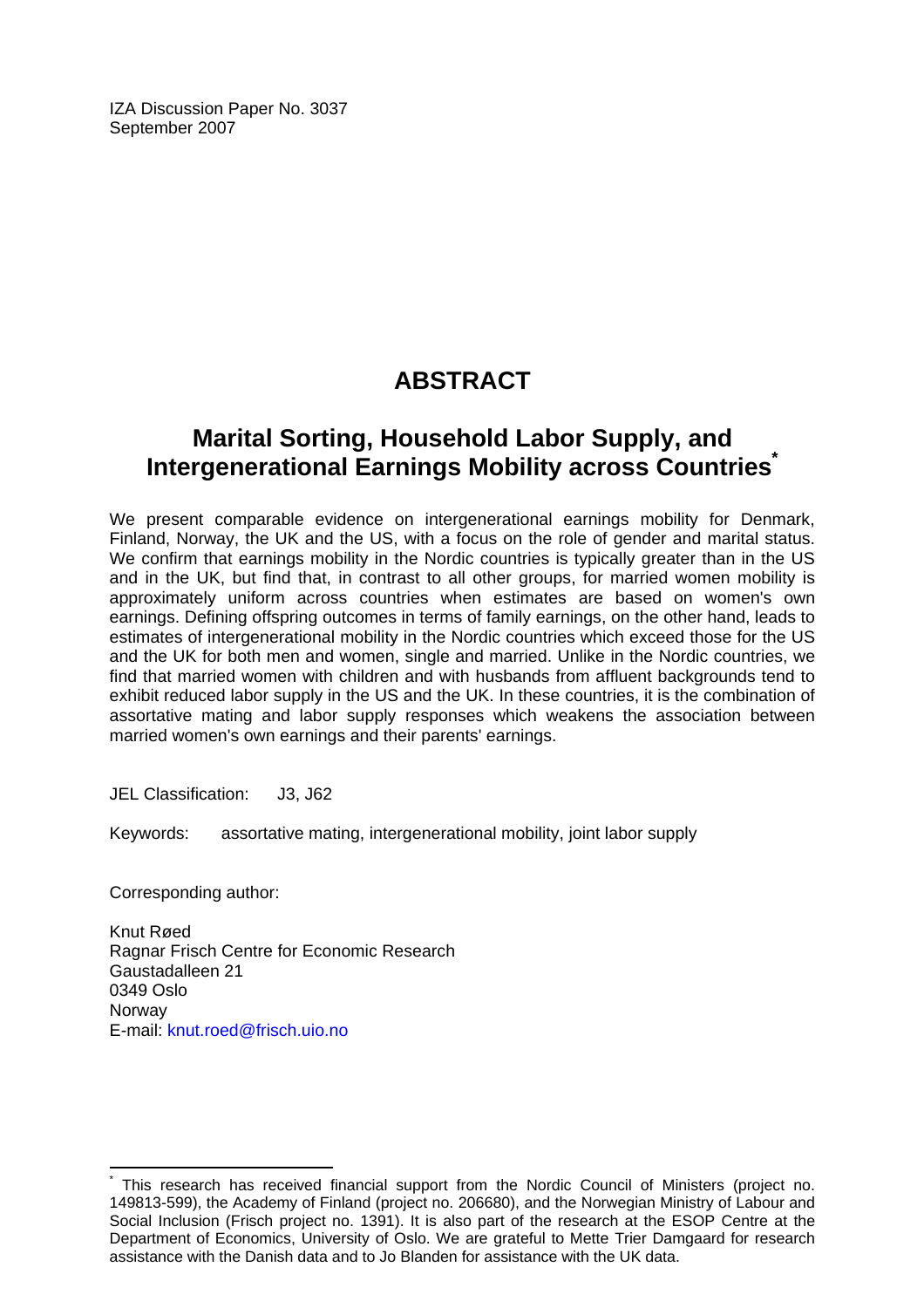### **1. Introduction**

Family background is an important determinant of welfare in adulthood. Children of rich parents not only inherit more wealth than children of poor parents, they also tend to have higher earnings themselves and to marry more affluent partners. Economic inequalities are transferred across generations through numerous channels and in ways which vary across countries. Hence, the extent to which family inequalities persist will not in general be the same in all countries. A large empirical literature studying the intergenerational transmission of earnings from fathers to sons shows that that earnings persistence tends to be relatively strong in the United States, while the Nordic welfare states stand out with low intergenerational earnings persistence; see Björklund and Jäntti (2000), Solon (2002), Jäntti et al. (2006), and Corak (2006). The empirical evidence is much thinner on the intergenerational transmission of earnings for women. While US mobility estimates based on *individual* earnings typically are similar for men and women (e.g., Mazumder, 2005), evidence from other countries suggests that the earnings of daughters exhibit a lower correlation with parental earnings than is found for sons; see, e.g., Couch and Dunn (1997).

The economic well-being of adults is, however, not determined by individual earnings alone, but also by the earnings of partners. Chadwick and Solon (2002), for example, show that in the United States, the elasticity of daughters' *family* earnings with respect to her parents' income is of the same magnitude as that typically found for *individual* earnings of sons and fathers. Moreover, the study finds that the individual earnings of husbands and wives are equally highly correlated with the incomes of their own parents as they are with incomes of their parents-in-law. In the same spirit, Ermisch et al. (2006) argue that assortative mating i.e., the tendency of men and women with similar socioeconomic characteristics to marry plays an important role in explaining intergenerational earnings persistence in Germany and Britain, and assert that 40 to 50 percent of the covariance between parental and own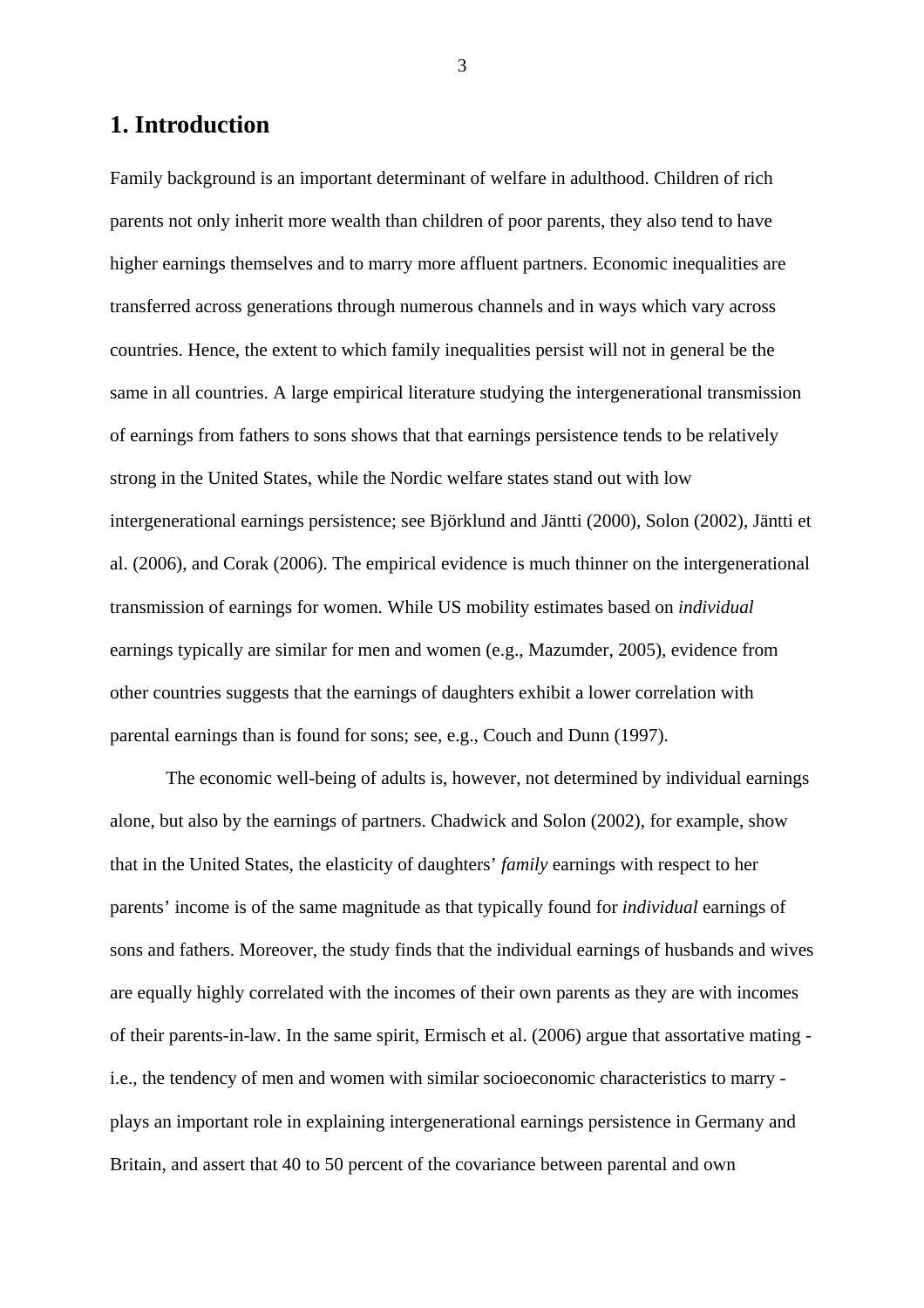permanent family incomes can be attributed to the person to whom one is married. Hence, marital sorting seems to play a key role in shaping intergenerational family income persistence.

 The purpose of the present paper is to present comparable evidence from several countries on intergenerational earnings mobility with a focus on mobility among women. As an integral part of the analysis, we examine the implications of using family earnings rather than individual earnings for the assessment of differences in intergenerational earnings mobility across countries, for women and men, respectively. Earnings variation reflects, in part, differences in hours worked, and the interplay between assortative mating and household labor supply will have important implications for mobility. From a simple framework based on economic theory, we argue that country-differences in intergenerational family earnings persistence are potentially driven by four factors. These are cross-country differences in: (i) individual wage persistence across generations, (ii) labor supply responses with respect to own wage, (iii) the degree of assortative mating, and (iv) labor supply responses with respect to the spouse's wage, arising from joint labor supply decisions in households. Assortative mating and family labor supply decisions are important determinants of the intergenerational persistence of earnings, *even* if we were to focus only on individual earnings. Although the last of these factors has been virtually ignored in the existing empirical literature, partly because of the focus on full-time employees, we show that labor supply responses play an important role in explaining country-differences in intergenerational family earnings persistence for women.

We use data sets from five different countries; Denmark, Finland, Norway, the United Kingdom, and the United States. The samples have been constructed to be as comparable as possible for the assessment of intergenerational earnings correlations. This has been achieved by tailoring the administrative data from the three Nordic countries to key properties of the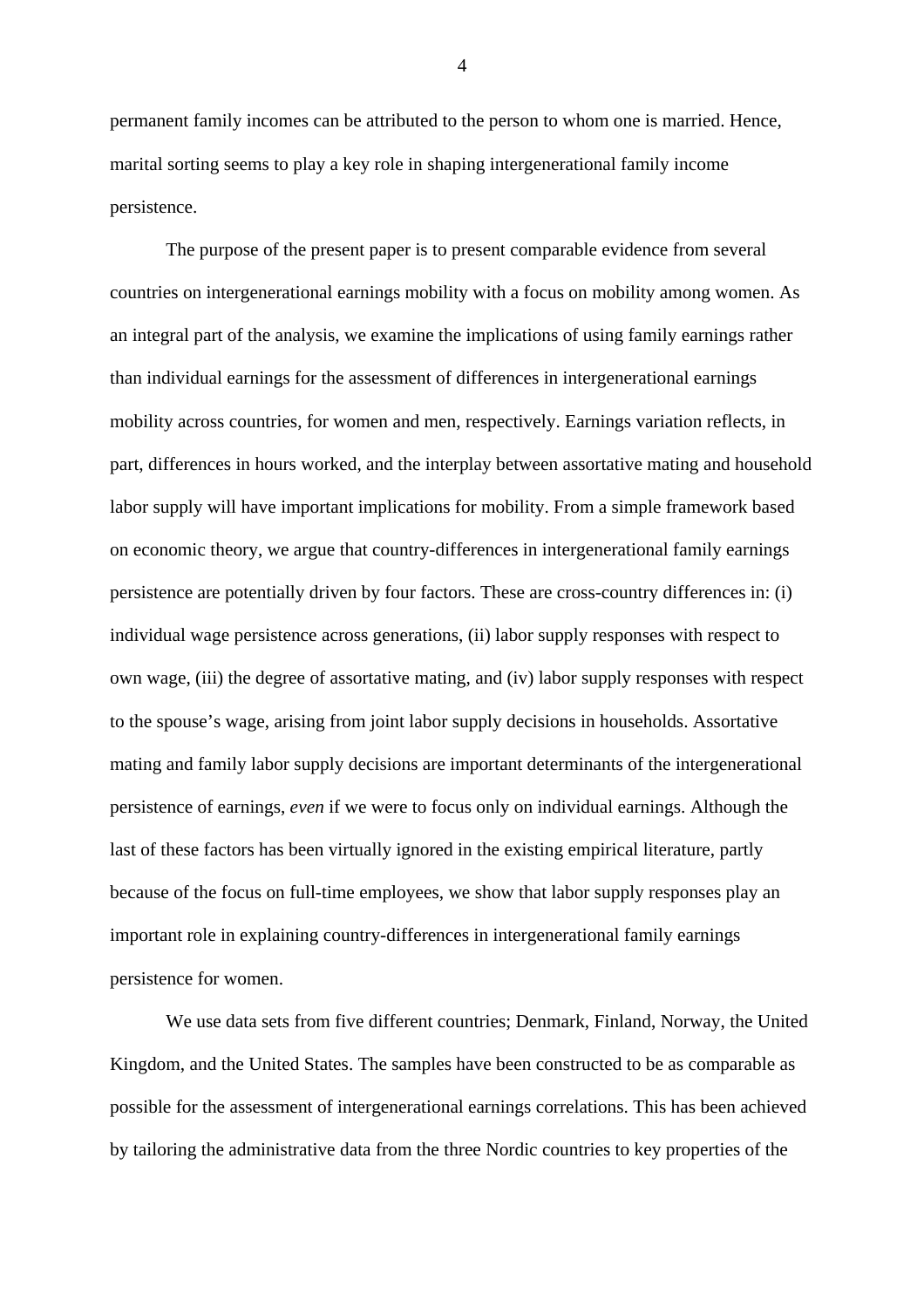survey data from United Kingdom (the National Child Development Study) and the United States (the National Longitudinal Survey of Youth). Assessments of earnings persistence are in most cases based on estimated earnings elasticities. There are substantial differences in the functional forms of the intergenerational earnings equations across countries, however, implying that linear regressions of log offspring earnings on log parent earnings may produce a misleading foundation for cross-country comparisons, (Bratsberg et al., 2007). Hence, rather than comparing estimates from (mis-specified) log-linear equations, we let the data from each country determine properties of the functional form and compare elasticities evaluated at the  $10^{th}$ ,  $50^{th}$ , and  $90^{th}$  percentiles of the earnings distribution in each country. This approach also makes it possible to examine cross-country differences in the structure of earnings persistence across each country's earnings distribution.

 In line with existing evidence (e.g., Fernández et al., 2005), we find significant marital sorting in all countries considered, but that the degree of assortative mating is stronger in the United States and the United Kingdom than in the Nordic countries. It is notable that for most groups – though, importantly, not all, as we shall see – the elasticities of *individual* earnings tend to be of similar magnitude as the elasticities of *family* earnings with respect to own parents' earnings. This somewhat surprising result is explained by strong marital sorting which ensures that the earnings of a spouse typically are as closely correlated with own parents' earnings as are own earnings. There are two conspicuous and important exceptions from this pattern, however: for married women in the UK and the US, the elasticity of own earnings with respect to parents' earnings is much lower than that of family earnings and is similar to that of the Nordic countries. The reason is that women marrying rich men respond to the high wage of their husband by working fewer hours or by withdrawing from the labor market. And in the UK and the US, this cross-wage labor supply response turns out to be stronger than the direct labor supply effect arising from the fact that women marrying rich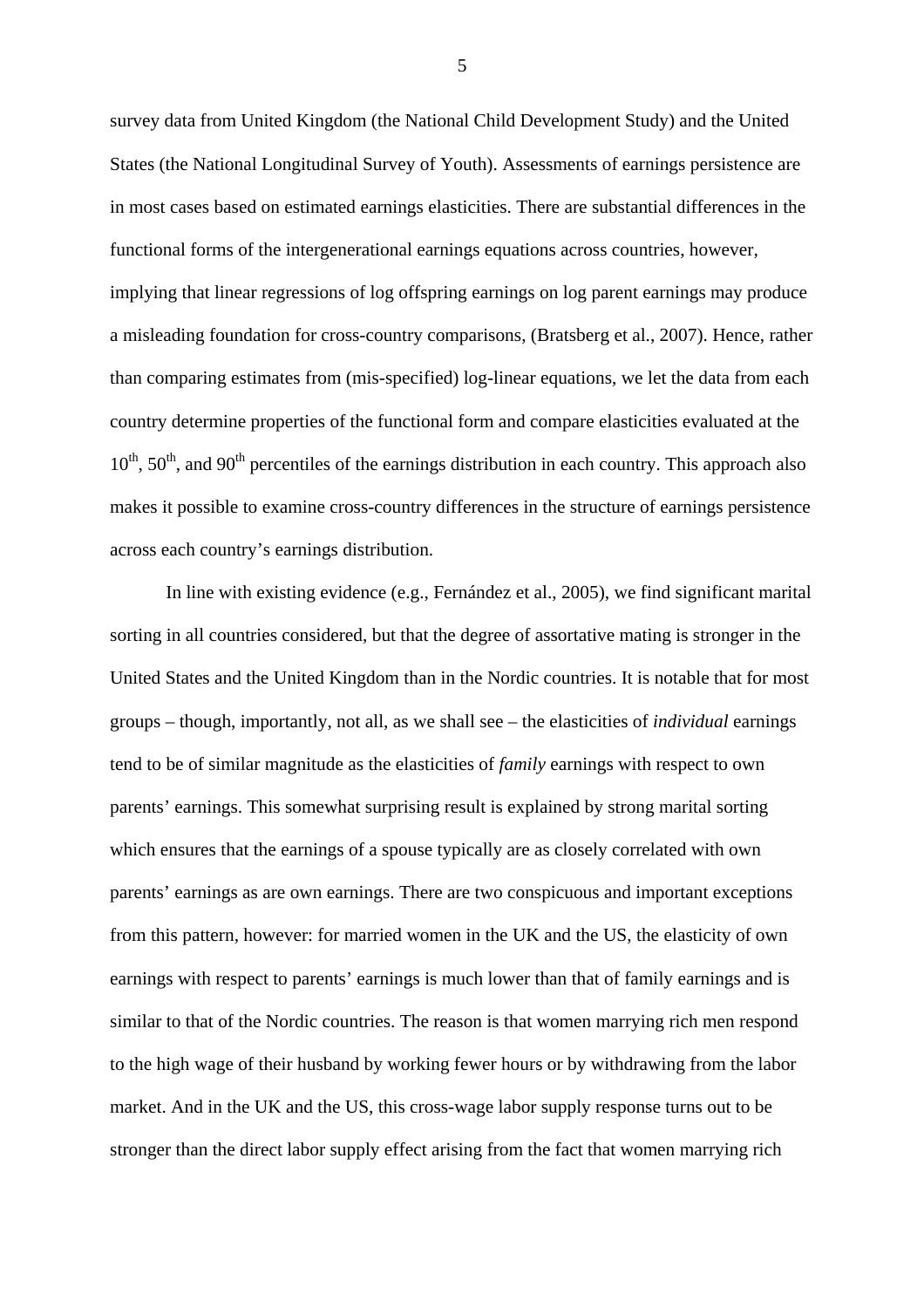men also tend to have high earnings potential themselves. In the Nordic countries, the latter effect dominates. Our findings also confirm that the overall intergenerational earnings persistence is significantly stronger in the United States than in the Nordic countries, with the United Kingdom somewhere between. This conclusion applies for the intergenerational transmission of actual family earnings as well as for the intergenerational transmission of family earnings potential, as reflected in the spouses' combined human capital (educational attainment).

 The rest of the paper is structured as follows. The next section provides a brief overview of relevant existing empirical evidence. Section 3 offers a theoretical discussion of the various sources of intergenerational family earnings persistence, and also introduces some important notation. Section 4 describes the data, and section 5 presents our empirical analysis. Section 6 concludes.

### **2. Related Literature**

The evidence on intergenerational earnings mobility among women remains scarce, and comparative cross-country studies have typically focused on males. Prior US studies that examine female mobility, such as Altonji and Dunn (1991), Peters (1992), Couch and Dunn (1997), and Mazumder (2005), report estimates of intergenerational mobility based on *individual* earnings that are relatively similar for men and women. In these studies, the offspring are observed early in their working career and there is a concern that any lifecycle bias might impair the validity of findings. For example, in their study of current and lifetime earnings of men, Haider and Solon (2006) conclude that observing earnings of offspring in their twenties will lead to severe downward bias in estimates of intergenerational earnings elasticities. For Germany, Couch and Dunn (1997) find a very low, and even negative, intergenerational elasticity for women, indicating that labor supply effects may be important.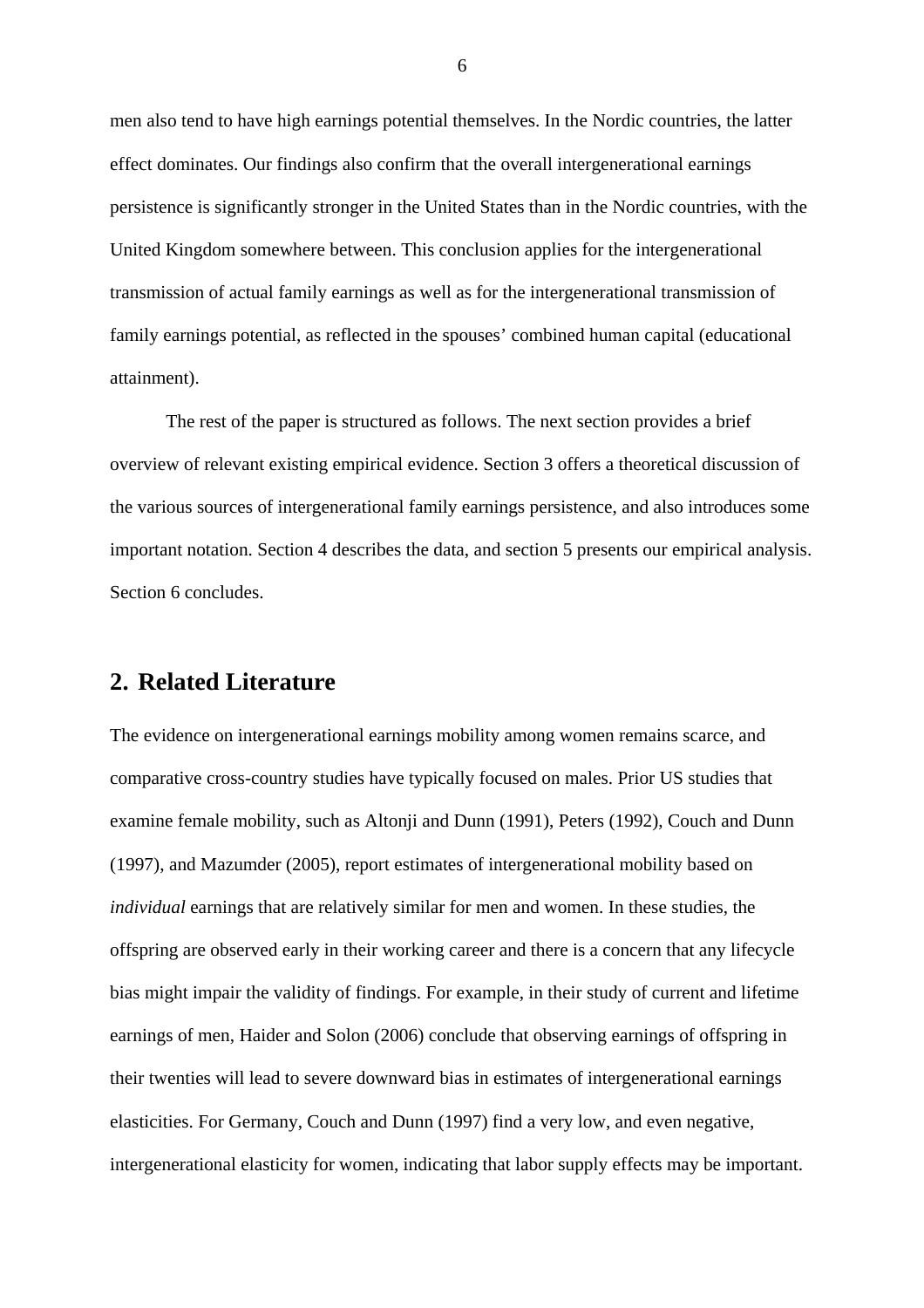Dearden et al. (1997) report higher UK estimates for the intergenerational elasticities among daughters compared to sons, but their samples are restricted to offspring aged 33 in full-time employment. Similar patterns are found by Blanden *et al*. (2004), although they also report elasticities adjusted for changes in inequality (i.e., correlation coefficients) that are almost identical for men and women (when earnings are observed around age 30).

Other contributions have focused explicitly on the role of assortative mating. Both Chadwick and Solon (2002) and Ermish et al. (2006) conclude that assortative mating is equally important for men and women in understanding how family earnings are transmitted from one generation to the next. The Ermisch et al. study avoids complications that arise from variation in labor supply by examining occupational status instead of offspring earnings (UK and Germany) or by restricting their earnings samples to full-time employees. According to the Chadwick-Solon study, intergenerational mobility among married couples is somewhat higher with respect to the wife's parents than with respect to those of the husband, whether based on individual or combined earnings. In light of the US household labor supply literature, which has uncovered important gender differences in the allocation of home and market hours of work, a surprising finding in the Chadwick-Solon study is that "elasticities (with respect to parental income) for own earnings and spouse earnings are similar" (p. 343) in their samples of married daughters and sons. In other words, the earnings elasticity of wives with respect to the income of *his* parents is nearly equal in magnitude to the husbands' own intergenerational earnings elasticity. Based on a sample of individuals aged 33 to 41 drawn from the NLSY, Jäntti et al. (2006) find that US mobility in terms of individual earnings is much higher among women than among men.

Scandinavian evidence suggests that intergenerational earnings mobility is somewhat greater for women than for men, when measured by individual earnings; see Österberg (2000), Österbacka (2001), Bratberg et al. (2005; 2007), and Jäntti et al. (2006). Recent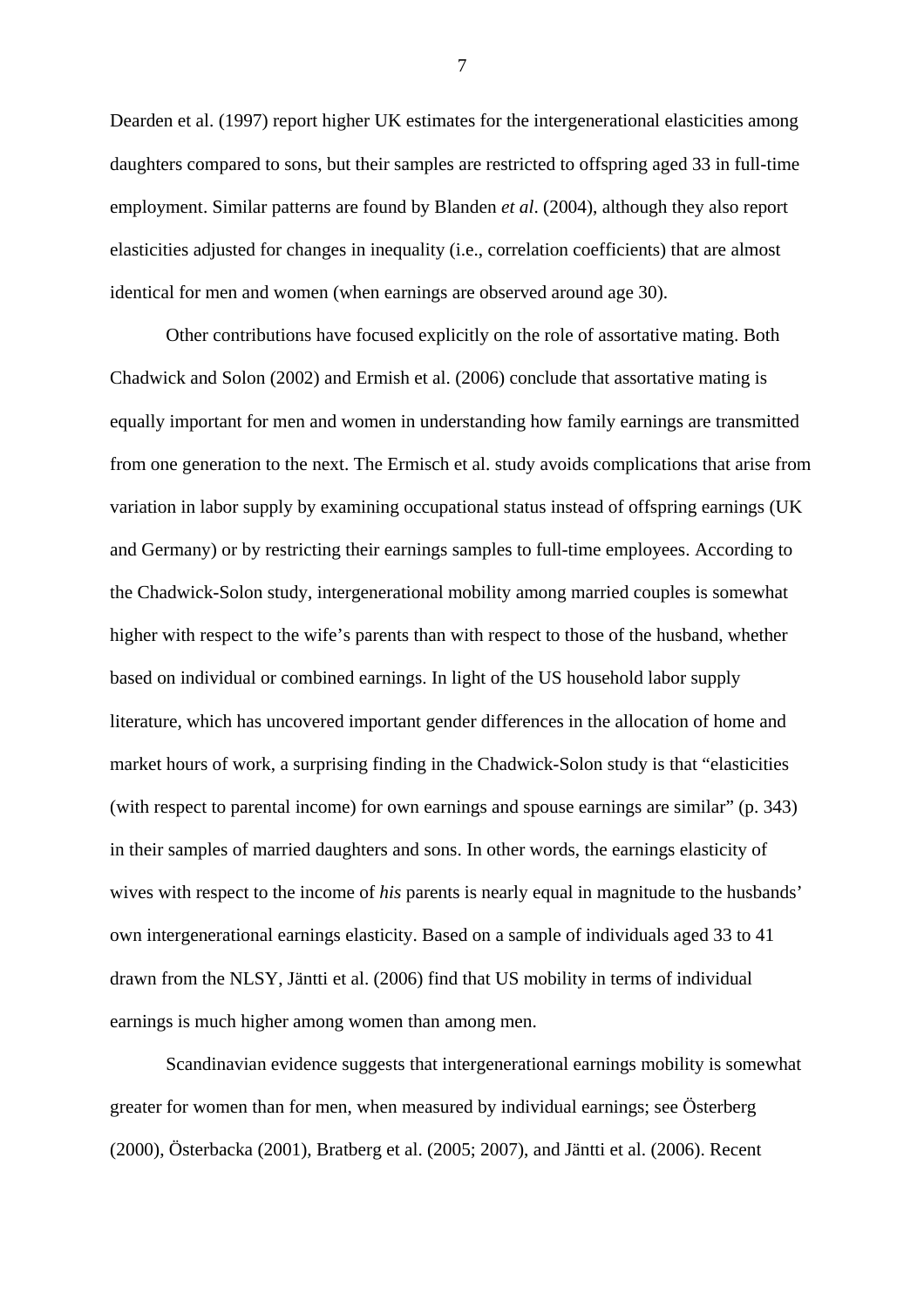studies based on Swedish data confirm this pattern, as both Holmlund (2006) and Hirvonen (2006) find individual earnings elasticities for women to be lower than those of men. Hirvonen replicates the Chadwick-Solon study with Swedish data and finds weaker assortative mating than in the US study, but concludes that the differences in earnings mobility in Sweden compared to the US cannot be explained by "factors that affect the marriage match" (p. 31).

The relationship between assortative mating, family labor supply behavior and crosssectional income inequality has been the subject of a substantial literature focusing on changes in inequality over time. Juhn and Murphy (1997), consistent with earlier findings by Cancian et al. (1993), report that a rising correlation between the earnings of husbands and wives played a significant role in explaining the rising inequality in family incomes in the US between 1979 and 1989. Juhn and Murphy reveal that, despite these changes, both employment rates and annual hours worked for married women are decreasing in husbands' wages in the upper half of the wage distribution even in the 1989 period. For the UK, Harkness et al. (1996) show that wives' participation rates grew most rapidly in lower and middle income families between 1979 and 1991, producing a very shallow gradient between wives' participation and family income in the upper part of the distribution; as in the US, participation declines at the very top. Cancian and Reed (1998) use March CPS data for 1979 and 1989 to study the impact of the distribution of wives' earnings on family income. They show that the impact varies with the inequality measure employed, reporting that wives' earnings reduce inequality compared to a counterfactual of no wives' earnings. Hyslop (2001) develops an intertemporal labor supply framework to examine the link between the dispersion in individuals' rates of pay and the inequality of family well-being using PSID data on twoearner families for the period 1979 to 1985. Hyslop finds evidence of strong positive assortative matching and reports that the cross-correlations between the wages of spouses is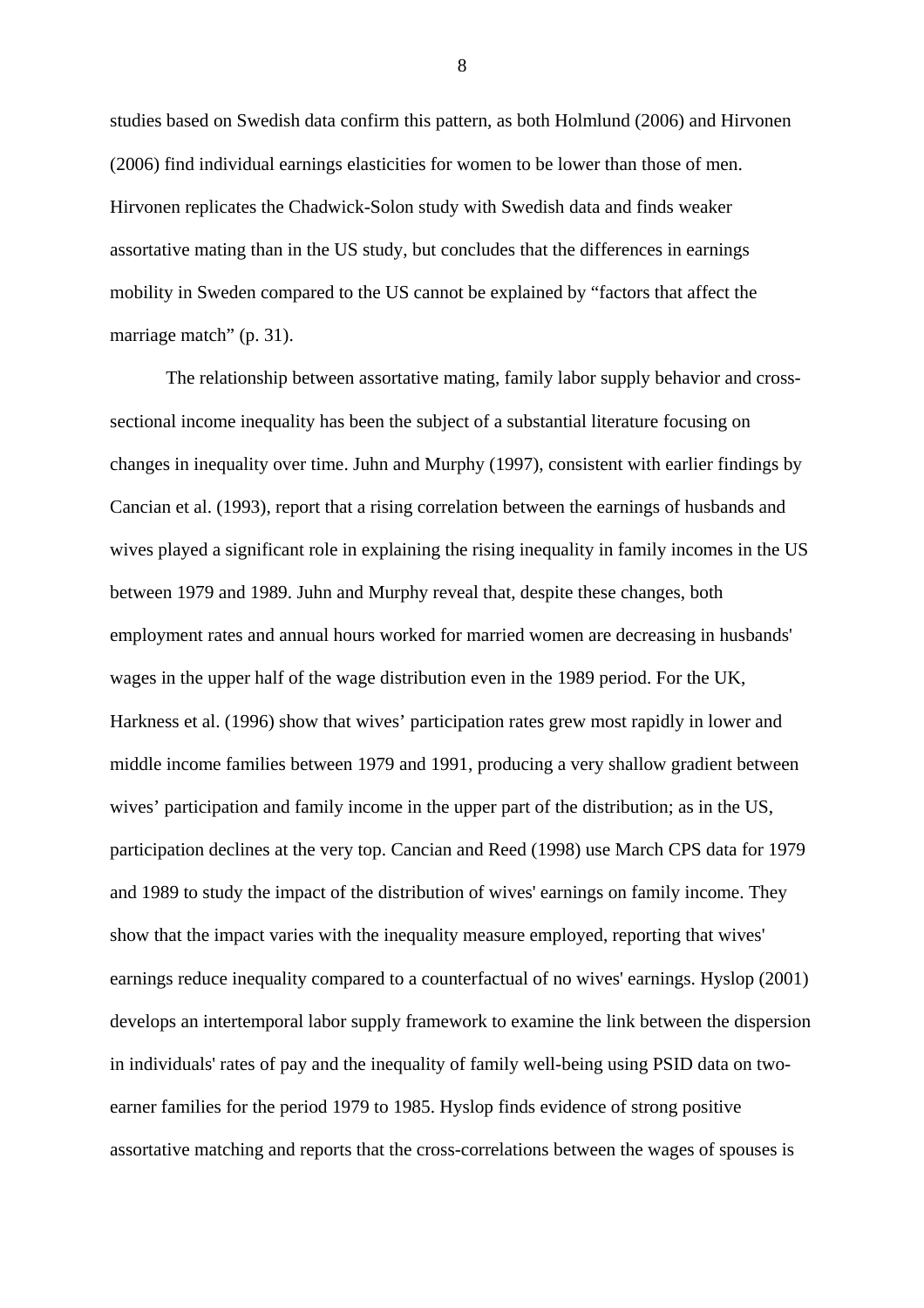greater than that between their earnings, implying that income effects in labor supply act to mitigate the effects of assortative matching. In contrast, Aslaksen et al. (2005), using data for Norway between 1973 and 1997, report that women's labor earnings increase inequality in family income, particularly towards the end of their sample period.<sup>[1](#page-9-0)</sup> In conclusion, while the evidence suggests that family labor supply choices mitigate the effects of assortative mating on family income inequalities in the US and, to some extent in the UK, this is less apparent in Nordic countries. This evidence is consistent with our own subsequent finding that in the US and the UK, in contrast to the Nordic results, the combination of assortative mating and labor supply responses weakens the association between married women's own earnings and those of their parents.

### **3. Theoretical Framework**

1

As we have discussed, previous empirical studies indicate that the presence and size of gender differences in earnings mobility depend on the outcome measure used. Mobility tends to be lower for males than for females when estimates are based on offspring earnings and samples are not restricted to fulltime employees, but estimates of female earnings mobility vary widely across studies and countries. We now present a framework that helps us understand why mobility, particularly among women, differs across countries, and why it is important to take into account the implications of both assortative mating and family labor supply.

Intergenerational earnings mobility will be influenced by the transmission of human capital, labor supply behavior, and the sorting of individuals into partnerships. In a two-adult household, family earnings (*Zi*) consist of a person *i*'s own earnings (Yi) and those of the spouse  $(Y_i^S)$ , i.e.,  $Z_i = Y_i + Y_i^S$ . We write annual earnings as the product of an (average)

<span id="page-9-0"></span><sup>&</sup>lt;sup>1</sup>Studies using Nordic data from the 1960s, 1970s, or 1980s, such as Björklund (1992) and Cancian and Schoeni (1998), tend to conclude otherwise, that wives' earnings have an equalizing effect on the distribution of family income in these countries.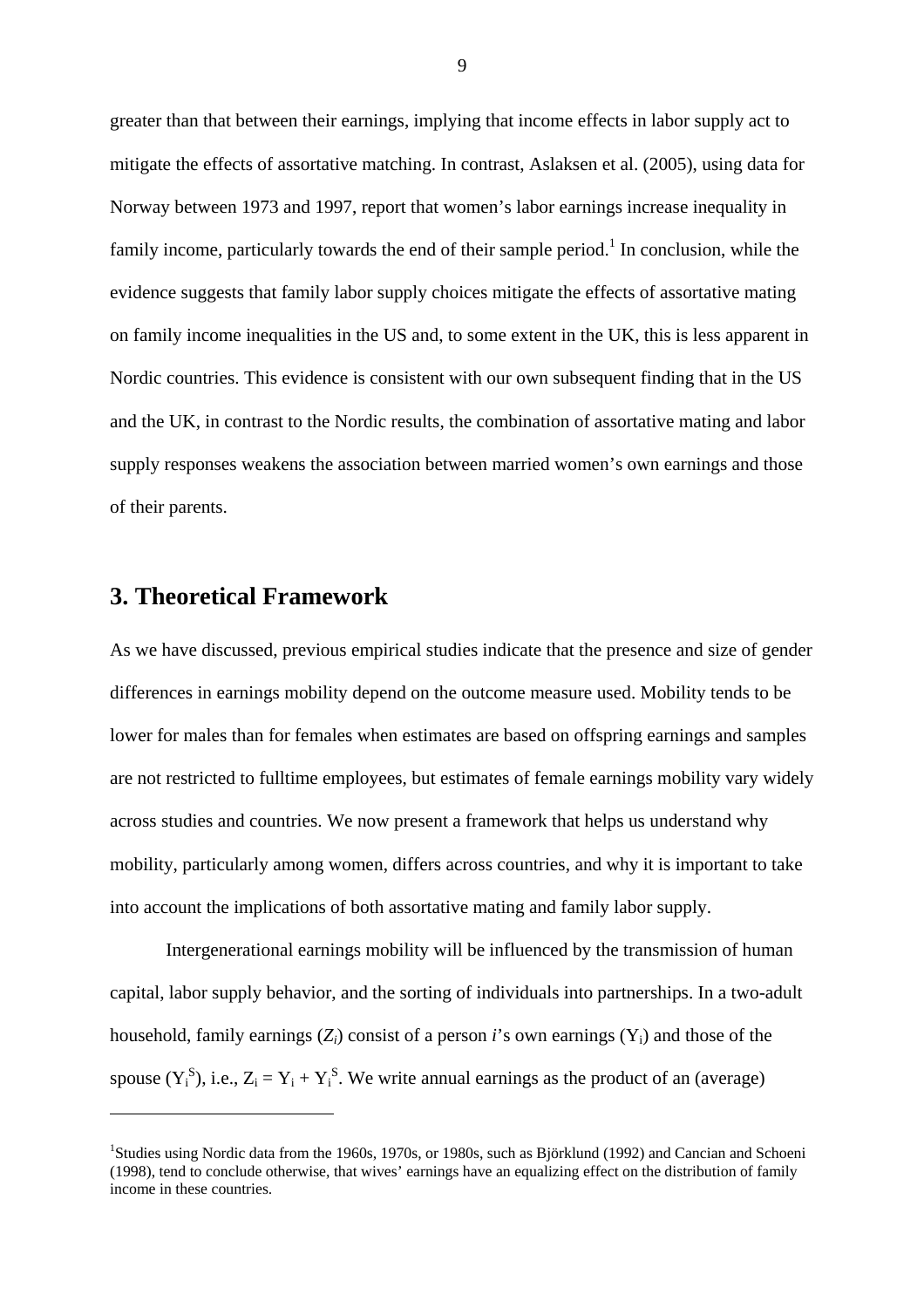hourly wage  $(W_i)$  and hours worked  $(L_i)$  during the year. Lower-case letters denoting logarithms,  $v_i = w_i + l_i$ .

Social scientists have established the existence of a strong relationship between human capital of offspring and parents, typically measured by educational attainment or parental earnings; see, e.g., Haveman and Wolfe (1995). To represent this intergenerational association, we assume that the log wage of the offspring is a function of log parental earnings  $(y_{pi})$  plus a term  $(\varepsilon)$  capturing the combined effect of factors that are orthogonal to parental earnings;

(1) 
$$
w_i = \alpha + \lambda y_{pi} + \varepsilon_i, \quad 0 < \lambda < 1.
$$

 $\overline{a}$ 

Various theoretical perspectives suggest that the marginal effect of parental earnings is positive (i.e.,  $\lambda > 0$ ).<sup>2</sup> One example is the 'mechanical' transmission of genetic and cultural traits that contributed to the parents' high earnings in the first place (Becker and Tomes, 1979). Moreover, economists often argue that, when capital markets are not perfect, highearning parents will invest more in their children's human capital acquisition than parents with fewer financial resources (Becker and Tomes, 1986). Empirically, educational attainment turns out to be highly correlated with the financial resources of parents, but some authors, such as Carneiro and Heckman (2002), have argued that the causal mechanisms are related to long-run economic conditions of families rather than the capability to finance education beyond post-compulsory schooling. Among economists, the jury is still out on whether money really matters and, if so, why. Identification of a causal effect is complicated since financial resources and borrowing constraints are typically not observed, and because parental earnings are strongly correlated with other (partly inheritable) determinants of offspring human capital. Further, high persistence in (parental) earnings makes it difficult to isolate the effects of long-

<span id="page-10-0"></span><sup>&</sup>lt;sup>2</sup> Note that  $\lambda$  is assumed to be equal for men and women; this is justified in our empirical section below.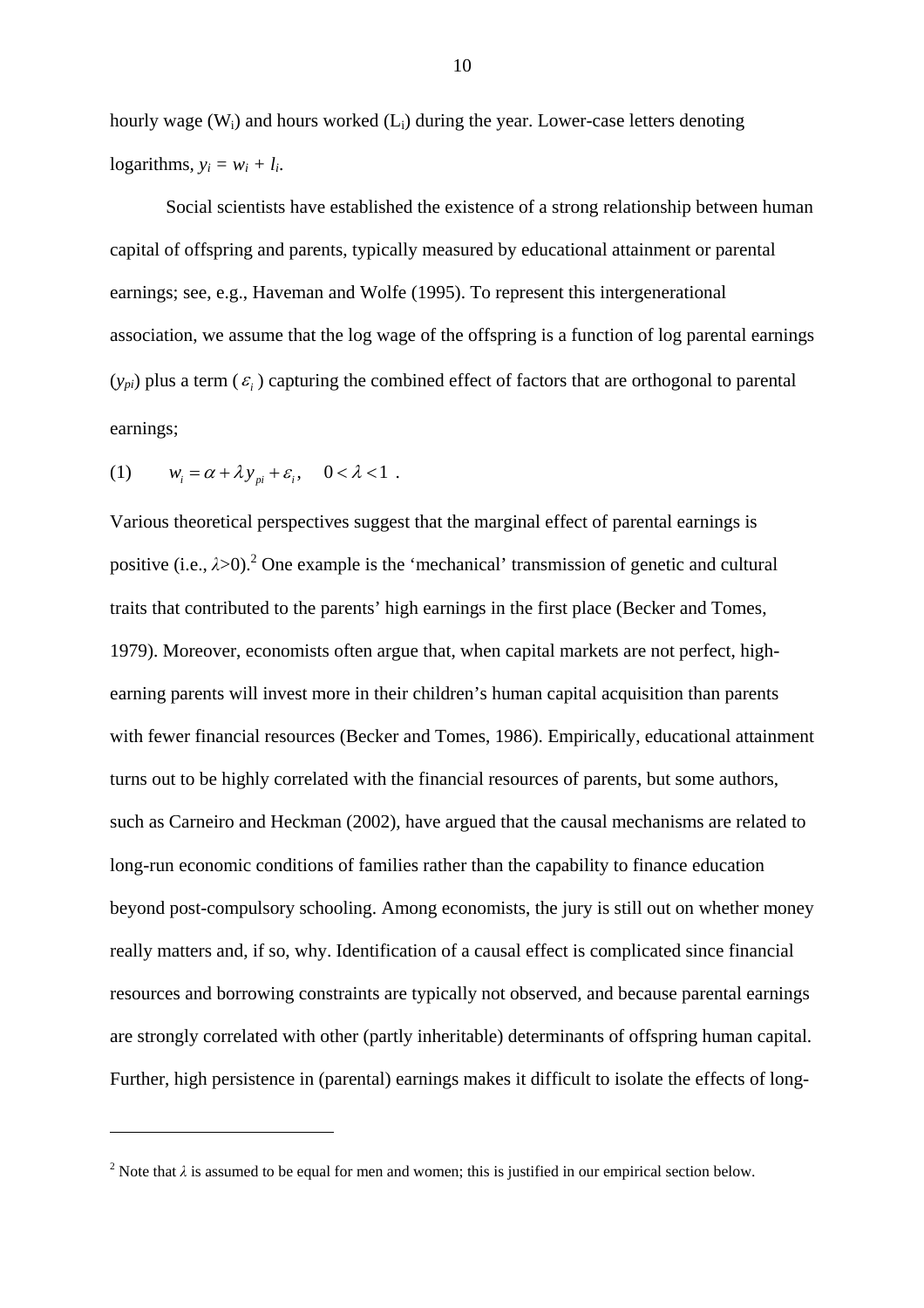run family economic conditions and constraints at the time of entry into post-compulsory schooling. Whatever the underlying reasons, the empirical literature has identified significant positive associations between offspring human capital and parental income in all of the countries covered by the present study.[3](#page-11-0)

Partnerships are not products of random events alone. Both love and money are likely to matter when individuals are sorted into households. Matching takes place in numerous private and professional environments. For our purpose, it is useful to summarize the outcome in terms of correlated earnings *potentials* determined by resemblance of factors like education, health, occupation, industry, and personality. Similarity with respect to family background provides one part of the explanation. Thus, assortative mating may result in part from a causal mechanism, reflecting, for example, that mating is motivated by the economic resources and/or the risk insurance it provides (Hess, 2004), and in part from a non-causal sorting mechanism, reflecting, for example, that educational institutions are important meeting places where the density of potential spouses is high (Blossfeld and Timms, 2003) and search costs are low. Evidence from different countries indicates that about one in five meet their coming partner in school, college, or university (Skyt-Nielsen and Svarer, 2006; Lewis and Oppenheimer, 2001). Finally, assortative mating may also arise if individual traits and skills are complements in household production (Becker, 1973). We capture the degree of assortative matching by means of wage resemblance within partnerships:

(2) 
$$
w_i^S = \pi w_i + (1 - \pi) w^s + \xi_i, \quad 0 < \pi < 1
$$

1

where  $\xi$  represents factors orthogonal to the persons own wage (which on average may deviate from zero). This simplified reduced-form matching function expresses that the log wage of the spouse is made up from a weighted average of one's own log wage and the

<span id="page-11-0"></span> $3$  See, e.g., McIntosh and Munk (2007) for evidence from Denmark, Pekkala and Lucas (2007) for Finland, Aakvik et al. (2005) for Norway, Ermisch and Francesconi (2001) for the UK, and Carneiro and Heckman (2002) for the US.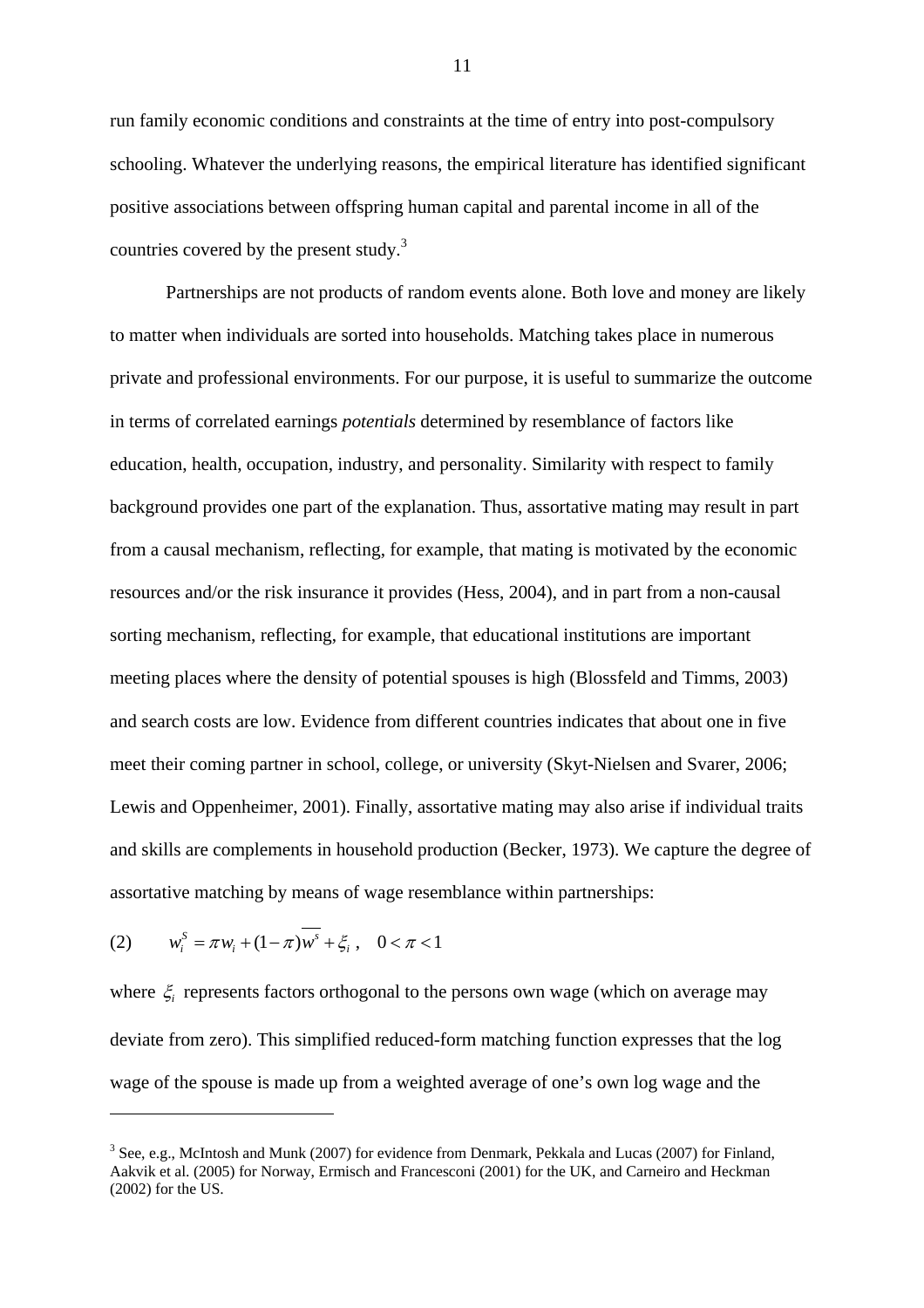average log wage in the pool of potential matches, plus a residual term. Thus, the parameter  $\pi$  in equation (2) captures the extent to which high-skill individuals tend to match with other high-skill individuals. When  $\pi$  equals zero earnings potentials are unrelated within couples. In this, we depart from studies such as Chadwick and Solon (2002) and Lam and Schoeni (1993; 1994) where matching is assumed to take place on the basis of *realized* earnings. [4](#page-12-0) Empirically, measures of assortative mating based on realized earnings are likely to be misleading. When spouses make joint decisions with respect to labor supply, even a close matching on potential earnings (i.e., wage rates) will not necessarily imply that actual earnings are highly correlated as a higher spousal wage induces a negative own labor supply response.

Let log hours worked be a linear function of own and spouse's log wages;

(3) 
$$
l_i = l(w_i, w_i^S) = \eta w_i - \eta^S w_i^S + \kappa_i
$$
,

1

where  $\eta$  denotes the (uncompensated) elasticity of labor supply with respect to one's own wage,  $-\eta^s$  is the (uncompensated) cross elasticity with respect to the wage of the spouse and  $k_i$  is an individual labor supply component orthogonal to wages (which on average may differ from zero). We build into the notation the assumption that the cross elasticity is non-positive and that the parameter  $\eta^s$  is a non-negative number. Standard theory predicts specialization within households and that individual labor supply will typically depend positively on one's own wage and negatively on the partner's wage. A higher wage for the spouse induces a substitution effect that alters the hours-distribution within the household as well an income effect that raises the demand for leisure.

Empirical studies typically find that own wage labor supply elasticities are close to zero for men, but clearly positive for married women; see the surveys in Killingsworth (1983)

<span id="page-12-0"></span><sup>&</sup>lt;sup>4</sup> Our approach is thus more similar to that of Ermisch et al. (2006), who specify the matching function on the basis of individual human capital aquisition.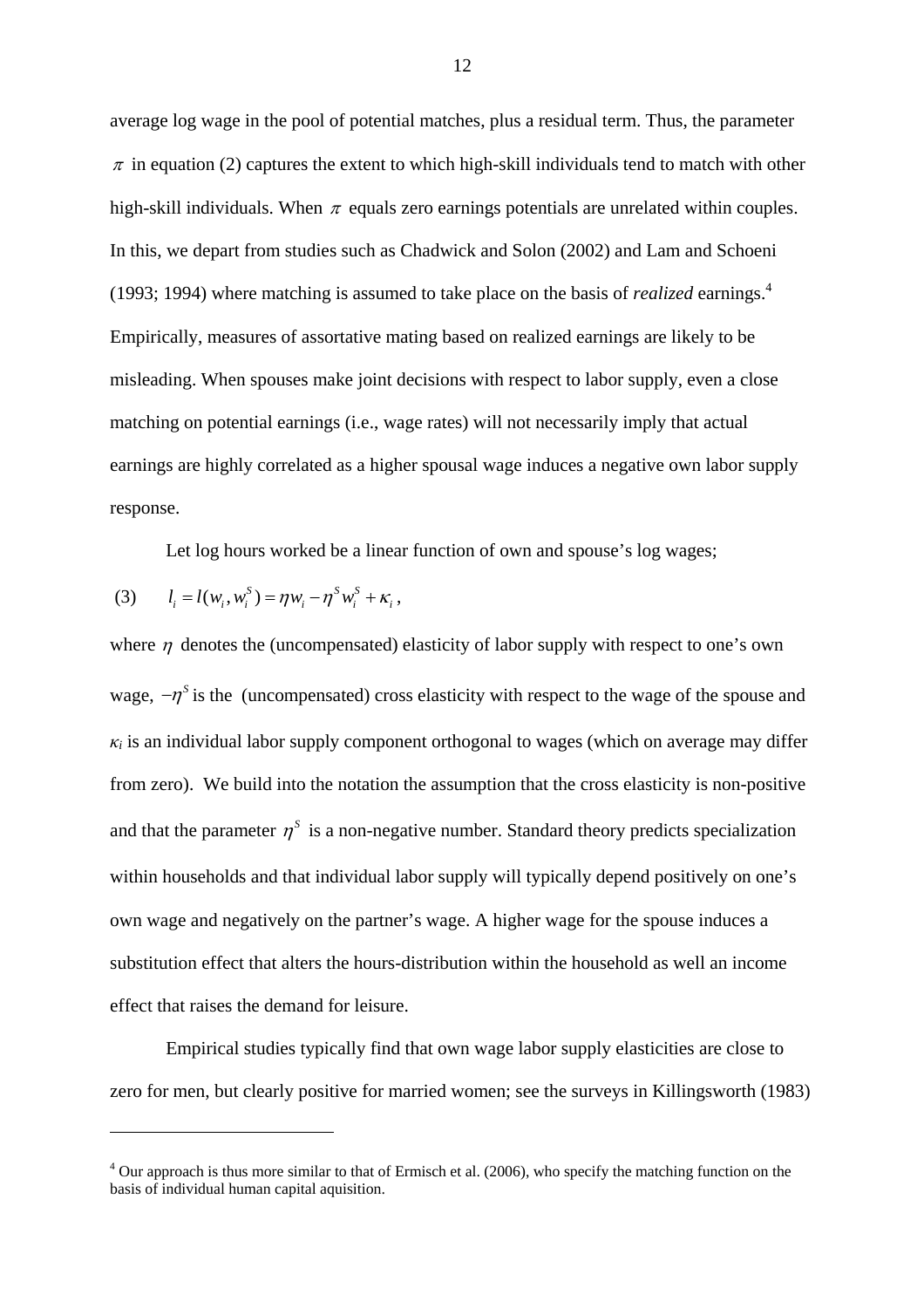and MaCurdy and Blundell (1999). The empirical evidence also documents a considerably larger cross-response to an increase in partner's wage for women than for males, presumably reflecting that home production, including child care, is a closer substitute for time spent in the labor market for women than for men.<sup>5</sup> In fact, several studies suggest that the labor supply of married men is quite inelastic and affected by neither the own nor the partner's wage. Due to a limited number of studies and the variety of model specifications, it is difficult to establish a firm pattern of differential labor supply elasticities for men and women across countries. Our own evidence in section 5, however, indicates that countries differ in this regard.

In order to facilitate interpretation, let us for the moment consider the female case and generalize the notation by letting the labor supply elasticities differ by gender. Combining equations (1) to (3), we can express log (individual) female earnings ( $y_f$ ) in terms of the log earnings of her parents ( $y_{ip}$ ) and all other factors ( $K_i$ );

<span id="page-13-1"></span>(4) 
$$
y_{fi} = \beta_f y_{pi} + K_i, \text{ where } \beta_f = \left( (1 + \eta_f) - \pi \eta_f^s \right) \lambda.
$$

1

The coefficient  $\beta_f$  denotes the intergenerational own earnings elasticity. As the equation shows, the elasticity of female earnings with respect to her parents' earnings is first of all determined by the intergenerational transmission of earnings capacity (*λ*). A positive own labor supply elasticity  $(\eta_f)$  reinforces the effect of parental earnings on the offspring's wage. With marital sorting ( $\pi$  > 0), the elasticity is lowered by (the absolute value of) the cross elasticity of women's labor supply with respect to her husband's wage ( $\eta_f^s$ ). When women from high-income families also marry partners with high wages, their own hours of work will be reduced. This result illustrates that assortative mating and family labor supply decisions are

<span id="page-13-0"></span><sup>&</sup>lt;sup>5</sup> Relevant studies include Lundberg (1988), Juhn and Murphy (1997), Eckstein and Wolpin (1989), Devereux (2004), and Blau and Kahn (2006) for the United States; and Dagsvik and Zhiyang (2006) for Norway.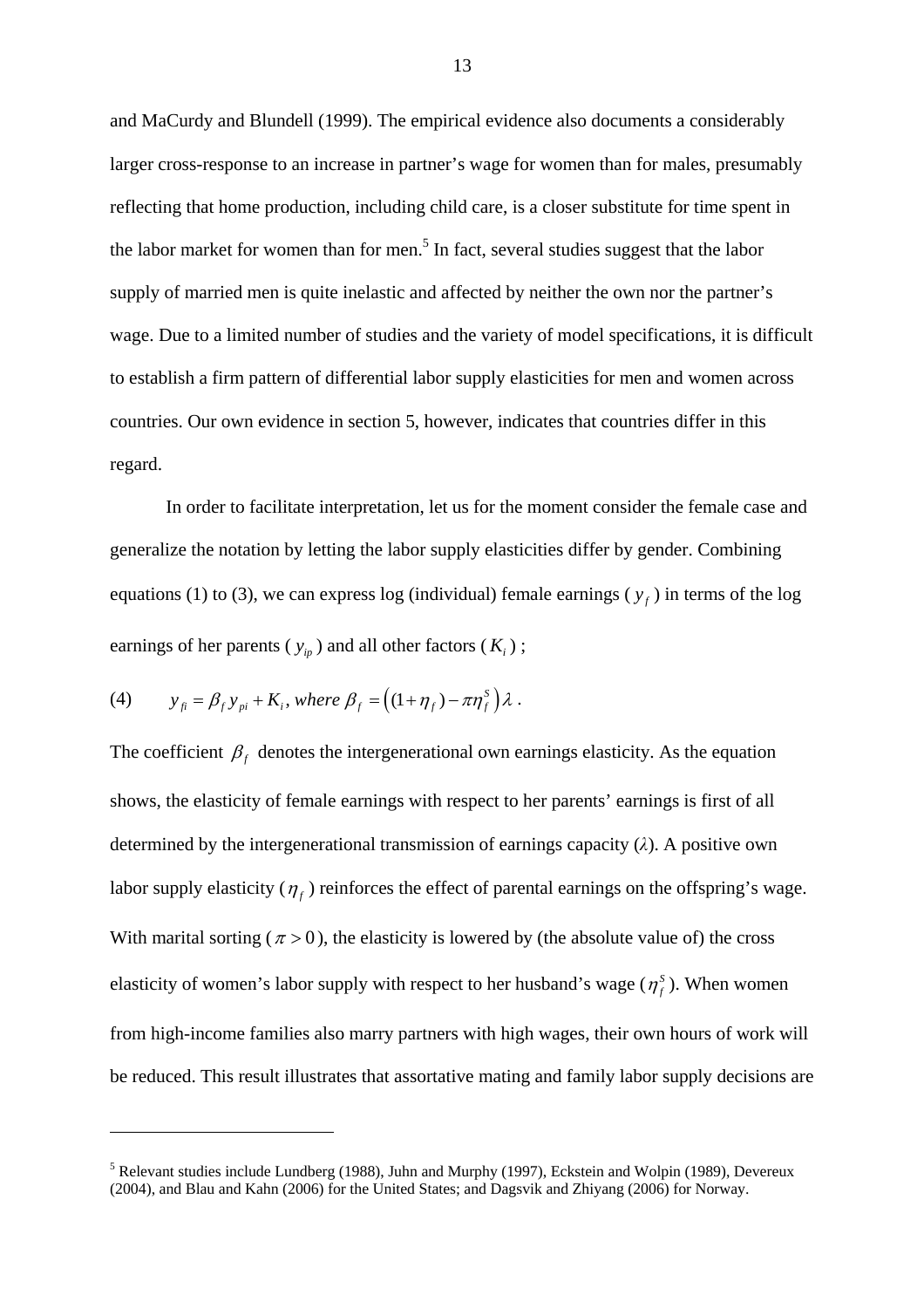important components of the intergenerational persistence of earnings, *even* if we were to focus only on individual earnings. While labor supply responses to own wages will boost the intergenerational elasticity, assortative mating and cross labor supply responses will tend to moderate *individual* earnings persistence across generations. An implication is that the role of assortative mating cannot be inferred from the association between the partner's outcome and own family background alone. With non-zero cross labor supply responses, the partner's earnings will relate systematically to own parents' earnings even in the complete absence of assortative mating.<sup>6</sup>

The residual term in equation  $(4)$ ,  $K_i$ , is made up from a composite of residuals and constant terms from equations (1)-(3);

$$
K_i = \kappa_i + \left( (1+\eta) - \pi \eta_f^s \right) \left( \alpha + \varepsilon_i \right) - \eta_f^s \left( (1-\pi) \overline{w} + \xi_i \right).
$$

The specification hints at two potential sources of bias in estimates of the intergenerational earnings elasticity. First, because  $K<sub>i</sub>$  contains the residual from the labor supply function, any positive correlation between parental earnings and labor supply above and beyond that captured by the intergenerational transfer of earnings potential (equation 1) will lead to overstatement of the earnings elasticity. One might argue that the labor supply mechanism also operates through intergenerational persistence in preferences (Altonji and Dunn, 2000), implying that offspring hours are positively correlated with parental earnings. Second, the residual from the matching function (equation 2) enters  $K<sub>i</sub>$  with a negative sign. In other

<span id="page-14-0"></span> $6$  Ermisch et al. (2006) argue that identification can be achieved by using measures of occupational status that are highly correlated with hourly wages, or by restricting samples to full-time workers. Such a sample restriction is, however, likely to induce sample-selection bias in the estimates. And, even in the absence of unobserved sorting into full-time work, earnings may be a bad proxy for the hourly wage, as hours worked vary substantially even conditional on full-time status. To illustrate, consider the samples of full-time workers drawn from German GSOEP data used by Ermisch et al. In these samples, the gender log earnings differential is 0.47 (Table 1, p 688), which far exceeds recent estimates of the raw gender wage gap in Germany (e.g., 0.22 as reported by Olivetti and Petrongolo, 2006). The large gender earnings gap can only be understood in terms of systematic gender differences in hours worked, even in samples that are restricted to full-time workers.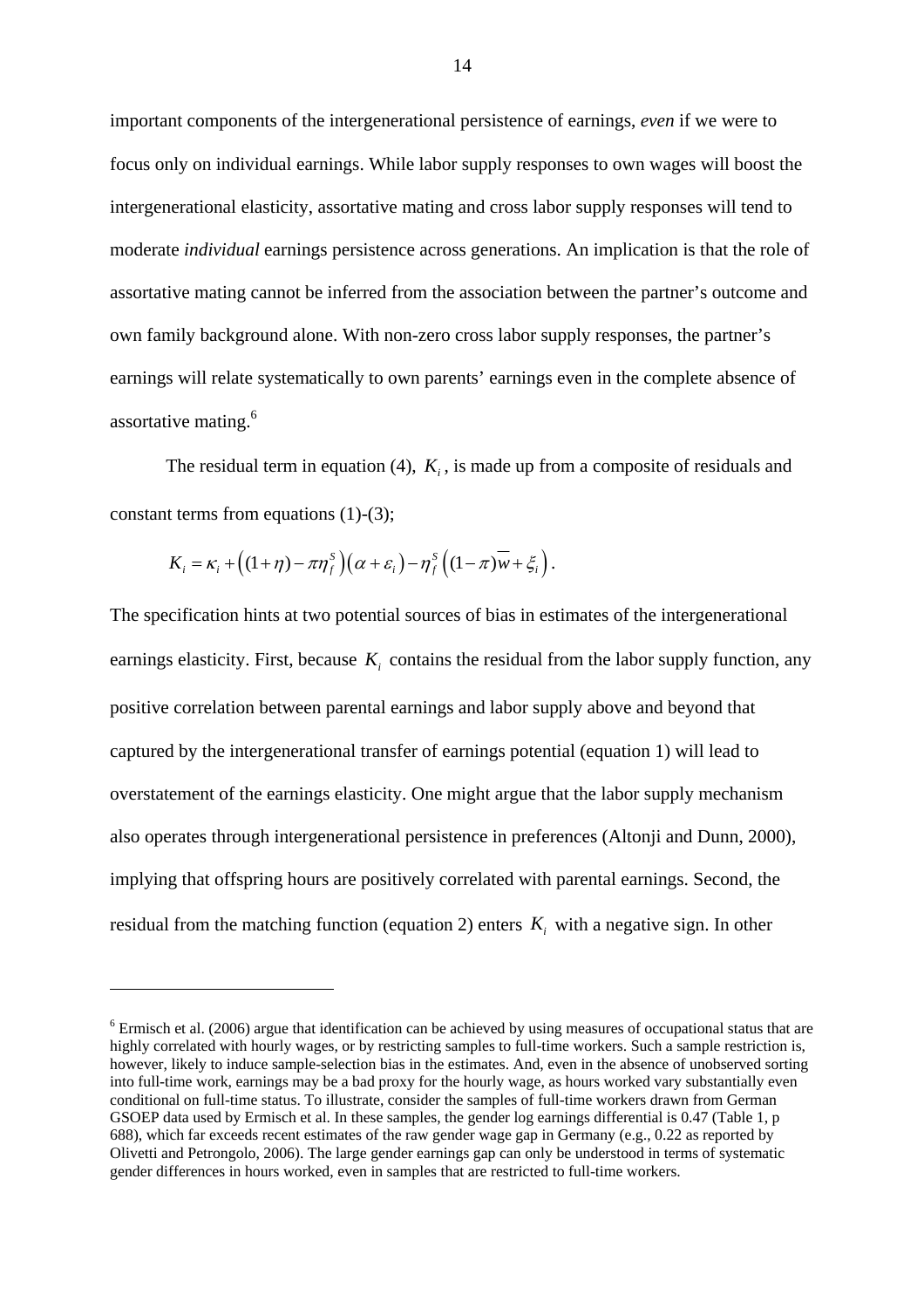words, any matching related to parental earnings (again, beyond that captured by the link between the offspring wage and parental earnings) will impart a negative bias in estimates of the intergenerational earnings elasticity through labor supply effects.

Turning next to the association between the earnings of the husband and those of the wife's parents, equations (1)-(3) imply that the elasticity of the husband's earnings ( $y_{if}^s$ ) with respect to *her* parents can be written

(5) 
$$
y_{fi}^S = \beta_f^S y_{pi} + K_i^S, where \beta_f^S = \left\{ \pi (1 + \eta_m) - \eta_m^S \right\} \lambda.
$$

Seen from her husband's point of view,  $\beta_f^s$  represents the elasticity of own earnings with respect to the earnings of his parents-in-law. Equation (5) shows that this elasticity depends crucially on the degree of marital sorting. Although the association between the husband's earnings and parents-in-law earnings will be reduced by any cross effect of wives' wages on husbands' hours worked  $(\eta_m^s)$ , marital sorting gives rise to a positive relationship that is further reinforced by any own-wage male labor supply response.

Indeed, asymmetry in cross labor supply effects may well generate the result that, for married women, the "in-law elasticity" of husband's earnings with respect to the earnings of *her* parents exceeds her own earnings elasticity. It follows from equations (4) and (5) [t](#page-13-1)hat

$$
\beta_f^s > \beta_f \Leftrightarrow \pi (1 + \eta_m + \eta_f^s) > 1 + \eta_f + \eta_m^s.
$$

Thus, the in-law elasticity might be the larger of the two if the degree of marital sorting is sufficiently strong, if the wife's labor supply is highly responsive to her husband's wage while less influenced by her own wage, and if the husband's labor supply responds more strongly to his own wage than to the wage of his wife.

The association between parental earnings and potential earnings of partners makes the case for focusing on the earnings of families rather than individuals. In fact, studies of the generational earnings mobility of women typically consider family or combined earnings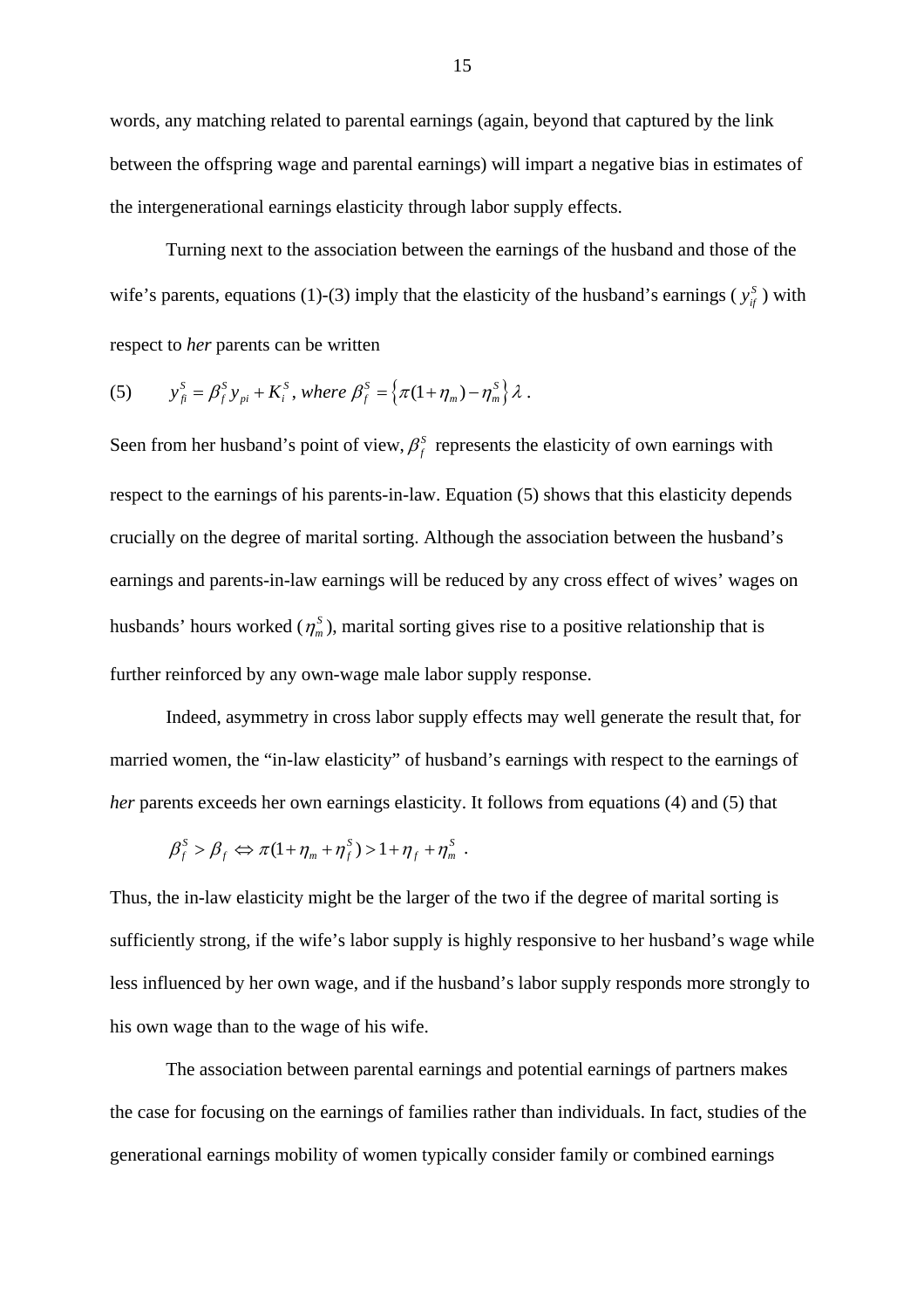(e.g., Chadwick and Solon, 2002). The elasticity of combined earnings with respect to the parental earnings of the wife  $(\mu_{fi})$  is a weighted average of own and spouse elasticities:<sup>[7](#page-16-0)</sup>

(6) 
$$
\frac{dz_{fi}}{dy_{pi}} = \mu_{fi} = (1 - \theta_i) \beta_f + \theta_i \beta_f^s, \quad 0 \le \theta_i = \frac{Y_i^s}{Y_i + Y_i^s} \le 1.
$$

In practice, the weight  $(\theta_i)$  on the spouse elasticity will typically exceed one half for women as their husbands on average work longer market hours, and frequently at a higher wage. Note that the subscript for individual *i* follows from variation in wage levels and labor supply that are orthogonal to parental earnings.

Focusing on the *average* combined earnings elasticity for women with respect to the earnings of her parents, we substitute from (4) and (5) to get

(7) 
$$
\mu_f = \left\{ (1-\theta)(1+\eta_f) - \theta \eta_m^S + \pi \left[ \theta (1+\eta_m) - (1-\theta) \eta_f^S \right] \right\} \lambda,
$$

where  $\theta$  is defined as the average of the husbands' shares of household earnings. The combined earnings elasticity contains four elements that modify the offspring human capital transfer component. The first element consists of the own labor supply elasticity weighted by the female share of household earnings. The second is a negative component that arises from any reduced spouse labor supply in response to a higher own wage. Marital sorting gives rise to two effects with opposite signs. A more favorable family background typically implies a partner with a higher wage (and possibly working more hours, *ceteris paribus*). Finally, a spouse with a higher wage will tend to reduce the person's own hours worked.

The elasticity of combined earnings with respect to the earnings of the husbands' parents is of course similar in structure;

(8) 
$$
\mu_m = \left\{ \theta(1+\eta_m) - (1-\theta)\eta_f^s + \pi \left[ (1-\theta)(1+\eta_f) - \theta\eta_m^s \right] \right\} \lambda
$$

 $\overline{a}$ 

<span id="page-16-0"></span><sup>&</sup>lt;sup>7</sup> Note that this expression holds for any value of  $y_p$  but that the empirical estimate of  $\mu$  will not necessarily coincide with the sum based on individual earnings elasticities and the mean share of spouse earnings.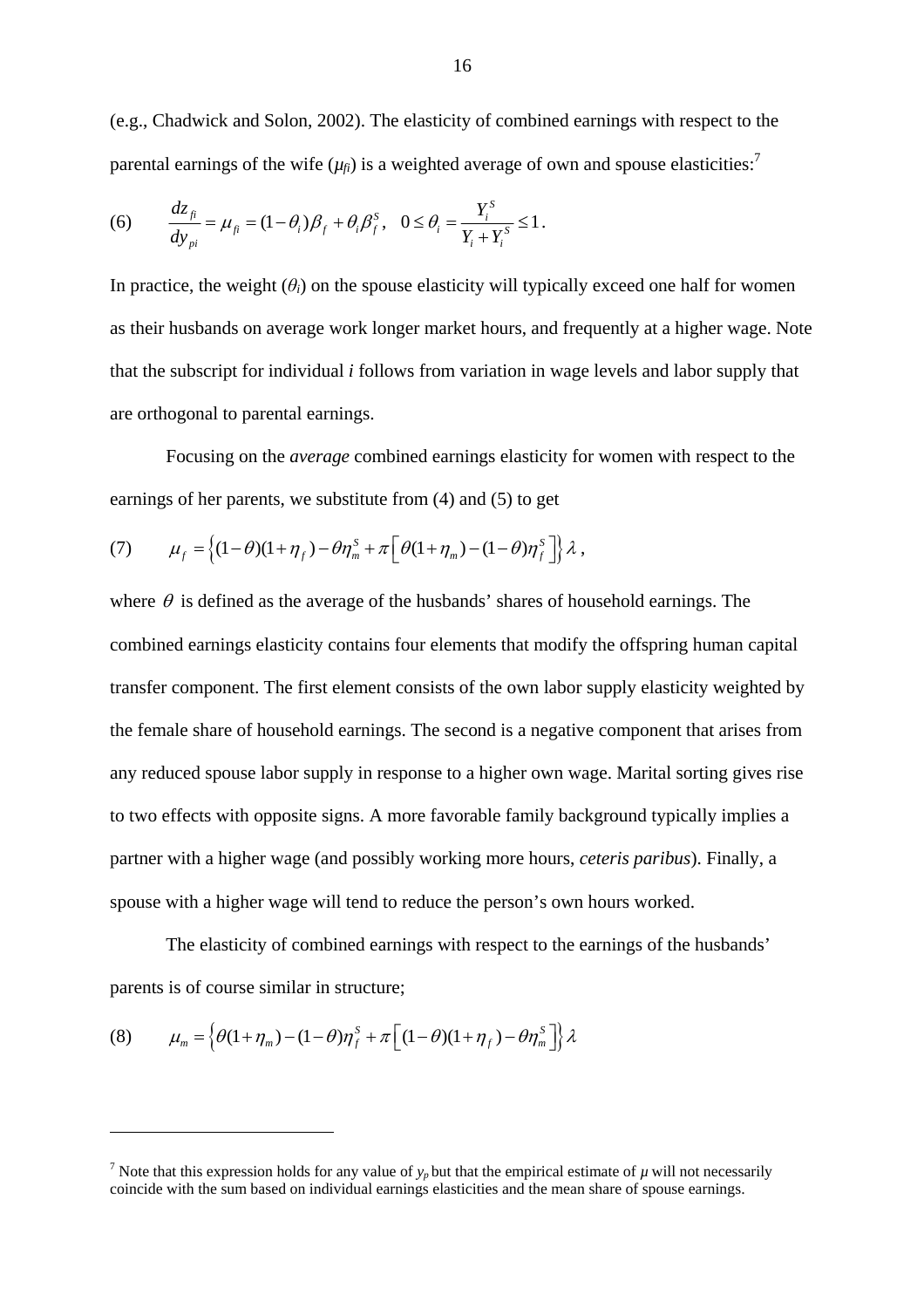Marital sorting affects the combined elasticity for both men and women. The elasticities in equations (7) and (8) are increasing in  $\pi$  under the following conditions;

$$
\frac{\theta}{1-\theta} > \frac{\eta_f^s}{1+\eta_m}
$$

and

$$
\frac{1-\theta}{\theta} > \frac{\eta_m^S}{1+\eta_f} \ .
$$

In the absence of cross wage effects on labor supply (i.e., if  $\eta_f^s$  and  $\eta_m^s$  are zero), a higher degree of marital sorting will unambiguously reduce mobility. In general, a high husband share of family earnings will increase the likelihood that the first condition holds. Chadwick and Solon (2002), for example, report that  $\theta$  equals .7 in their US samples. Likewise, low responsiveness of hours worked among married men to their wives' wages will raise the probability that the second condition holds.

When the division of labor is unequal within households and labor supply responses to wage changes differ by gender, the intergenerational elasticity of combined earnings will generally differ for men and women. Combining (7) and (8) we have

$$
(9) \qquad \mu_m - \mu_f = (1 - \pi) \left\{ (2\theta - 1) + \theta (\eta_m + \eta_m^S) - (1 - \theta)(\eta_f + \eta_f^S) \right\} \lambda
$$

In a "gender-blind" society, with  $\theta = 0.5$  and equal male and female labor supply elasticities, mobility is the same for men and women given that transmission of human capital is the same for both sexes. In other words, under such conditions the combined earnings elasticity would be the same with respect to his or her parents' earnings. This point illustrates that any differences in earnings mobility between men and women will relate to gender-specific effects of parental earnings on skill formation, to uneven division of labor within the household, or to wage discrimination by gender. Even if wages did not affect labor supply at all, earnings persistence would be greater with respect to the husband's parents simply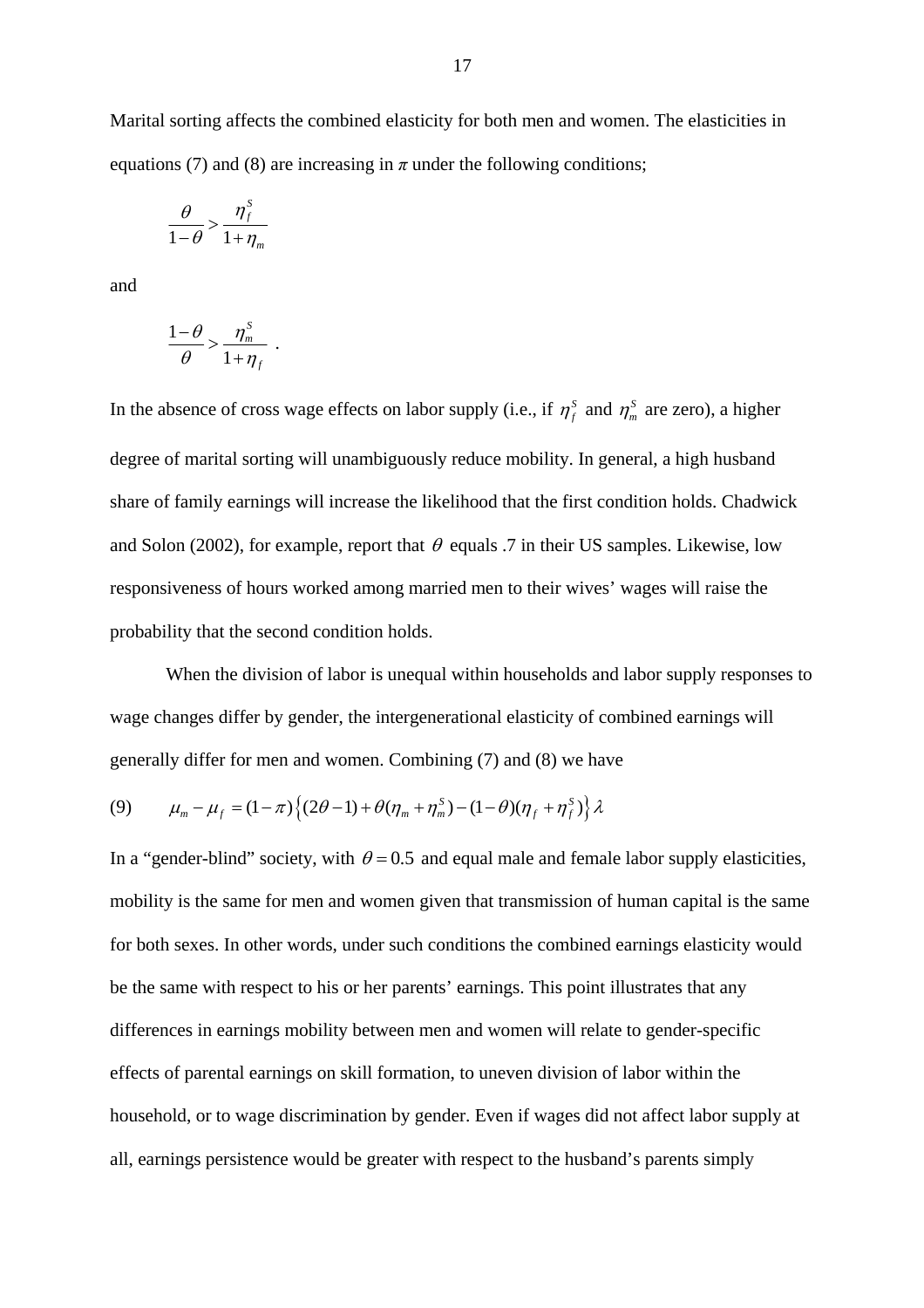because the weight on his own elasticity typically exceeds one half, i.e.,  $\theta > 0.5$ . Larger labor supply elasticities for women than for men will tend to equalize mobility when measured in terms of combined earnings. Naturally, the combined elasticity with respect to the wife's parents is more sensitive than that with respect to the husband's parents to daughters' labor supply responses.

Far from everyone lives in two-adult households and intergenerational earnings mobility is expected to differ for single and married women. For example, a negative cross labor supply elasticity with respect to the husband's wage applies to married women only, implying that the (own) intergenerational earnings elasticity of single women will be larger than that of married women. Furthermore, the process of household formation (and destruction) might generate selective subsamples of married and single individuals. To illustrate, suppose the probability of being single relates negatively to own earnings potential. $8$ Positive selection into marriage will generate a negative correlation between the conditional expectation of the error term (of equation 1) and parental earnings, rendering a negative bias in within-group estimates of the intergenerational elasticity. The intuition is that the withingroup conditional expectation of the residual is higher among those with a low-income than those with a high-income background, simply because the probability of being married increases with parental earnings. As such, both within-group estimates may be lower than the intergenerational earnings elasticity estimated from the pooled sample. In other words, by conditioning on marital status, a 'channel' through which parental earnings affect offspring earnings is excluded.

<span id="page-18-0"></span><sup>&</sup>lt;sup>8</sup> Our own data show that married men on average have higher earnings, greater educational attainment, and higher parental earnings than single men in all countries considered. For women, such differences by marital status are smaller. See Table 1.

<span id="page-18-1"></span><sup>&</sup>lt;sup>9</sup> The reasoning is similar to that of Hertz (2004) who argues that the within-group intergenerational persistence of blacks and whites in the US is lower than the overall persistence.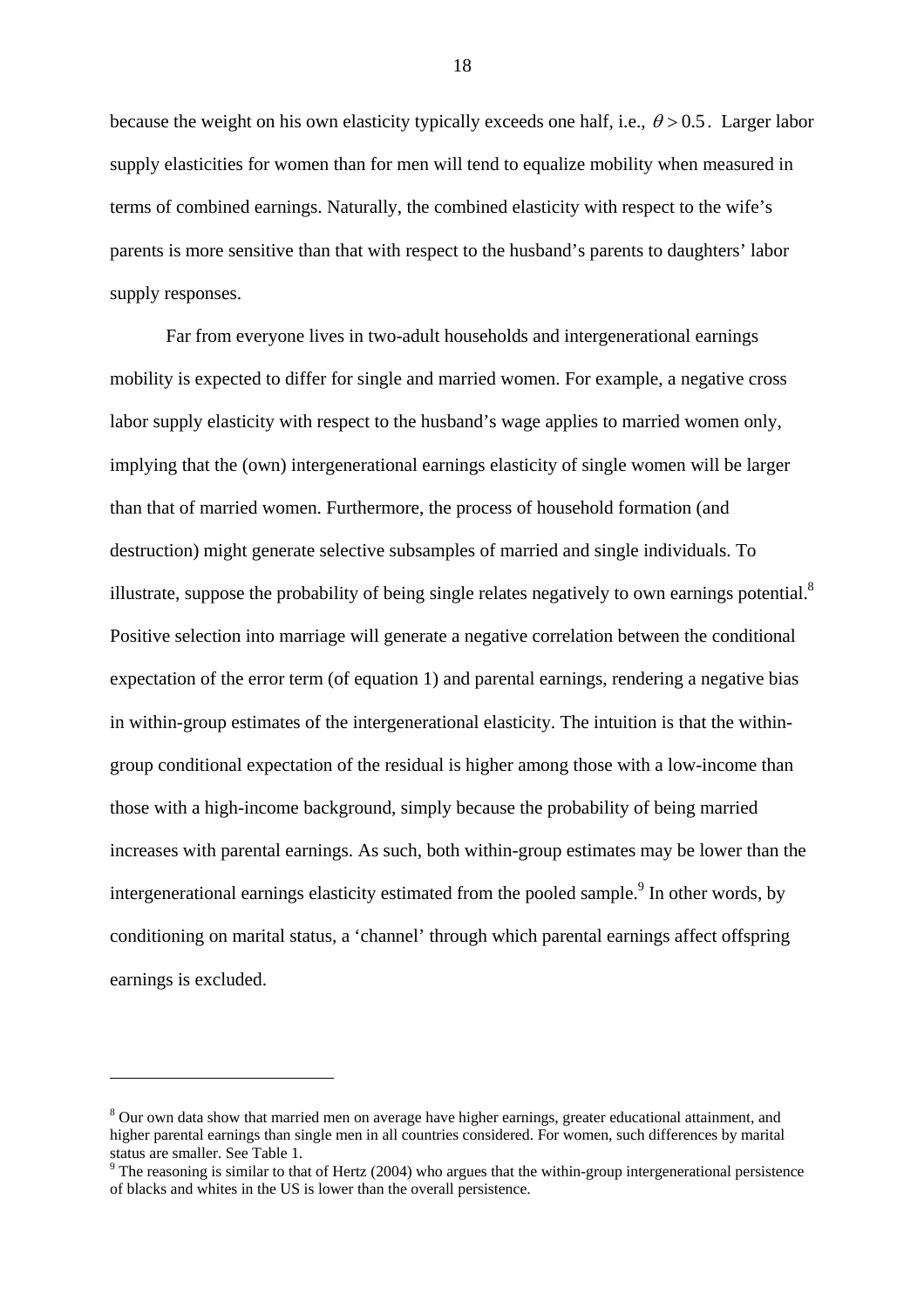Within our framework of earnings capacity transmission, labor supply, and assortative mating, the "deep" parameters  $\lambda$  and  $\pi$  can be identified from intergenerational earnings elasticity estimates if we make further (and restrictive) assumptions. For example, if the crosswage labor supply elasticity for males is zero (i.e., male labor supply is unaffected by the spouse wage), we can retrieve the assortative mating parameter from the ratio of two intergenerational elasticities for males;

(10) 
$$
\frac{\beta_f^s}{\beta_m} = \frac{\left\{\pi(1+\eta_m) - \eta_m^s\right\}\lambda}{\left\{(1+\eta_m) - \pi\eta_m^s\right\}\lambda} = \pi \quad \text{if} \quad \eta_m^s = 0.
$$

If, on the other hand,  $\eta_m^s > 0$ , the ratio in equation (10) will yield a downward biased estimate of the degree of assortative mating as

$$
(11) \qquad \frac{\beta_f^s}{\beta_m} < \pi \Leftrightarrow (\pi^2 - 1)\eta_m^s < 0
$$

which holds when  $\pi$  < 1. Identification of the intergenerational transmission of earnings capacity  $(\lambda)$  is more difficult and can be achieved from intergenerational earnings elasticity estimates only under the strong assumption that (male) hours worked do not respond to wage changes (i.e.,  $\eta_m^s = \eta_m = 0 \implies \lambda = \beta_m$ ).

This section has illustrated that measures of earnings mobility are affected by the transmission of human capital across generations, by family labor supply decisions, and by marital sorting on earnings potential. Thus, potential mechanisms that lie behind crosscountry differences in earnings mobility extend beyond differences in the association between skills and family background.

### **4. Data**

The empirical analyses draw on intergenerational earnings data from five countries: Denmark, Finland, Norway, the United Kingdom, and the United States. While the UK and US data are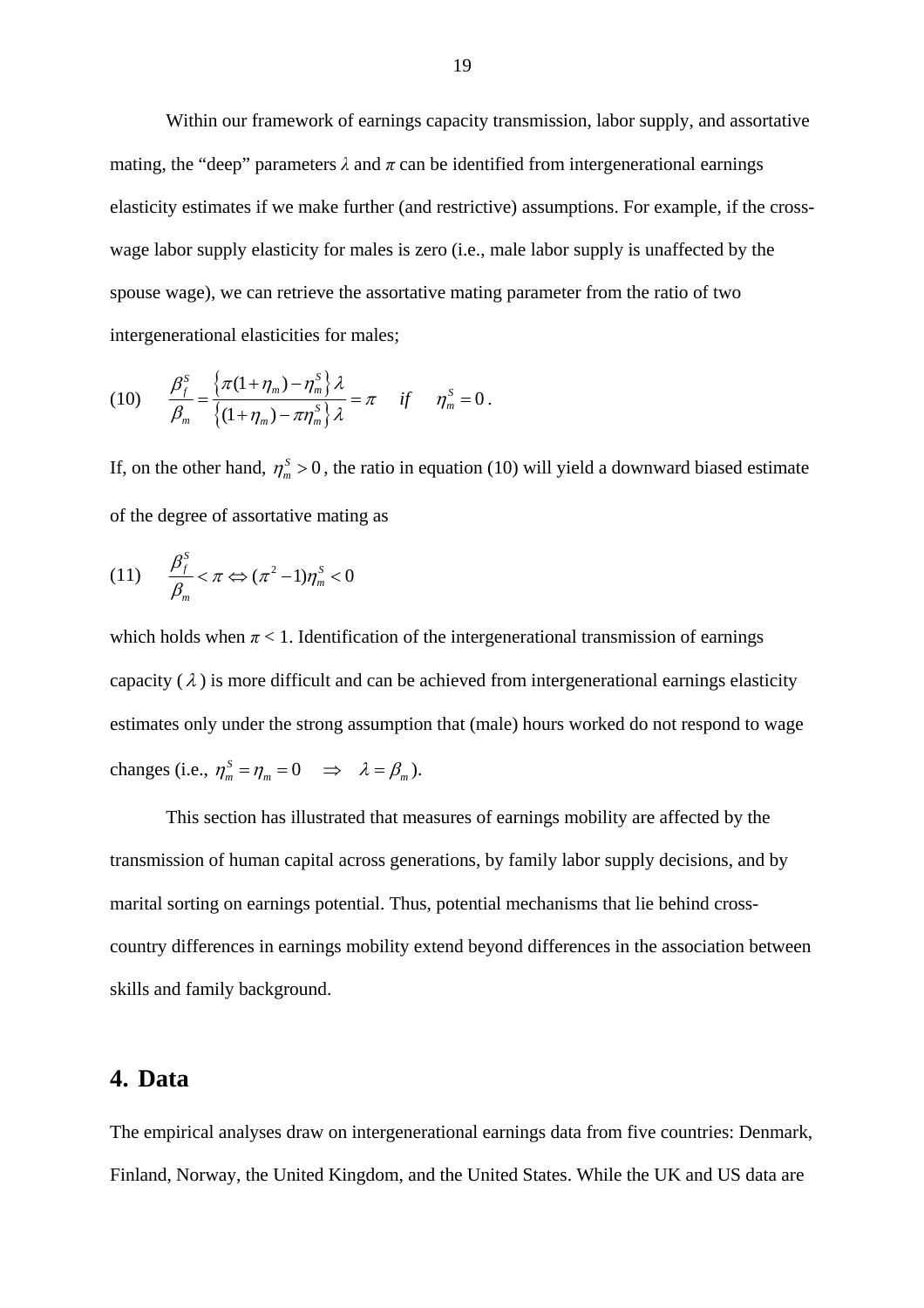based on household surveys, the Nordic data are collected from administrative registers. As a guiding principle behind our adaptation of data from the different countries, we exploit the flexibility and richness of register data to 'mimic' the data generating processes behind the survey-based data sets. In terms of birth cohorts and ages at which we observe parental and own adult earnings, the UK National Child Development Study (NCDS) acts as a baseline to which we adapt the other data sets. The NCDS sampled all children born during the week of March  $3<sup>rd</sup>$ - 9<sup>th</sup>, 1958, and is the data source used in the studies of Dearden et al. (1997) and Blanden (2005). The most recent sweep is that from 1999/2000, providing information on offspring's earnings, employment, and marital status at age 41 or 42. As demonstrated by Böhlmark and Lindquist (2006) for Sweden and Haider and Solon (2006) for the US, (at least for males) observing earnings at this age offers the advantage that they correlate highly with lifetime earnings. Furthermore, from the 1974 sweep we obtain information on parental earnings at a time when the children were about 16 years of age.

Included in the UK analysis sample are offspring with valid data in the 1999/2000 sweep on economic activity or pay for oneself and, if married or cohabiting, the partner. The UK earnings data used in this study refer to net weekly pay, as this is the only earnings information available for partners and parents in the NCDS. The survey did not record pay information from self employment, and self-employed individuals are therefore excluded from analyses of earnings but are included in analyses of employment status. Because the age of the father was recorded only in the initial survey (in 1958), the sample is limited to those living with their biological father in 1974. The temporary reduction of the working week during 1974 to three days is a potential concern, but Grawe (2004b) finds no indication that *usual* weekly earnings are misreported by parents interviewed during this period and concludes that his study supports the use of NCDS income data for 1974. Parental earnings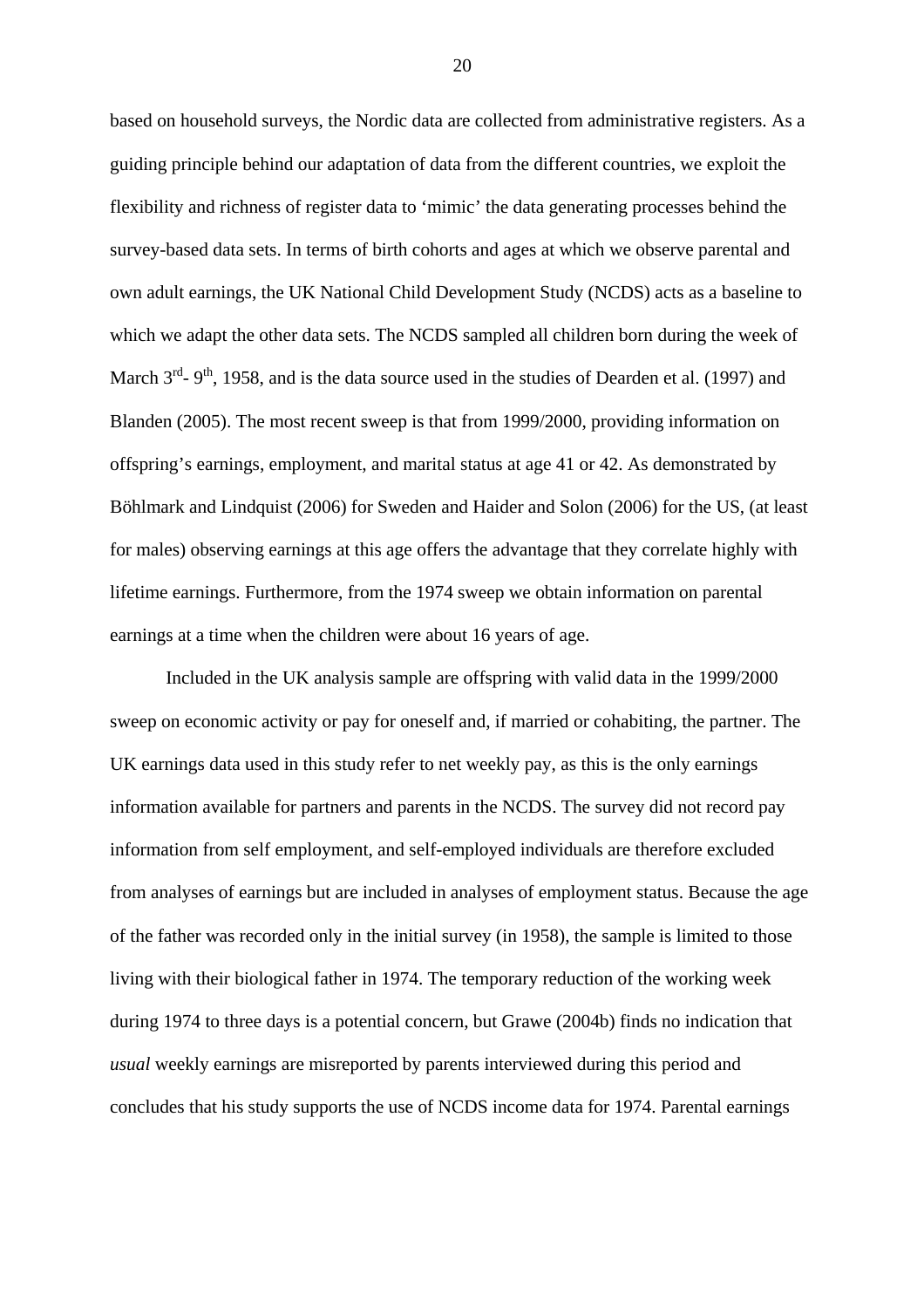are computed as the sum of father's and mother's pay, $10$  inflated from the interview month (which ranges from January 1973 to February 1975) to 2000 currency. Excluded from the sample are those whose father or mother report being employed at the time of the 1974 sweep but failed to provide pay information. Also excluded are families where neither the father nor the mother provides any pay information at all. Finally, we drop some observations from the analysis samples where the reported pay appears to be an extreme outlier.<sup>11</sup>

Our US data are drawn from the National Longitudinal Survey of Youth (NLSY79).<sup>[12](#page-21-2)</sup> In order to obtain a sample of reasonable size, while maintaining comparability with the data from the other countries, we include respondents born between 1957 and 1964 in the US sample. Parental income refers to family income from all sources in 1978 and 1979, when the children were between 13 and 21 years old. Sample inclusion requires that we can link children and fathers, either because the respondent or a (younger) biological sibling lived in the same residence as the father at the time when we observe parental income. The earnings of cohort members (and their partners if married or cohabiting) refer to annual wage or salary income collected from the survey year in which the cohort member was 41 years of age.<sup>13, [14](#page-21-4)</sup>

 $\overline{a}$ 

<span id="page-21-0"></span> $10$  For each of the parents, the 1974 sweep reports net pay within weekly or monthly intervals. We assign a value to each interval applying the algorithm of Blanden (2005), who used the within-band mean pay for each gender obtained from comparable families in the 1974 Family Expenditure Survey. Sensitivity checks based on data from the other countries in which we mimic the income bracketing of the UK data yield results that are very similar to those reported below based on non-bracketed parental earnings data.

<span id="page-21-1"></span> $<sup>11</sup>$  Sample exclusion is based on a regression of log parental earnings on home ownership, father's and mother's</sup> occupations, educational attainments, and ages, plus interaction terms. We drop observations when the absolute value of the residual exceeds three times the root mean squared error of the regression. From the sample of 5,327 parents with offspring participating in the 1999/2000 sweep, the algorithm dropped 67 observations with extremely low values and one observation with an extremely high value for parental earnings. Further details are available from the authors upon request.<br><sup>12</sup> Below, we report correlations in educational attainment involving parents and parents-in-law. Because the

<span id="page-21-2"></span>NLSY does not provide information about the spouse's parents, these correlations are computed from a comparable sample (in terms of birth years) drawn from the PSID.

<span id="page-21-3"></span><sup>&</sup>lt;sup>13</sup> All employment, earnings, and marital status data for the offspring generation are collected from one of the 1998, 2000, 2002, or 2004 interviews of the NLSY. The algorithm that picks survey year seeks the year closest to the respondent's  $41^{\text{st}}$  birthday, but selects the closest alternative year if key data for the cohort member or the spouse are missing in the preferred interview.

<span id="page-21-4"></span>The US earnings and income data are subject to top coding. Parental income (from 1978 and 1979) is top coded at \$75,000 and offspring earnings are coded so that the top two percentile earners receive the same earnings value. For top-coded parents, we impute income as 1.5 times the income cut-off, and for offspring we use the conditional mean earnings for the top-coded group supplied in the survey data. Dropping top-coded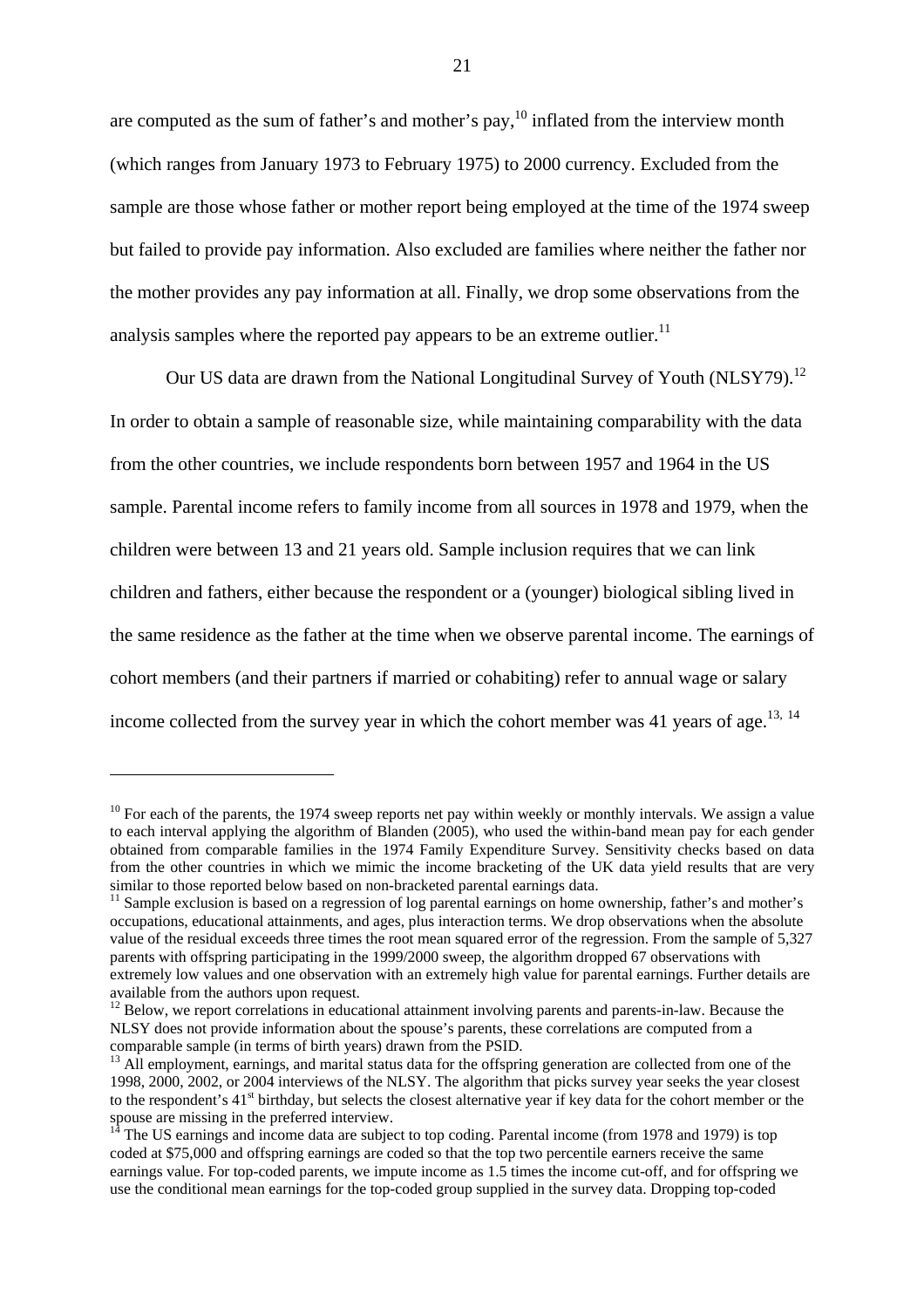For the cohort members, hours worked are computed from the annual work history data the year of the earnings observation, while employment status of the spouse refers to activity the week prior to the interview.

The Norwegian sample is based on the complete 1958 birth cohort drawn from population registers, matched with the earnings records from 1971 and 1976 of their biological parents. Earnings records for both parent and offspring generations are drawn from the pension register, and include incomes from all work-related sources such as wage and salary income, self-employment earnings (net of interest payments), unemployment benefits, and long-term sickness benefits. Offspring and their partner's earnings refer to total earnings during the 1999 calendar year, and employment status (i.e., part or full time) is that reported by their main employer that year. For Denmark, we also use the 1958 birth cohort, with biological parents' earnings measured in 1980 and 1981 and offspring earnings and employment measured in 1999. The earnings information comes from tax registers and covers total earnings from all employers paid to the worker during the year. The earnings data are considered to be of high quality as they are used by tax authorities to assess each employee's earnings. The wage records also constitute deductible labor costs for employers, so firms have a strong incentive to provide accurate and timely information to authorities.<sup>15</sup> During the period studied, there was no change in the construction of the earnings variable.

For Finland, the matching of parents and children is based on household records taken from the quinquennial census panel covering the period 1970 to 2000. Because the sample from census records covers only about five percent of the population, we include in the

 $\overline{a}$ 

parents (or, alternatively, not imputing their income) raises elasticity estimates, while dropping top-coded offspring leads to lower estimates, but the changes in elasticity estimates are only around 0.01-0.02. Hence, the substantive conclusions drawn in this paper are unaffected by how we handle top-coded earnings and income data.

<span id="page-22-0"></span><sup>&</sup>lt;sup>15</sup> Unfortunately, the Danish earnings records do not include self-employment income. We therefore drop from the earnings data observations for which one of the parents, the cohort member, or the spouse are registered as self employed. We also drop a few observations with registered earnings below \$100. As in the UK sample, selfemployed individuals are included in employment regressions but are excluded from earnings regressions.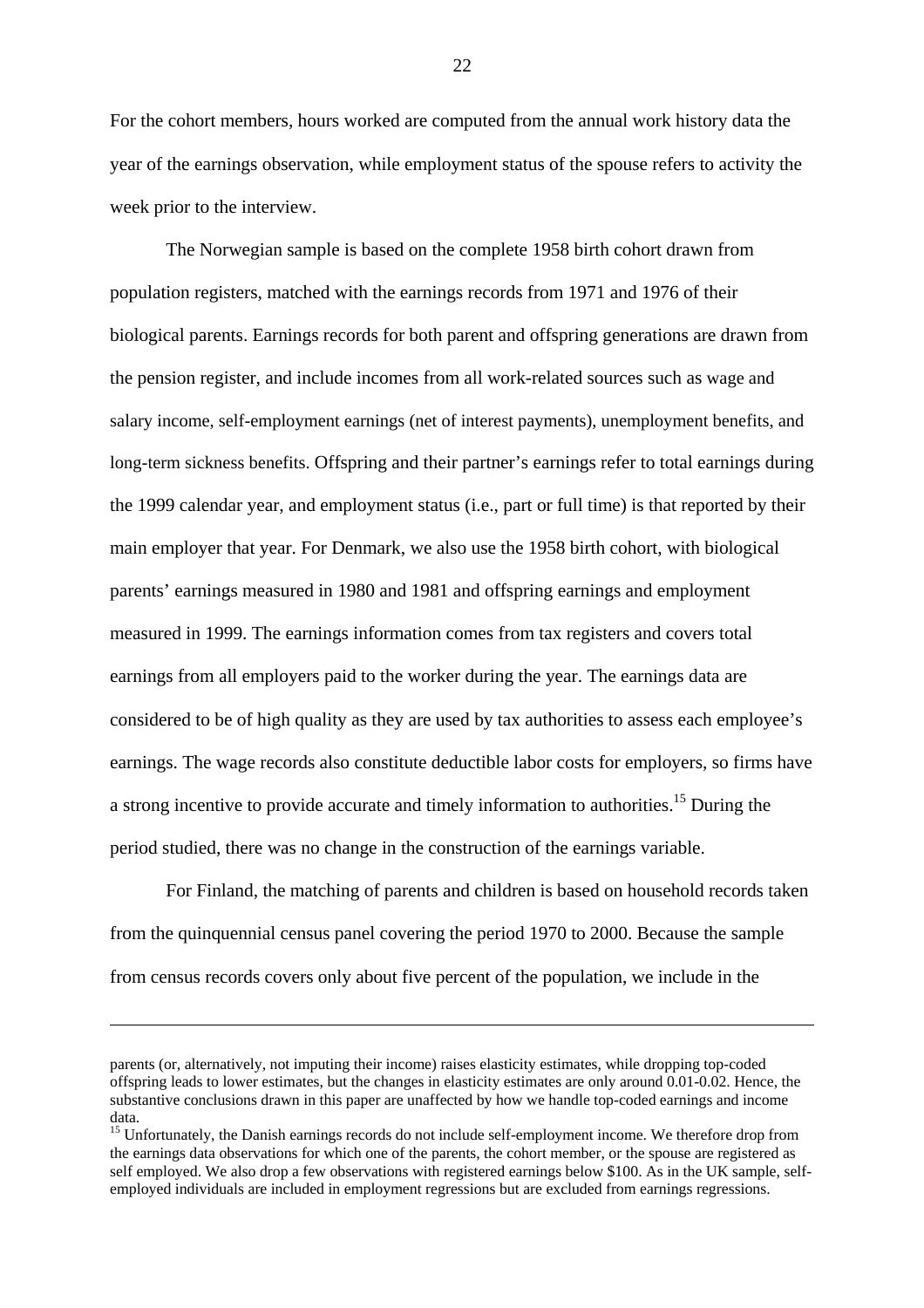analysis offspring born between 1956 and 1960 out of sample size concerns. Earnings of parents are observed in 1970 and 1975 and earnings of offspring the year they turned 41 (in other words, earnings, employment, and marital status of the oldest cohort members are measured in 1997 and the youngest in 2001). The main source for the earnings data is tax records, which across the relevant years had quite similar definitions of earnings, and consist of all wages and salaries including both farm and non-farm self-employment income as defined for purposes of taxation.

All earnings measures used in this paper are reported in terms of US dollars in year 2000 prices. We convert from national currencies using the 2000 PPP exchange rates taken from World Development Indicators and use national CPI price indices to inflate nominal amounts into the year 2000 prices. To reduce estimation bias from measurement error in parental earnings, we base as a rule our analyses on two years of parental earnings. An exception is the UK where parental earnings data are available from the 1974 sweep only, but even for the other countries we rely on only one year of parental earnings whenever two observations are not available. This concern primarily applies to the US sample, where 31 percent of the parental earnings records draw on a single observation.<sup>16</sup> Prior studies based on US data, such as Solon (1992) and Mazumder (2005), conclude that using only one year of parental earnings data leads to attenuation bias in intergenerational elasticity estimates. As such, one might speculate that our UK, and even the US, estimates contain a larger negative bias compared to those from the other countries.[17](#page-23-1) Finally, because estimation of the

 $\overline{a}$ 

<span id="page-23-0"></span><sup>&</sup>lt;sup>16</sup> The most common reason for a single observation in the US sample is that of missing information on earnings in one of the survey years or that the youth moved out of the family home between the first and the second observation year. In Norway, 94 percent of the sample builds on two observations of parental earnings; here a single earnings observation is typically due to the father being younger than the sample cut-off (35 years of age) in 1970.

<span id="page-23-1"></span> $17$  Sensitivity analyses, in which we drop one year of parental earnings records, or, alternatively, add up to ten years of parental earnings observations when such data are available, yield results that are consistent with attenuation bias in our estimates. These experiments indicate bias of an order similar to Mazumder (2005) — in the "balanced" subsample with two observations, the estimate of the father-son earnings elasticity falls by 11 percent in Norway and 13 percent in the US when based on only one year of parental data. Attenuation is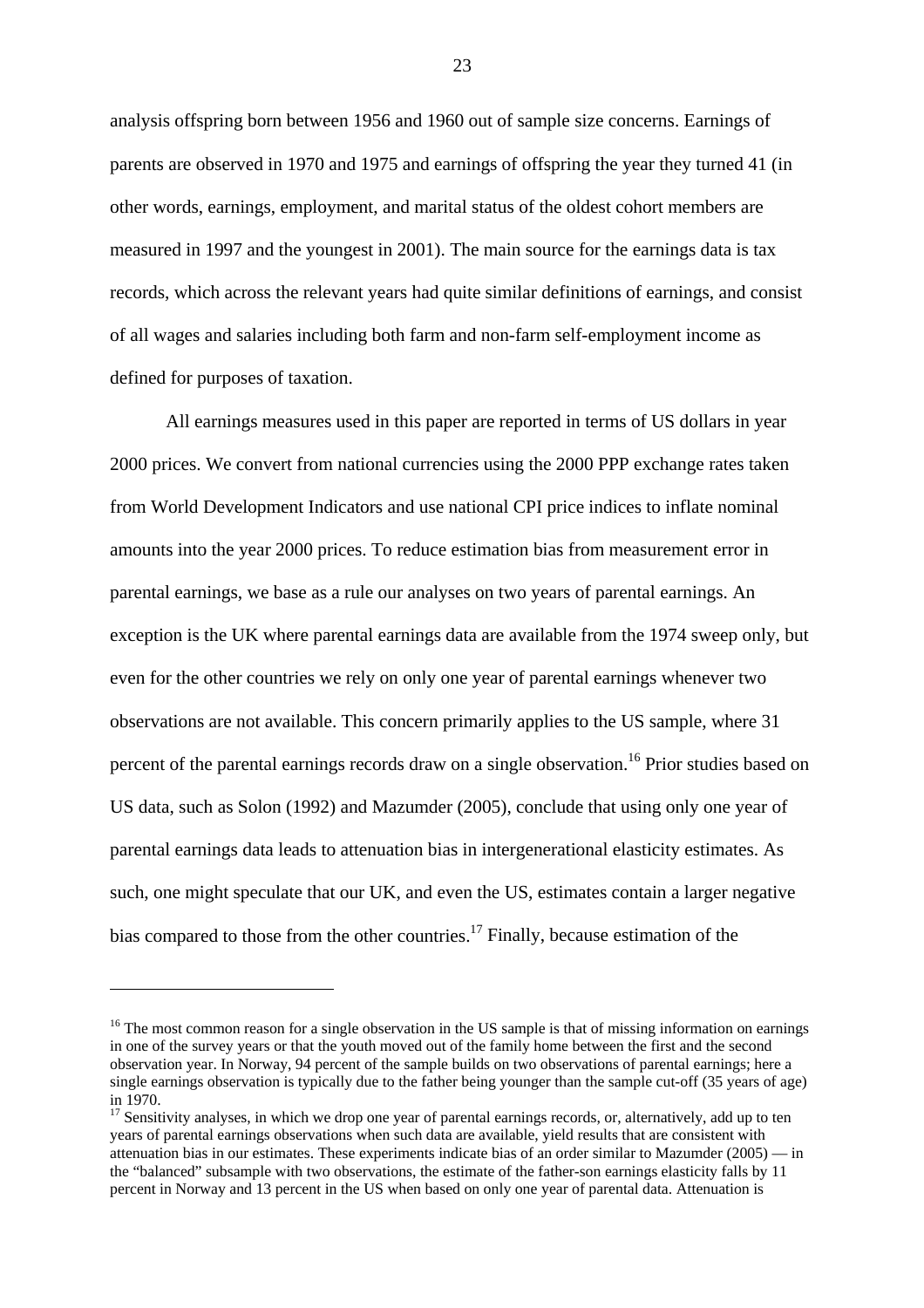intergenerational earnings elasticity is based on log earnings regressions, those with zero earnings are excluded from individual earnings regressions but are included in analyses of combined (family) earnings.

Table 1 reports descriptive statistics for our analyzed samples, separately by gender and marital status of the cohort member. For married and cohabiting cohort members, we also list statistics for their spouses.<sup>18</sup> The table includes descriptive statistics for the parents of the cohort member for all five countries, and for Denmark and Norway, the two countries where parent-child matches are based on birth registers, we are also able to link cohort members and their parents-in-law. The age of fathers at the time we observe their earnings is fairly similar across countries, on average about 46 to 47, except for Denmark where parental earnings are measured when the offspring is older than in the other countries. Thus, any lifecycle bias arising from non-representative measures of parental earnings is likely to be small and not systematically different between the US, the UK, Finland, and Norway. The table shows familiar gender differences in earnings, with male earnings exceeding those of females in all samples. An interesting pattern, that is particularly relevant for the present study, is that marital status matters differently for men and women. While married men earn more than single men in all countries considered, unmarried women earn more than married women in the United Kingdom and in the United States. Similar patterns arise for employment status. While married men are more likely to be employed and are less likely to have part-time jobs than unmarried men in all five countries, labor market attachment of married women tends to fall below that of unmarried women. In particular, the likelihood of holding a part-time job is

expected to cause downward bias in all of our samples. If the bias relates to the proportion of the sample with a single parental earnings observation, the problem will be greatest in the UK data, followed by the US, and least severe in the Nordic samples; see also the discussion in Bratsberg et al. (2007).

<span id="page-24-0"></span> $18$  We observe both those married with a spouse present and those cohabiting with an unwed partner in four of the five data sets. For Norway, the data allow classification of marital status (including whether separated, divorced, or widowed), but cohabiting partners are identified only if they have a child in common. Thus, for Norway our subsamples of singles will include some misclassified individuals.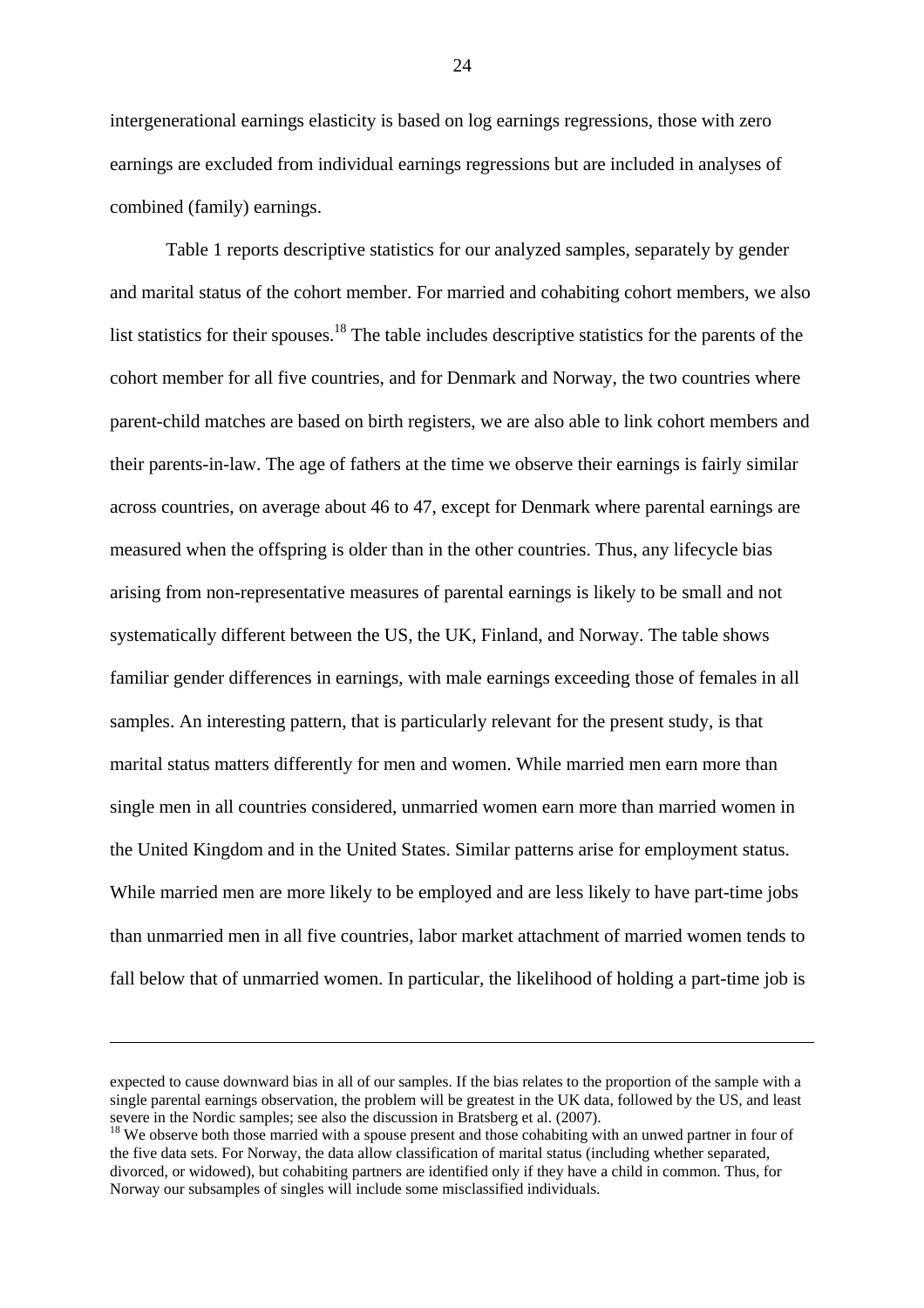higher for married than for unmarried women in all of the countries for which data on parttime employment is available. The importance of such gender differences in household labor supply behavior forms a key topic of interest in the empirical analyses of intergenerational earnings mobility that follow in the next section.

- Table 1 around here –

### **5. Empirical analysis**

1

#### *5.1. Intergenerational Earnings Mobility.*

We start out this section by presenting our basic measures for intergenerational earnings persistence, being the elasticities of various measures of offspring earnings with respect to own parents' earnings. We focus on three different intergenerational elasticities with respect to own parents' earnings. These are the elasticity of; (i) own earnings  $(\beta)$ , (ii) spouse earnings ( $\beta^s$ ), and (iii) combined (family) earnings ( $\mu$ ). Given that the relationship between offspring and parental log earnings is strongly non-linear in some of the countries (Bratsberg et al., 2007), we do not impose constant elasticity assumptions. Instead, we model the log of each offspring earnings measure as a polynomial function of log parental earnings.<sup>19</sup> The order of the polynomial is then selected separately for each country on the basis of a Bayesian information criterion (BIC). As a main basis for cross-country comparisons, we report the estimated earnings elasticities evaluated at the median of the parental earnings distribution for each country; see Table 2. For the countries with nonlinearities in the intergenerational earnings elasticity estimates (Denmark, Finland, and Norway), we also report in the Appendix estimated elasticities evaluated at the  $10<sup>th</sup>$  and at the  $90<sup>th</sup>$  percentiles of the parental earnings distribution; see Table A-1.

<span id="page-25-0"></span><sup>&</sup>lt;sup>19</sup> See, e.g., Grawe (2004a) and Bratberg et al. (2005) for other studies which use flexible specifications that allow for nonlinear relationships between parental and offspring earnings.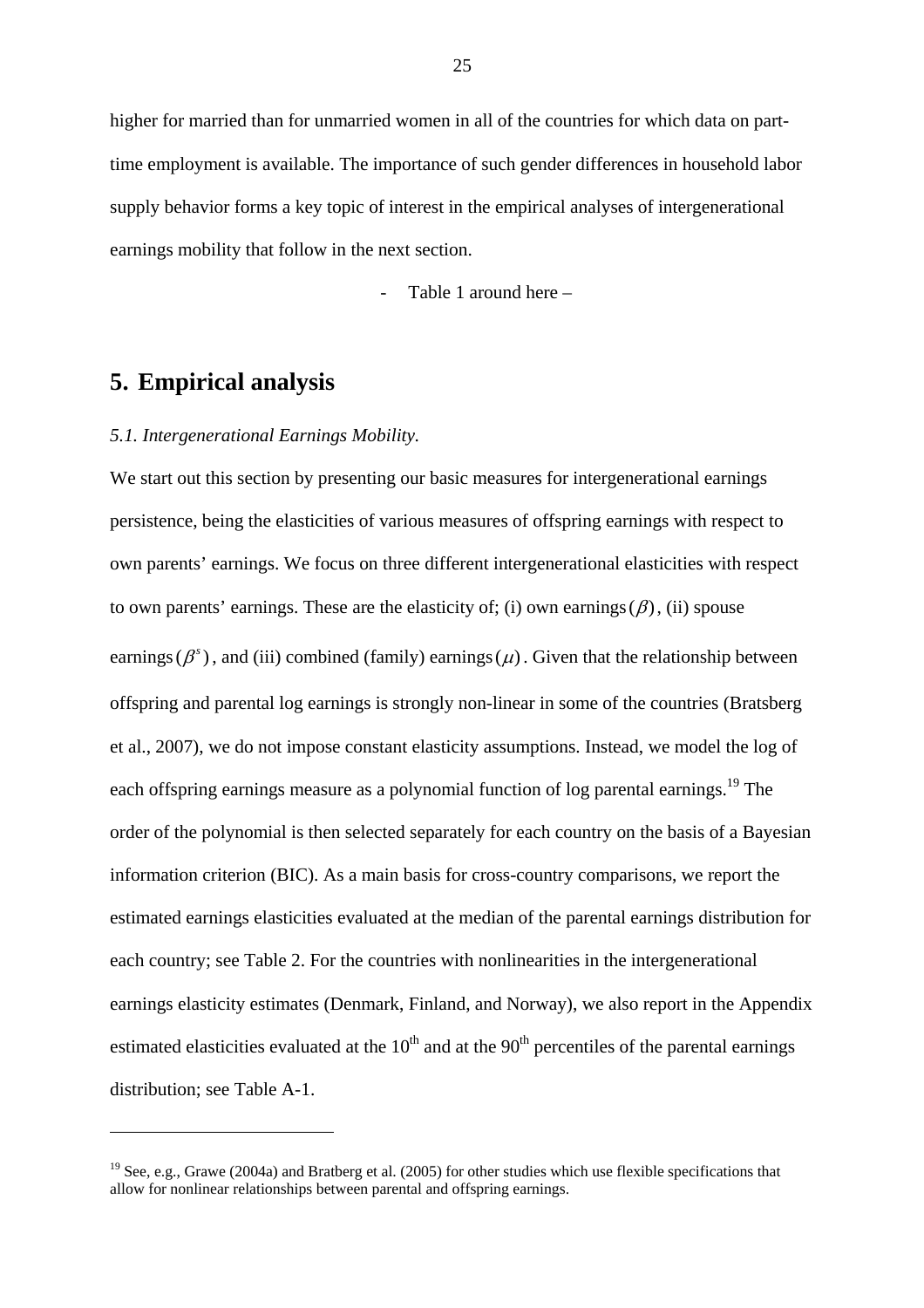#### - Table 2 around here –

A key finding reflected in Table 2 is that, in general, married women have higher earnings mobility than married men in all countries. While this holds for both individual and combined earnings, the gender difference in economic mobility is much larger for individual earnings than for combined earnings. This indicates that assortative mating is a relatively more important component of observed earnings mobility for women than for men. A second observation is that the differences in own-earnings mobility between single and married females are much larger in the UK and the US than in the Nordic countries. This finding suggests that joint (within-family) labor supply decisions are more important for mobility in the former than in the latter group of countries. A third observation is that, with the exception of Denmark, the estimates of the intergenerational earnings elasticity for married men exceed those for single men. The pattern is suggestive of differences in the own-wage labor supply elasticity by marital status, perhaps because of a greater scope for within-household substitution between market and non-market work for married men. But, the pattern could also result from downward bias in estimates based on the subsample of single men.<sup>20</sup> A fourth observation is that earnings persistence tends to be significantly stronger in the United States than in the Nordic countries, with the United Kingdom somewhere in-between. This pattern applies regardless of whether we look at singles or married couples or at individual or combined earnings, with one notable exception, namely that of married women's own earnings. Indeed, the estimated elasticity of married women's own earnings with respect to parental earnings is remarkably similar across countries and is no larger in the US than in the other countries. As we show below, this apparently high earnings mobility among married US females results from a combination of strong marital sorting and labor supply responses to the

 $\overline{a}$ 

<span id="page-26-0"></span> $^{20}$ A close inspection of the samples reveal that, among those with high parental earnings, divorced men tend to have substantially lower own earnings than married men. Such differences by marital status are smaller among men with low parental earnings. As emphasized in Section 3, selectivity into marriage and divorce might trigger bias in within-group coefficient estimates.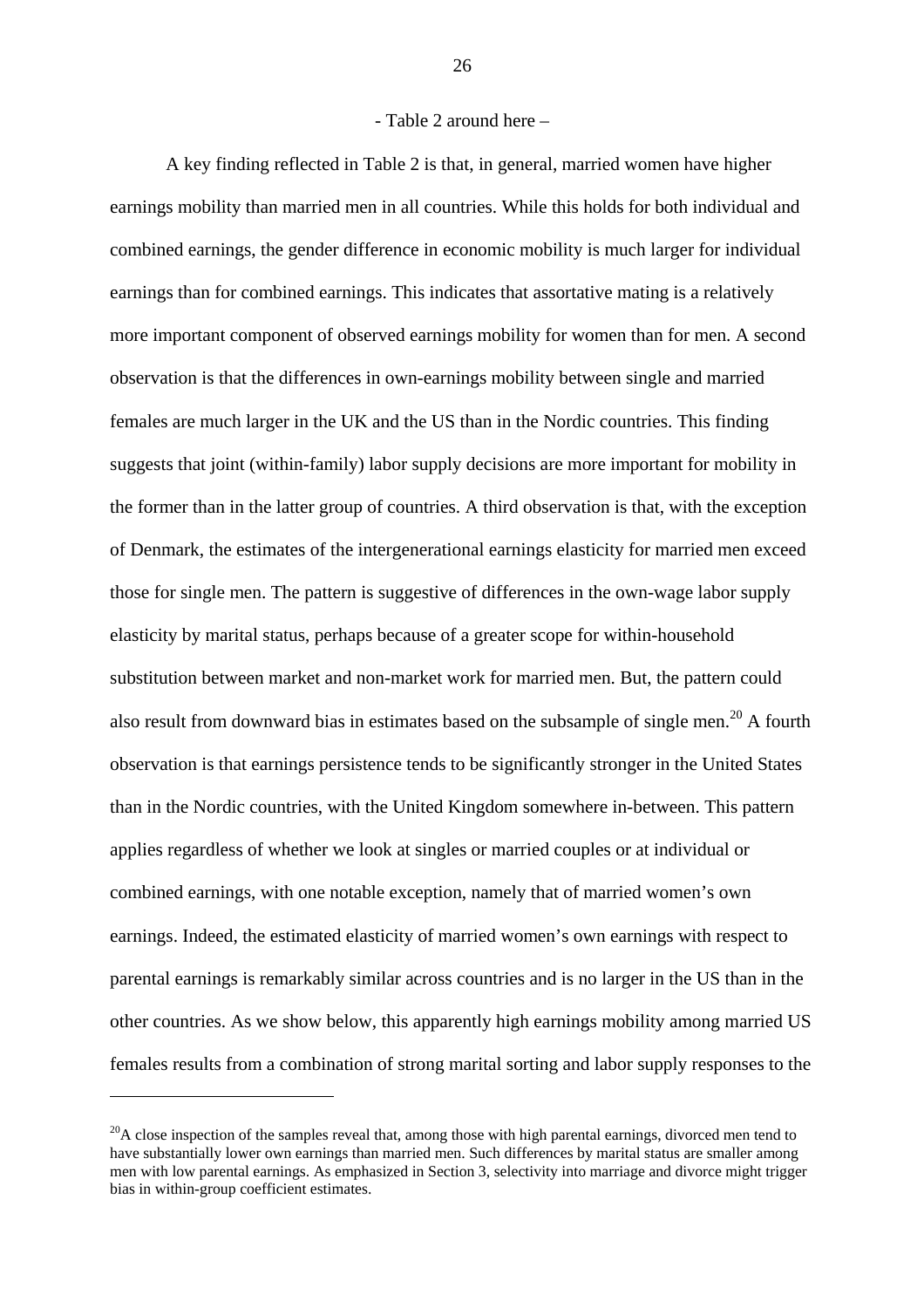husband's wage. An early indication of the importance of marital sorting and household labor supply responses can be obtained by looking at the elasticities of own earnings with respect to those of parents-in-law (also reported in Table 2). While men's earnings display a much stronger positive association with in-laws' earnings in the United States than in the other countries, there is no such cross-country pattern for females.

Table A-1 in the Appendix provides a description of the nonlinearities in intergenerational earnings elasticity estimates in the Nordic countries (for the US and the UK, linear models were selected on the basis of the BIC). For all of the Nordic countries and for each estimated elasticity, we find that earnings persistence is low at the bottom of the parental earnings distribution, and then increases sharply as we move towards the top of the distribution. However, even at the  $90<sup>th</sup>$  percentile most of the estimated elasticities for the Nordic countries are firmly below those reported in Table 2 for the US. The finding of high economic mobility at the bottom of the earnings distributions in the Nordic countries is in line with results in Bratsberg et al. (2007), and suggests that expected adult earnings in these countries do not fall beyond a certain level, a pattern presumably generated by the educational systems and by the relatively high minimum wages.

In order to interpret the country differences in Table 2, we need to look more closely into the various mechanisms that shape persistence in combined earnings. From the discussion in section 3, we know that the own earnings elasticity  $(\beta)$  relates directly to the intergenerational transmission of own earnings potential  $(\lambda)$ , the elasticity of labor supply with respect to ones own wage  $(\eta)$ , the degree of marital sorting  $(\pi)$ , and – to the extent that there is marital sorting – to the elasticity of labor supply with respect to the spouse wage  $(\eta^s)$ . The elasticity of spouse earnings  $(\beta^s)$  also depends on the intergenerational transfer of earnings potential( $\lambda$ ), and/or on the spouse's cross labor supply response. With marital sorting (i.e.,  $\pi > 0$ ), the spouse earnings elasticity also depends on the spouse's own labor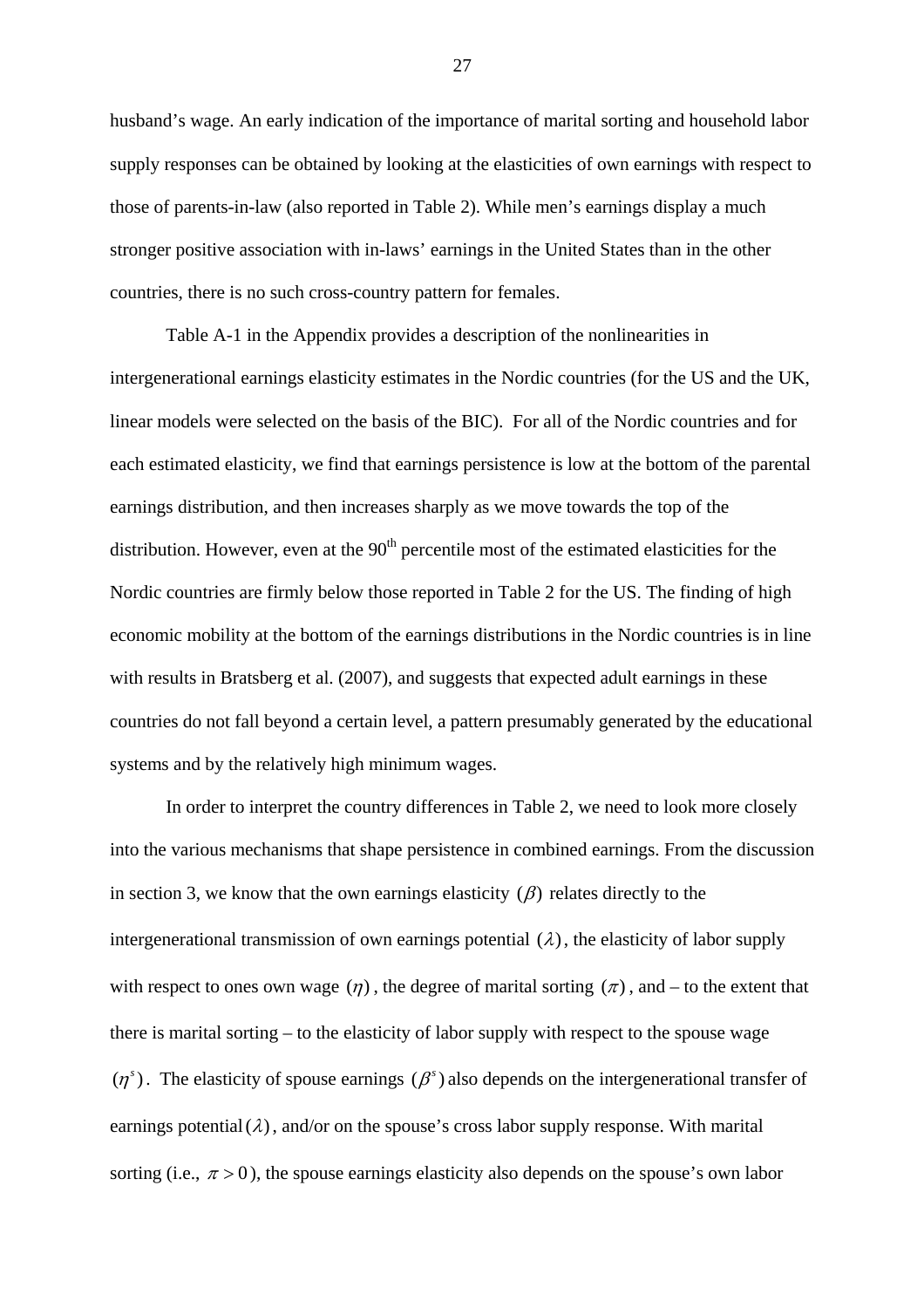supply elasticity. Finally, the elasticity of combined earnings  $(\mu)$  will reflect each of the factors underlying the own and spouse elasticities discussed above, with weights given by the relative size of the two incomes.

#### *5.2. The Intergenerational Transmission of Earnings Potential.*

We first examine the intergenerational transmission of earnings potential( $\lambda$ ). Unfortunately, data on hourly wage rates are in general not available in our datasets, and can in any case only be observed for individuals who work. It is therefore not obvious how the earnings potential of the offspring should be measured. An important determinant of the hourly wage, however, is educational attainment, and in Table 3 we examine the extent to which educational attainment depends on family background. Since the intergenerational transmission of earnings potentials cannot be assumed to occur exclusively through realized economic wealth in the parent generation (see Section 3), we first look at the correlation in years of schooling between offspring and parents; see panel A. The correlation coefficients tend to be slightly higher in the US than in the other countries. Further, men's years of schooling seem to be more strongly correlated with the attainment of their father than their mother in all countries, while for women the correlation is more or less the same with respect to both parents. Otherwise, there are only minor differences across genders.

Panel B of Table 3 reports results from regressions of offspring years of schooling on log parental earnings, with effects evaluated at the median of the parental earnings distribution. The listed coefficients display very similar patterns for men and women. The relative importance of parental earnings for educational attainment is greatest in the UK, and, somewhat surprisingly, the coefficients (evaluated at median parental earnings) reported in Table 3 do not indicate that educational mobility – at least in terms of years of schooling – is any lower in the US than in the other countries. Apparently, the low degree of US economic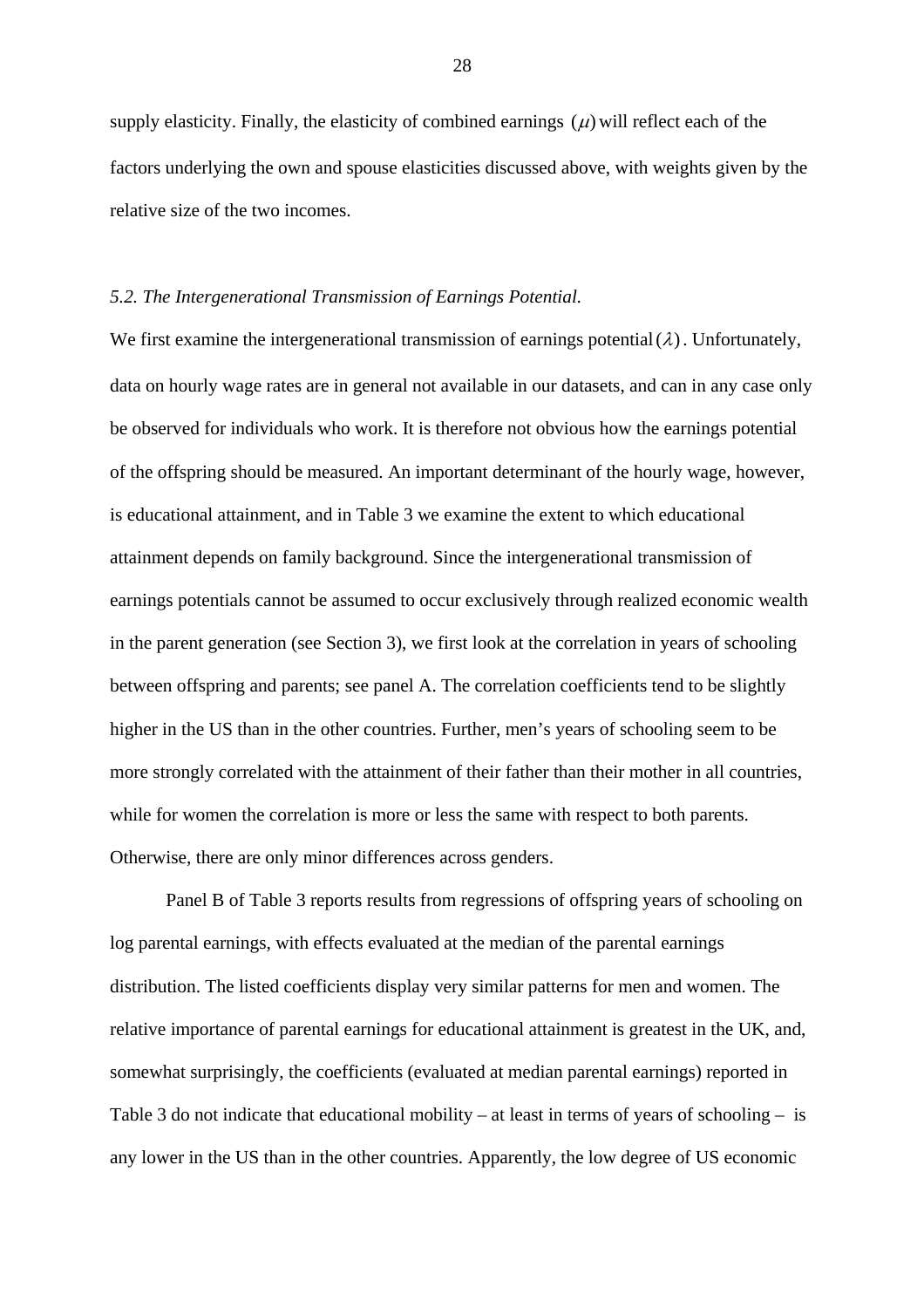mobility revealed in Table 2 for both men and women does not stem from a particularly high impact of family economic resources on the offspring's years of schooling. However, as shown in the Appendix Table A-2, the relationship between years of education and log parental earnings is strongly non-linear in all countries except for the US. And once again, the typical pattern is that the estimated effects are small at the bottom of the distribution (smaller than in the US) and large at the top of the distribution (larger than in the US). Hence, the results indicate that growing up in a poor household has a larger bearing on educational opportunities in the US compared to the other four countries considered.

#### - Table 3 around here -

 The economic returns to education vary significantly across countries, and the impact of educational attainment on earnings capacity clearly depends on the rate of return. In panel C of Table 3, we therefore present returns-adjusted elasticities of educational attainment with respect to parental earnings. The earnings-adjustment implemented here is quite primitive—it is based on log-linear earnings regressions using only the subsamples of full-time earners in each country, including dummy variables for years of schooling as the only right-hand-side variables. These models are then used to predict the earnings capacity for all of the offspring based on their educational attainment. The estimates presented in the table are the elasticities of predicted earnings capacity with respect to parental earnings.<sup>21</sup> Comparing the elasticities of returns-adjusted education reported in panel C with the unadjusted coefficients in panel B, we note that the returns adjustment tends to affect the elasticity estimates more for the US and Finland than for the other countries. These findings are consistent with existing evidence showing that the returns to education are particularly high in the US and Finland and low in Denmark and Norway (Harmon et al., 2003). The patterns even correspond to cross-country

<span id="page-29-0"></span><sup>&</sup>lt;sup>21</sup> The standard errors have been adjusted for the extra sampling error that is generated by the fact that we use estimates of the earnings-adjusted educational attainment. The adjusted standard errors exceed the naive, unadjusted standard errors by 15 to 57 percent.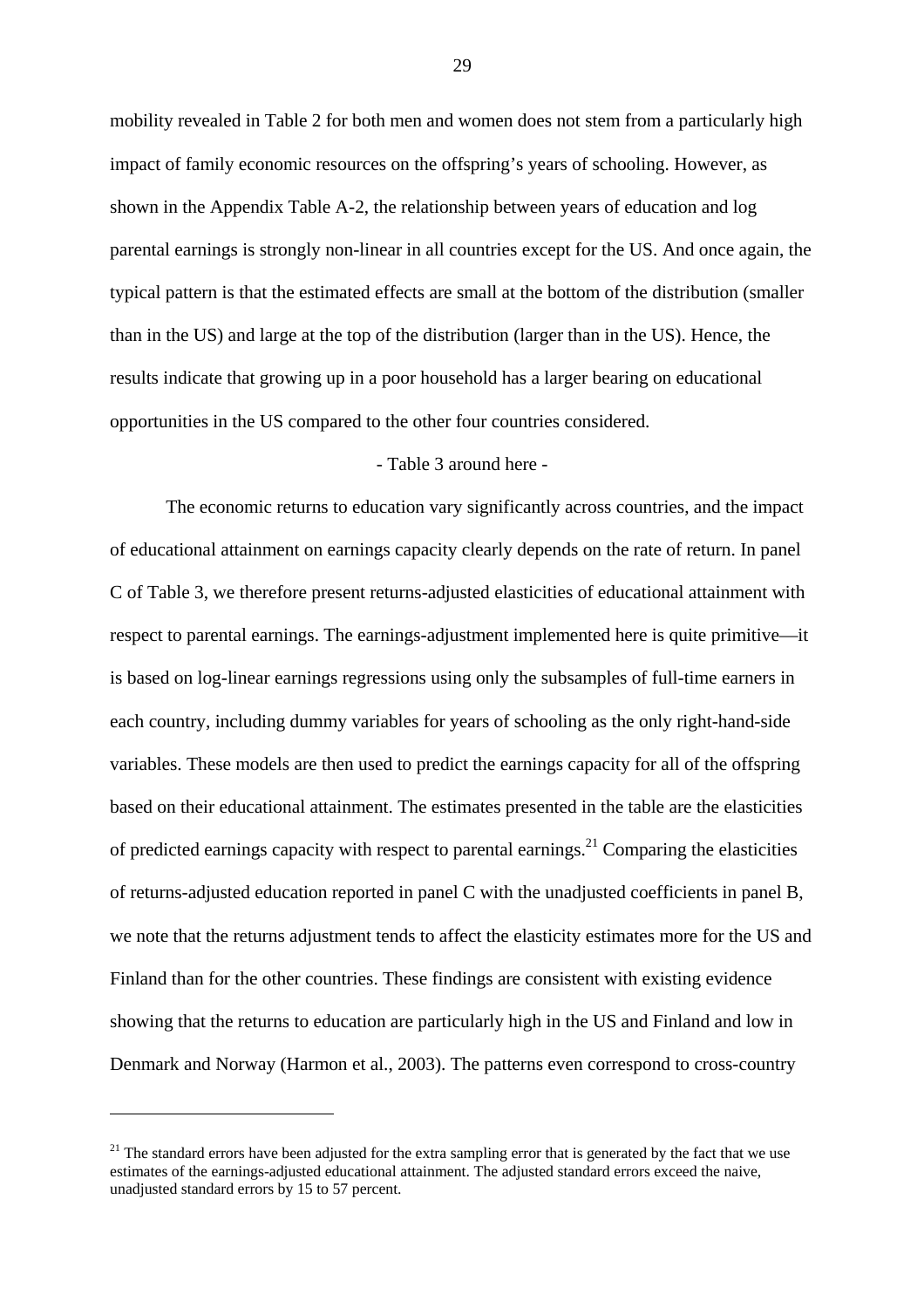studies of wage inequality such as Blau and Kahn (2005) who argue that differences in skill prices are more important than variation in skills for explaining the higher wage dispersion in the US compared to many European countries.

An important point to note from the returns-adjusted elasticities in panel C is that there are virtually no differences between men and women in the intergenerational transmission of earnings capacity in any of the countries, in sharp contrast to the gender differences revealed in the intergenerational transmission of own earnings in Table 2. Across countries, earnings capacity seems to be subject to much stronger intergenerational persistence in the US and the UK than in the Nordic countries, which is in line with the descriptive pattern for males presented in Table 2.

#### *5.3. Marital Sorting and Educational Attainment of In-Laws.*

1

As discussed in Section 3, we examine the marital sorting mechanism  $(\pi)$  in terms of similarities in educational attainment and in earnings potentials (returns-adjusted educational attainment) rather than in terms of actual earnings. The reason for this is that actual earnings are as likely to *be caused* by marital sorting (through joint labor supply decisions) as they are to cause marital sorting. To a certain extent, this caveat also applies to educational attainment, since early marriages may have had an impact on the partner's years of schooling. For this reason, we also look at similarities in educational attainment between parents and parents-inlaw. Table 4 reports these indicators of assortative mating. Panel A lists sample correlation coefficients of years of schooling between the two partners, between each partner and their parents-in-law, and, for Denmark, Norway, and the US, between parents and in-laws.<sup>22</sup> Significant marital sorting is prevalent in all countries. A general finding is that educational

<span id="page-30-0"></span><sup>&</sup>lt;sup>22</sup> The correlation coefficient is a consistent estimate of the elasticitity  $\pi$  when the variance of educational attainment is the same for both groups (i.e., men and women) within a generation.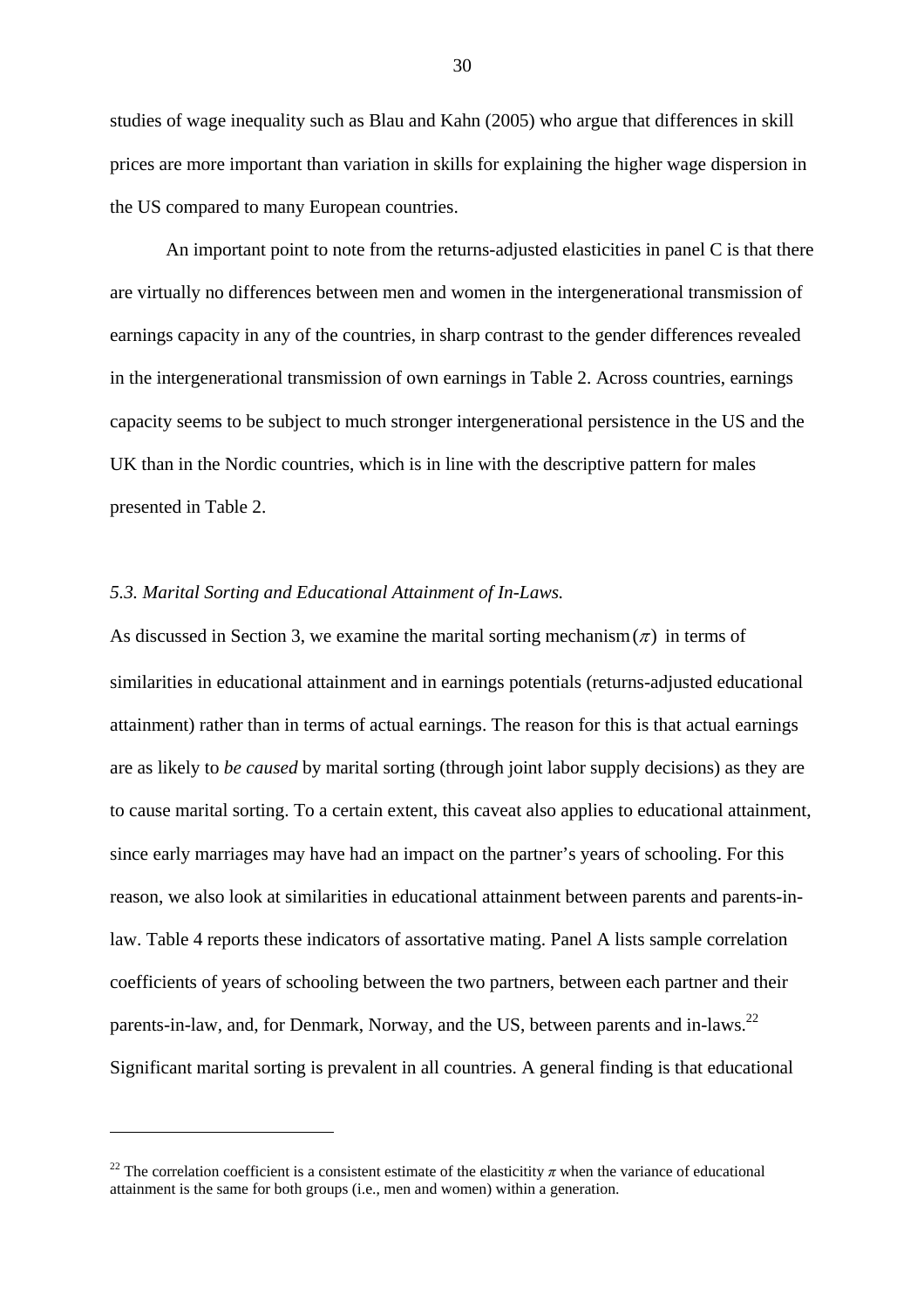attainment is more strongly correlated between spouses than between parents and offspring (see Table 3, panel A). All of the listed correlation coefficients indicate that the degree of assortative mating is strongest in the United States, but also stronger in the UK than in the Nordic countries**.** For US males, it even turns out that own educational attainment is as highly correlated with the attainment of their wife's father as their own father. The cross-country evidence is consistent with Fernández et al*.* (2005), who present a theoretical framework in which "...[an] increase in inequality increases sorting by making skilled workers less willing to form households with unskilled workers" (p. 282). The tradeoff in the matching process when a skilled individual gets a favorable match with an unskilled individual depends on the wage skill premium, which is larger in the US and the UK than in the Nordic countries.

#### - Table 4 around here -

An alternative estimate of the degree of assortative mating can be retrieved from the intergenerational elasticities for males, under the assumption that hours worked of married men are unaffected by changes in the spouse's wage; see equations (10) and (11). Panel B of Table 4 shows the corresponding estimates of  $\pi$ , which are larger than those based on years of schooling in all five countries. This is exactly as expected if marital sorting is also influenced by earnings capacity determinants orthogonal to educational attainment. The implied estimates confirm some of the earlier cross-country patterns, as sorting is stronger in the US than in the Nordic countries and also weaker in Denmark and Finland compared to Norway. The UK estimate, however, is surprisingly low compared to those of the Nordic countries, although it is almost identical to the UK estimate in Ermisch et al. (2006). An important caveat is that these estimates are downward biased if hours worked of husbands respond to their wives' wage, or if splitting the sample according to single status imparts bias; see the discussion in section 3.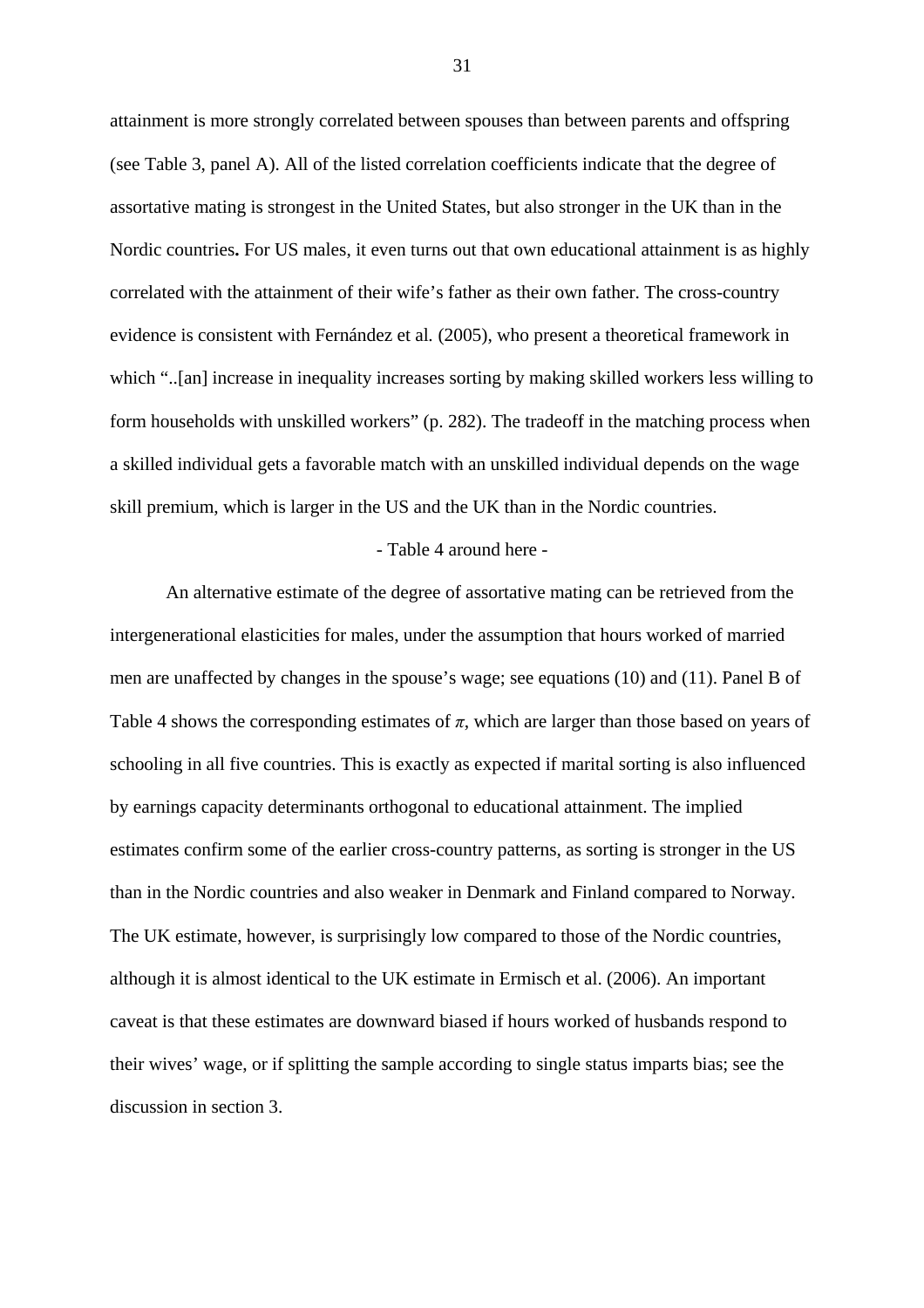Together, the two processes of intergenerational transfer of individual earnings capacity and marital sorting determine the intergenerational mobility of economic opportunities for married individuals. Panel C of Table 4 reports the elasticities of the partner's and of the combined (family) returns-adjusted education with respect to parental earnings. These numbers may be compared with the elasticities of own earnings capacity reported in panel C of Table 3. The panel shows that economic mobility in terms of earnings capacity is significantly lower in the US than in the Nordic countries, with the UK somewhere in-between (though closer to the US than to the Nordic countries). This pattern is similar to the pattern of male mobility in observed earnings. However, in sharp contrast to the mobility pattern for earnings, there seem to be no differences between men and women with respect to mobility of earnings capacity. Thus, in terms of overall economic opportunities, mobility is similar for men and women in all countries considered. The gender differences in observed earnings mobility revealed in Table 2 must therefore be driven by differences in the exploitation of these opportunities, i.e., in the labor supply decision.

#### *5.4. Household Labor Supply.*

Given the intergenerational transmission of human capital and given the marital sorting process, the degree of combined earnings mobility is determined by the spouses' joint labor supply decisions, as reflected by the labor supply elasticities. Again, our ability to examine these decisions is limited by the fact that in the majority of the data sets we do not observe either hourly wages or hours worked. What we do observe, however, is whether the offspring works or not, and (except for Denmark and Finland) whether a job is full-time or part-time. The extent to which labor supply is affected by own and spouse wages can indirectly be examined by looking at how labor supply relates to the earnings of own parents and the earnings of parents-in-law, respectively. Panel A of Table 5 reports the marginal effects of an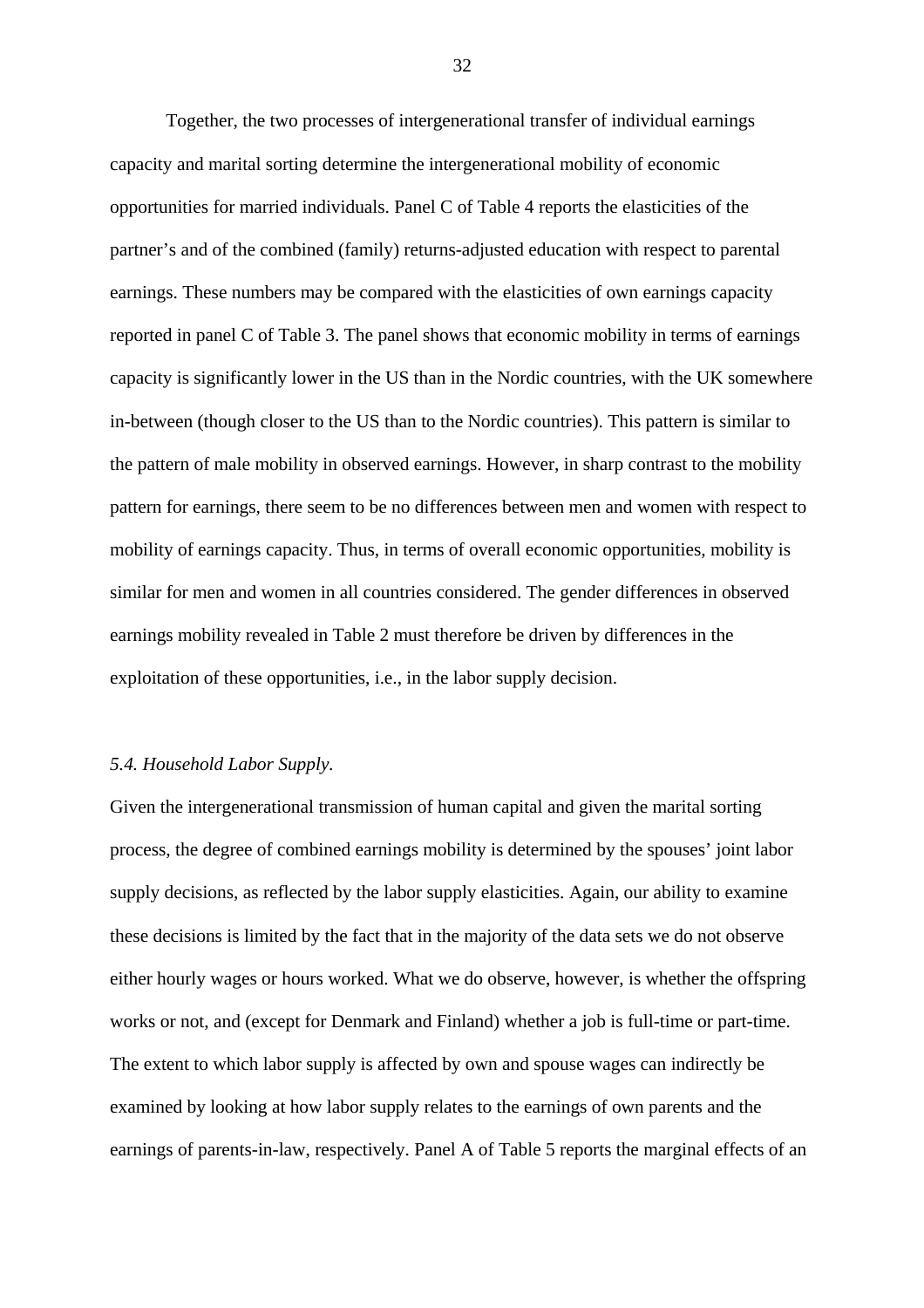increase in log parental earnings on the probability of working full-time, based on parameters from ordered probit models. For Denmark and Finland, we have not been able to distinguish properly between part-time and full-time work. In lieu of such data, in the Appendix Table A-3, we report probit models corresponding to those reported in Table 5, but this time with employment as the dependent variable. For comparison, these probit regressions are estimated for all five countries.

#### Table 5 around here –

The ordered probit model does not give us estimates of the labor supply elasticities and the coefficients will reflect supply responses at the extensive as well as at the intensive margin. Provided that human capital is transmitted across generations  $(\lambda > 0)$ , the models in Table 5 may be viewed as reduced form labor supply functions. For men, there is a general pattern in the table that labor supply relates positively to the earnings of parents and parentsin-law. The former of these effects reflects a direct positive labor supply response with respect to the own wage. In other words, for men the direct substitution effect must dominate both the income effect arising from the higher own wage and (given that  $\pi > 0$ ) the negative withinhousehold substitution and income effects arising from a higher spouse wage. The positive effect of in-laws' earnings can only be understood in light of marital sorting. In the absence of marital sorting, the earnings of parents-in-law would enter into the labor supply function as a proxy for the spouse's earnings capacity, and a rise in the partner's earnings capacity should – ceteris paribus – cause an unequivocal reduction in own labor supply (both through an income effect and a within-family substitution effect). Our rather robust finding of the opposite effect for males arises from the fact that the earnings of parents-in-law not only serves as a proxy for the spouse's earnings capacity, but also – through assortative mating – as a proxy for own earnings capacity.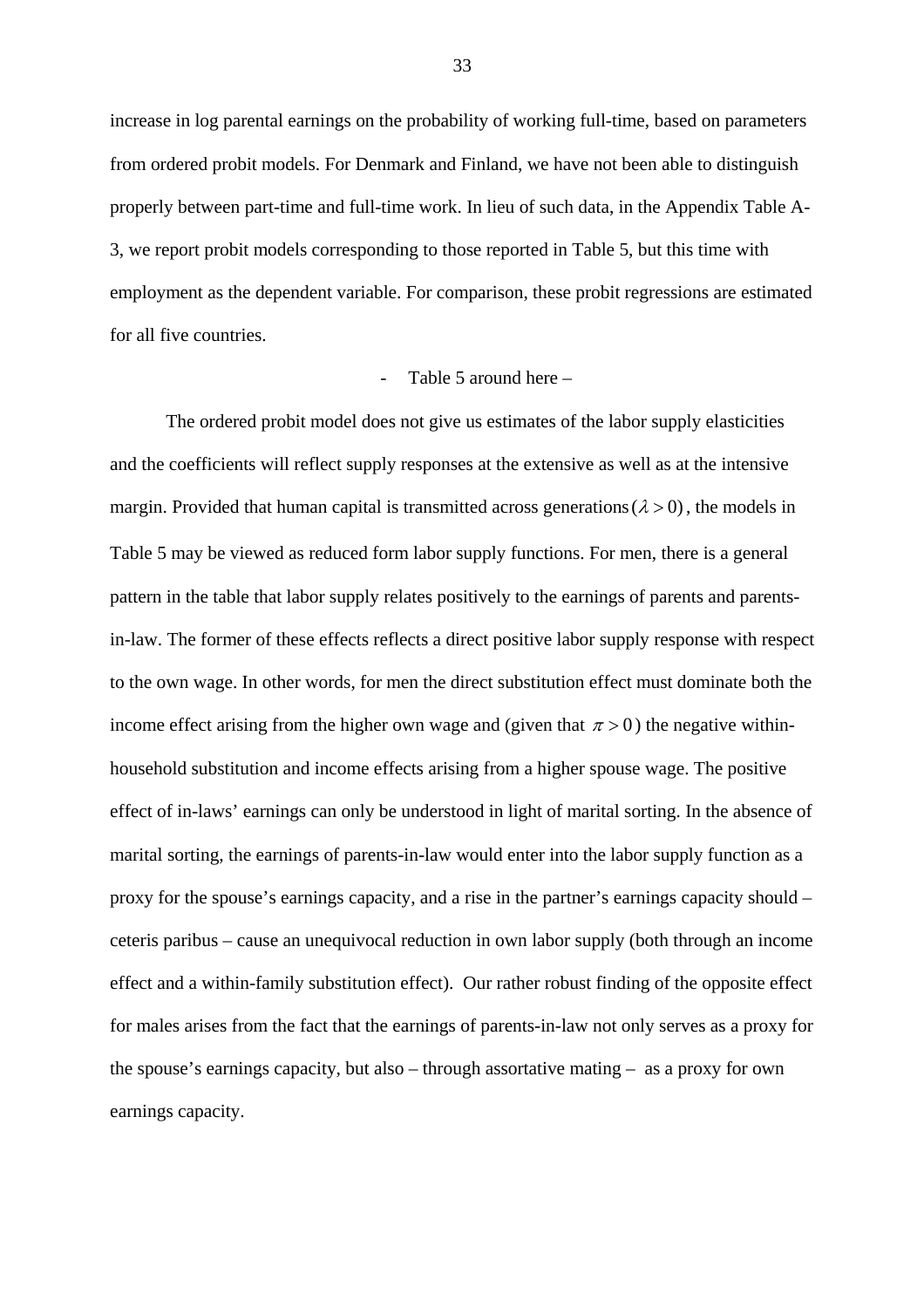The pattern of positive effects of parental earnings on labor supply also appears for married women in the Nordic countries. In the samples of married females in the US and the UK, however, labor supply turns out to be *negatively* associated with the earnings of both own parents and in-laws. Hence, for women in the US and the UK, the marital sorting process appears to reverse the relationship between own earnings capacity and labor supply. Due to marital sorting, own earnings capacity also serves as a proxy for the spouse's earnings capacity. And for married females in the US and the UK, the income and within-family substitution effects with respect to partner's wage seem to dominate the direct effect of own earnings capacity.

The role of specialization within the family is also confirmed by the estimates reported in Panel B of Table 5 (Model 2), where the impact of log parental earnings on female labor supply is interacted with the presence of children (below 15 years of age) in the family. (For men, in all countries, the marginal effect of parental earnings on labor supply turned out to be unaffected by the presence of children, so these results are omitted.) Focusing first on couples without children, we find that the negative impact of parental earnings on US and UK female labor supply disappears in the samples of married women. In other words, the negative relationship observed in the top panel is entirely generated by joint labor supply decisions in households with children. In such families, it is likely that labor supply decisions are made collectively, with relative wages reflecting each spouse's bargaining power. As the wages of both spouses increase with parental earnings, the scope for specialization with respect to market and household work also rises with the earnings of parents and in-laws. This effect is, however, not constant across the earnings distribution. In panel C, we report estimates from models where the labor supply responses are estimated separately in the upper and lower halves of the parental earnings distribution. As the panel shows, the overall negative effect of in-laws' earnings on female labor supply observed in the US sample turns out to stem from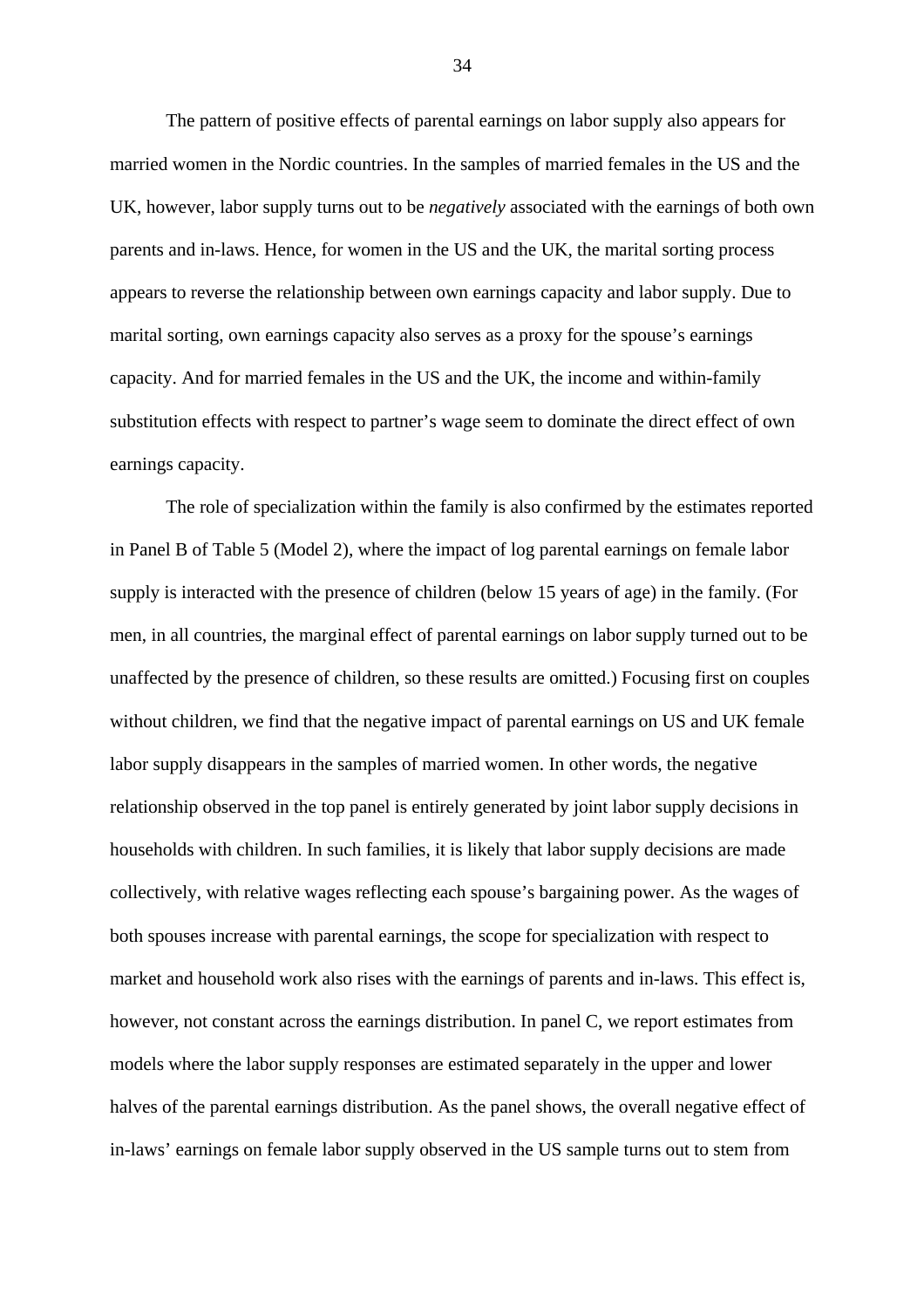labor supply responses among married women with children and in the upper half of the (inlaws') earnings distribution. A similar pattern arises with respect to own parents' earnings, although in this case the underlying positive association (for females without children) is stronger than that with respect to in-laws' earnings. In the bottom half of the earnings distribution it is actually the case that female labor supply rises with the earnings of both own parents and in-laws' even in the US, suggesting that in this part of the earnings distribution the direct work incentives associated with higher own wages dominate any income effects.

In the Nordic countries, we fail to uncover significant interaction terms between the presence of children in the household and parental earnings on female labor supply. Children do, however, affect female labor supply in all countries. But again, there are some interesting differences between the UK and the US, on the one hand, and the Nordic countries on the other. Note first from Table 5 that the presence of children reduces the mother's probability of working *full time* in all countries included, but that the effect is larger in the UK and the US than in Norway. Moving on to Table A-3 (Appendix), we see that while the presence of children reduces mothers' overall employment propensities in the UK and the US, this is not the case for any of the Nordic countries. In the Nordic countries, having children does not reduce female labor supply at the extensive margin, but lowers supply significantly at the intensive margin. Even in the UK, the impact of children on women's labor supply is much smaller at the extensive than the intensive margin.

Incentives for allocation of time between the household sector and the labor market differ across countries, and such differences may account for the patterns of female labor supply uncovered in Table 5. First, empirical studies show that part-time employment involves a wage penalty in the United States and in the United Kingdom, while the wage differential between full-time and part-time workers is negligible in the Nordic countries (Blank, 1990; Ermisch and Wright, 1993; Hardoy and Schøne, 2006). Recent studies point out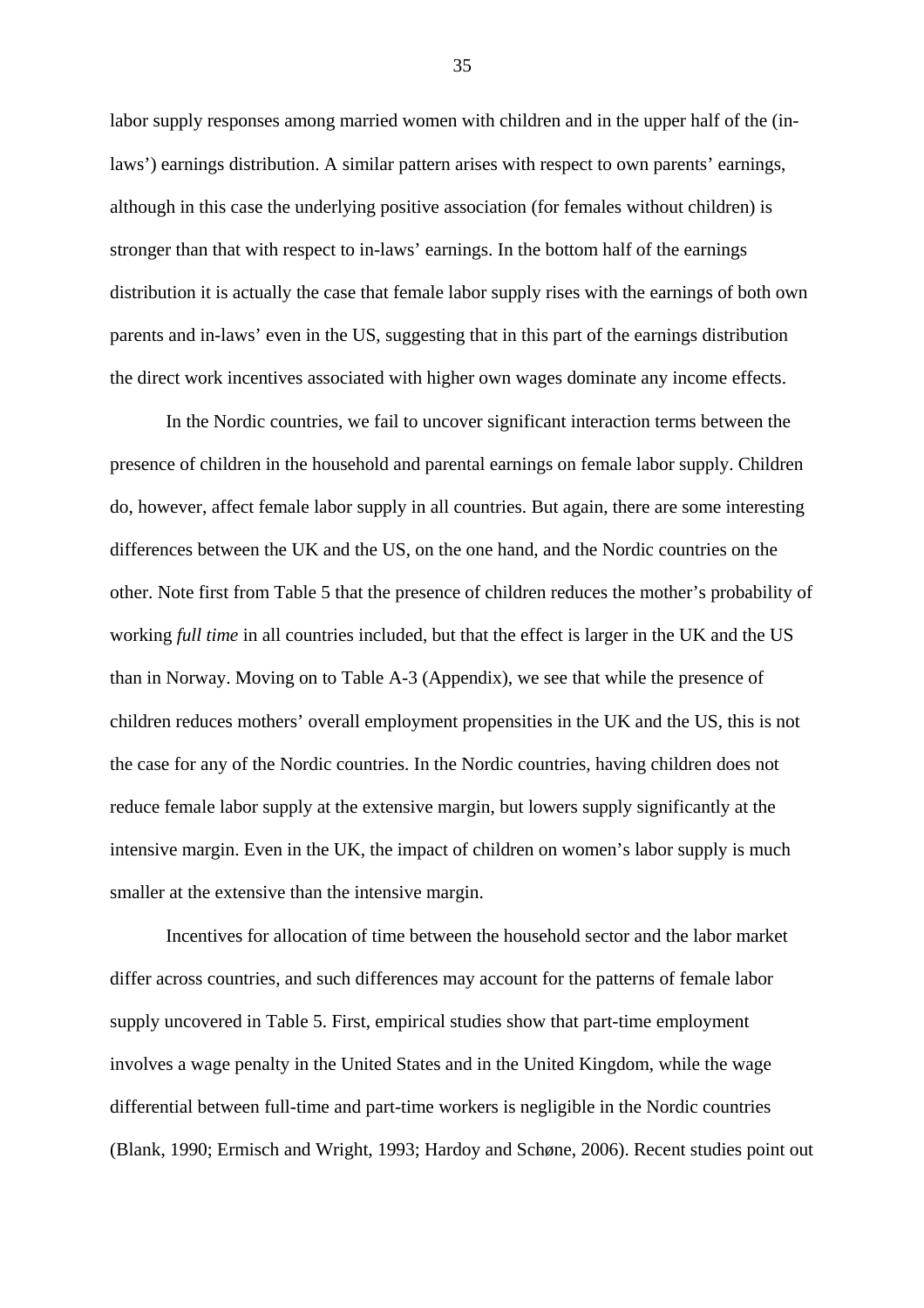that the US penalty is largely explained by measurable worker and job characteristics, as well as by unobserved worker heterogeneity (Hirsch, 2005), and that the UK penalty can be attributed to occupational segregation (Manning and Petrongolo, 2006). In the words of Manning and Petrongolo, "… women (in the UK) who want to move from FT (full-time) to PT (part-time) work are often forced to change employer and/or occupation and, on average, make a downward occupational move. This seems to occur even when they have the necessary skills and experience to do the higher-level job" (p.17). One might speculate that access to jobs that match the skills of highly educated women and also offer opportunities for working reduced hours is generally better in the Nordic countries, both because of the larger public sector and because of enhanced worker rights from legislation or collective agreements.

Second, cross-country differences in taxation may affect incentives for labor force participation of secondary earners. For example, joint taxation of families implies that the economic returns from participation will be low because the earnings of the secondary worker are taxed at the marginal rate of the bread winner (Piggott and Whaley, 1996). Empirical studies of tax reforms in the United States and Canada suggest that the "jointness" of the tax system affects household labor supply. LaLumia (2005) concludes that the US introduction of joint taxation in 1948 reduced participation among married women, and Crossley and Jeon (2006) show that the tax reform of 1988, which reduced the "jointness" of the Canadian tax system, led to increased participation among married women with high-income husbands. In the Nordic countries and in the UK, spouses are taxed as individuals although there are certain tax credits for married persons with a non-working spouse.

Third, the price, availability, and quality of child-care services are likely to affect labor supply decisions of mothers with pre-school children. With more subsidized and readily available child care in the Nordic countries compared to the UK and the US (Del Boca and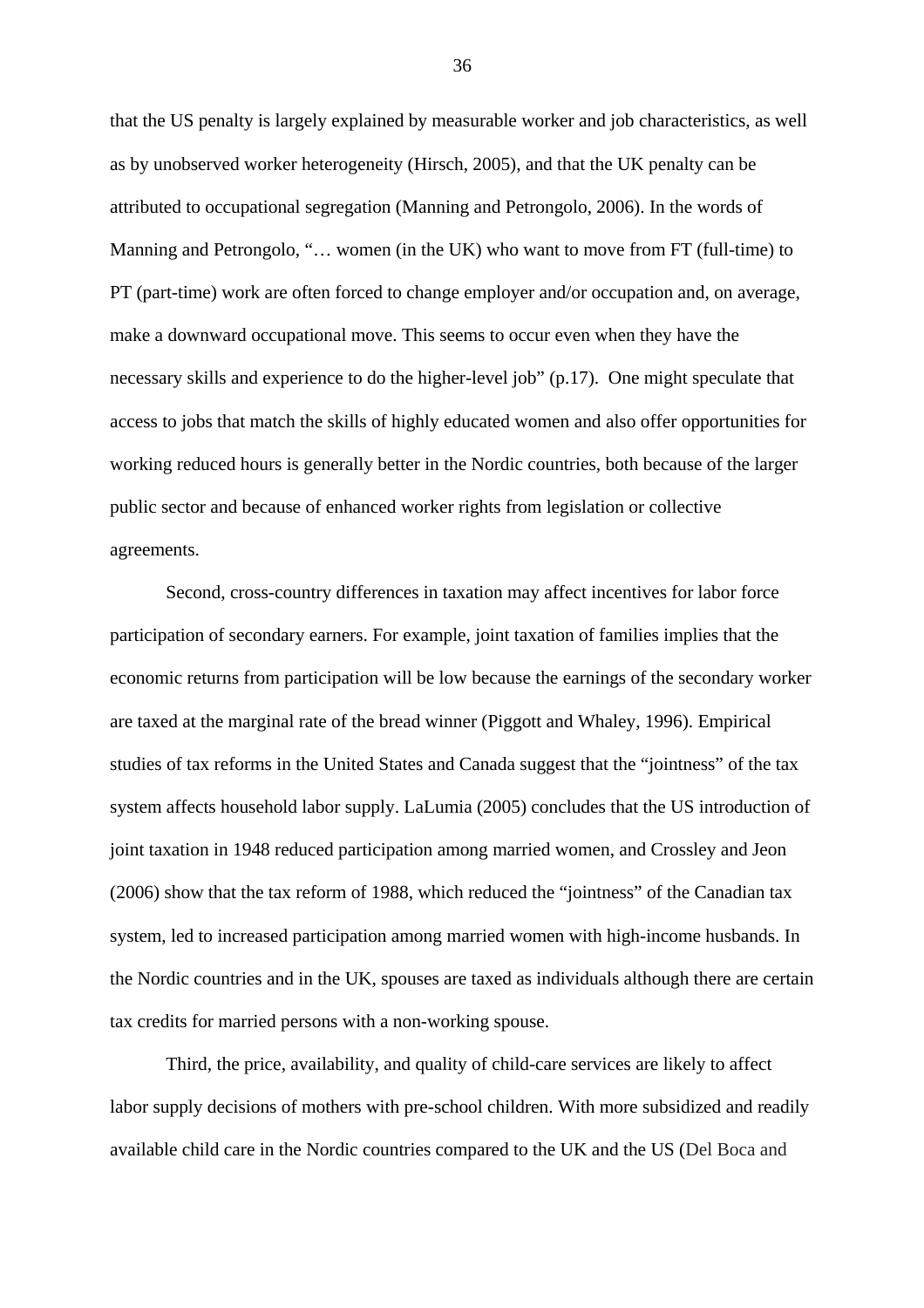Locatelli, 2006), individual returns from market participation will differ and this may explain the finding that the impact of young children on female labor supply in the Nordic countries is lower than that in the US and in the UK. Moreover, assume that quality of child care is a 'normal good' and that care provided by highly educated parents and top-quality institutions are considered to be close substitutes. Given that the relative price of the market-based alternative is much lower in the Nordic countries than in the United States, affluent parents with high willingness to pay for quality child-care are more likely to leave their children with professional child-care workers in the Nordic countries.

 Finally, the cross-country labor supply patterns in Table 5 could reflect underlying differences in preferences and attitudes towards work. Antecol (2000), for example, shows that there are large differences in male and female labor force participation rates across immigrant groups in the United States, and attributes the variation in the gender pattern to cultural factors. Along similar lines, in a study of second-generation American women, Fernandez (2007) finds that hours worked correlate with cultural proxies such as female labor force participation and survey-based evidence on attitudes towards women's work in the country of ancestry (see also Fernandez and Fogli, 2005). While such evidence does not explain why parental background influences female labor supply differently across the countries included in the present study, it points to the possibility that American women with an affluent family background value non-market activities differently from their Nordic sisters.

### **6. Concluding remarks**

In this paper, we have presented comparable evidence on intergenerational earnings mobility for Denmark, Finland, Norway, the UK and the US, with a focus on the role of gender and marital status. Married women experience greater mobility than men, both with respect to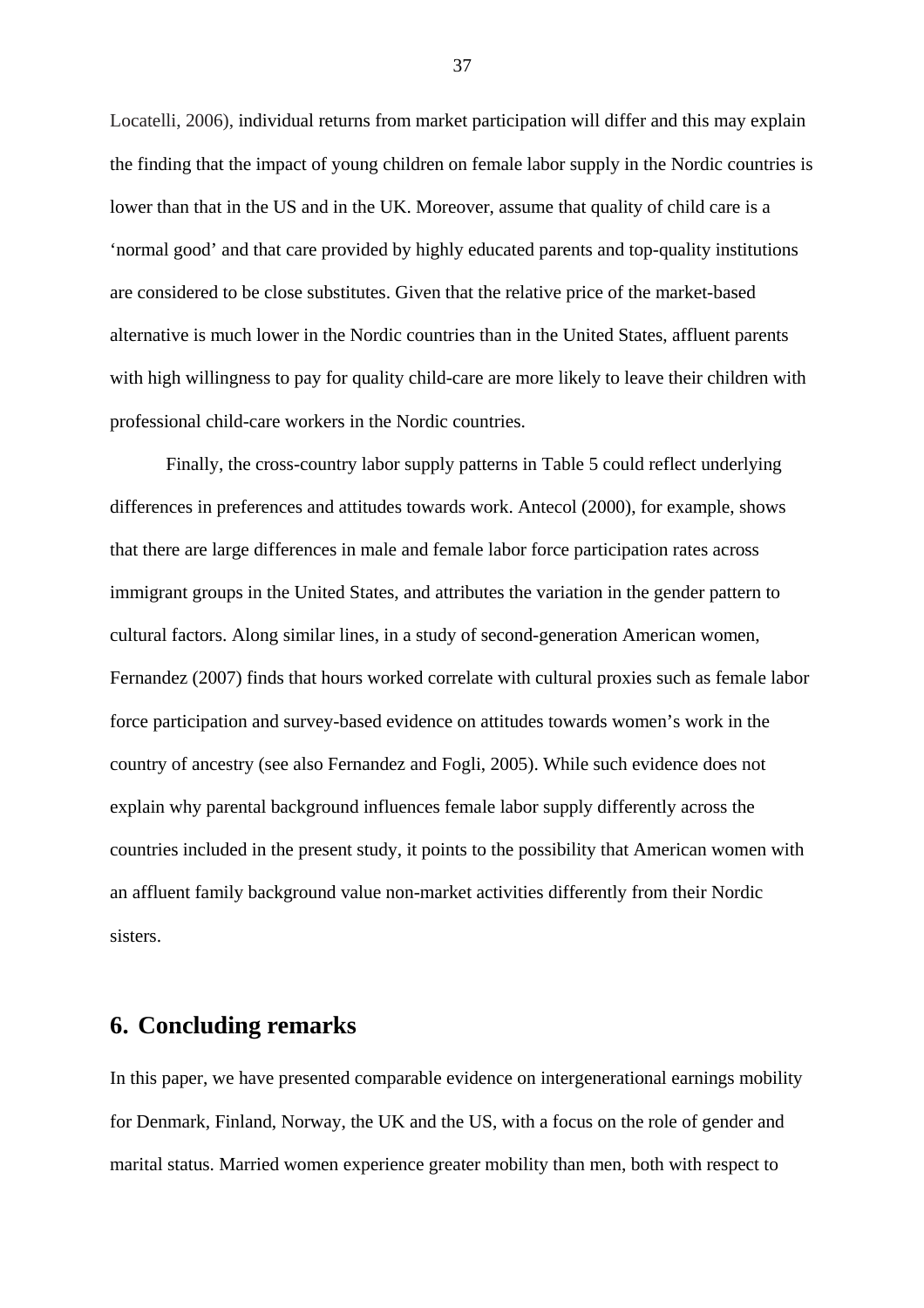own and to combined (family) earnings; though the gender difference is greater in own earnings. We also confirm that earnings mobility in the Nordic countries is typically greater than that in the US, with the UK position intermediate. This is true for single men, for single women, and for married men. It is also true for married women if we base our estimates on either the husband's or combined family earnings. However, in stark contrast, we find that when estimates are based on married women's own earnings, then intergenerational mobility is approximately uniform across the US, the UK, and the Nordic countries. Similarly, while we find that mobility is typically greater for married women than for single women in all countries, the difference is greater in the US and the UK than in the Nordic countries.

We discuss and show empirically how patterns of mobility by gender and across countries are attributable to differences in intergenerational transmission of earnings capacity, in family labor supply and in the extent of assortative mating. Results show that the intergenerational transmission of human capital, when measured in terms of educational attainment, is fairly similar across the five countries. But, because the returns to schooling differ across countries, the channel of human capital transmission leads to greater intergenerational earnings persistence in the UK and the US than in the Nordic countries. It is also striking that, in terms of earnings capacity, mobility is similar for men and women in all countries considered.

As evidence of assortative mating, we examine the educational attainment of partners and find strong correlations within couples in all countries. Marital sorting tends to be slightly more prevalent in the UK and the US. We also find that there is a strong correlation between own education and that of parents-in-law; with variation both by gender and across countries, the parents-in-law educational correlation being especially strong for males in the US. This pattern is reflected in our finding that men's earnings are highly correlated with those of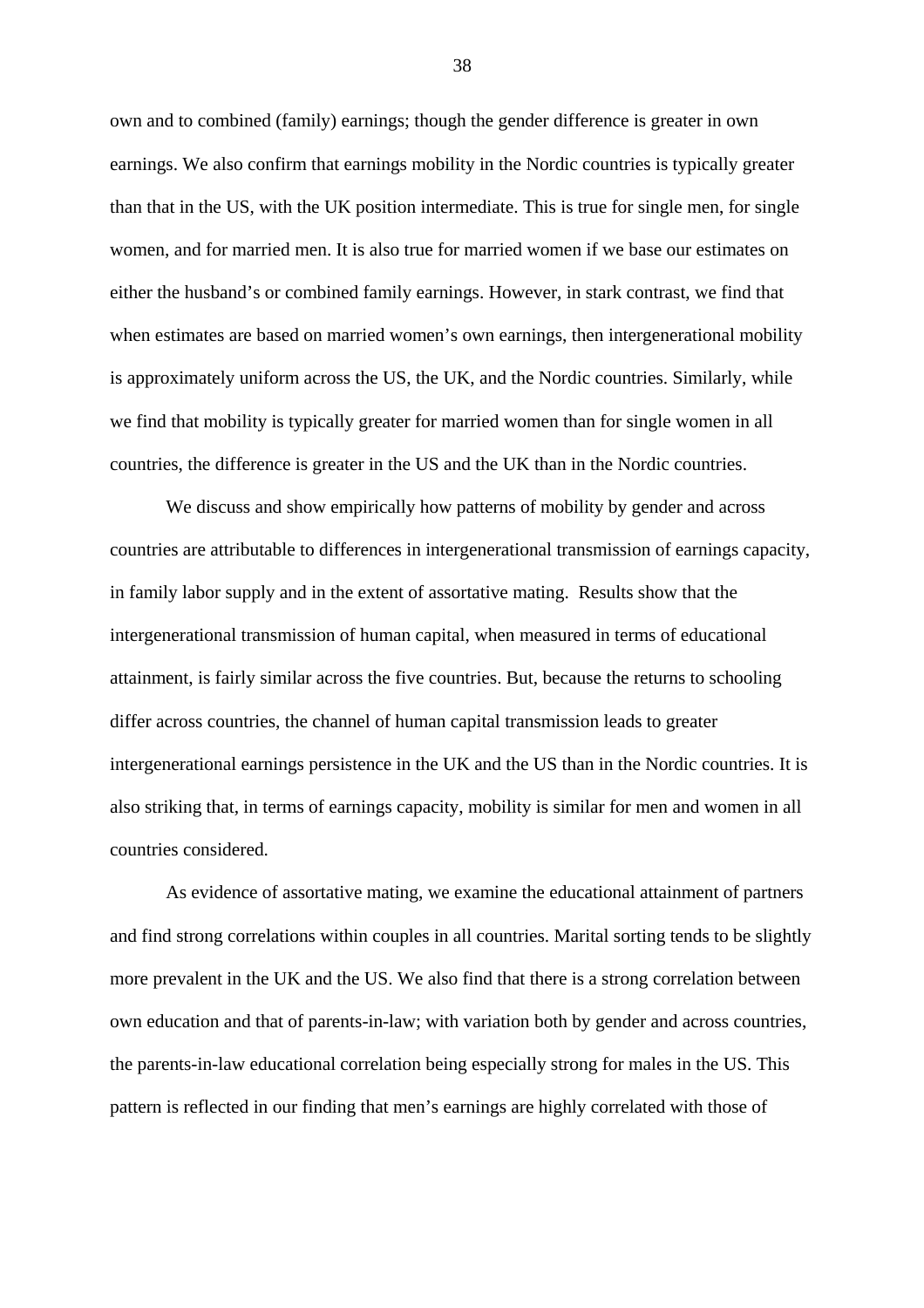parents-in-law, especially in the US; in contrast, the correlation between own earnings of married women and earnings of parents-in-law tends to be weaker in the US than elsewhere.

Our main conclusion is that the patterns we have uncovered in intergenerational mobility also reflect family labor supply decisions and variations in these across countries. We attribute the relatively weak correlation between married women's earnings and those of their parents-in-law in the US to the fact that the effects of assortative mating are being offset by the effects of household labor supply decisions. As evidence of this, we present findings on the influence of the earnings of parents and of parents-in-law on the labor supply of married men and women. In all countries, own parental earnings are positively associated with labor supply for men and single women. The same positive association holds for married women in the Nordic countries. In the US and in the UK, however, married women's labor supply is negatively associated with earnings both of own parents and of parents-in-law. Interestingly, this effect can be traced to relatively affluent households with children: in these households, joint labor supply decisions seem to follow traditional gender patterns of within-family specialization more than is the case in the Nordic countries. For married women, measures of mobility based on own individual earnings are misleading indicators of the intergenerational transfer of welfare for the purposes of comparisons both within and across countries; better measures would be based either on combined family earnings or on mobility in earnings potential.

### **References**

- Aakvik, A., Salvanes, K.G., and K. Vaage (2005), "Educational Attainment and Family Background," *German Economic Review* 6(3): 377-94.
- Altonji, J.G., and T.A. Dunn (1991), "Relationships among the Family Incomes and Labor Market Outcomes of Relatives." In R.G. Ehrenberg (ed.) *Research in Labor Economics*, Volume 12. Greenwich, Conn. and London: JAI Press: 269-310.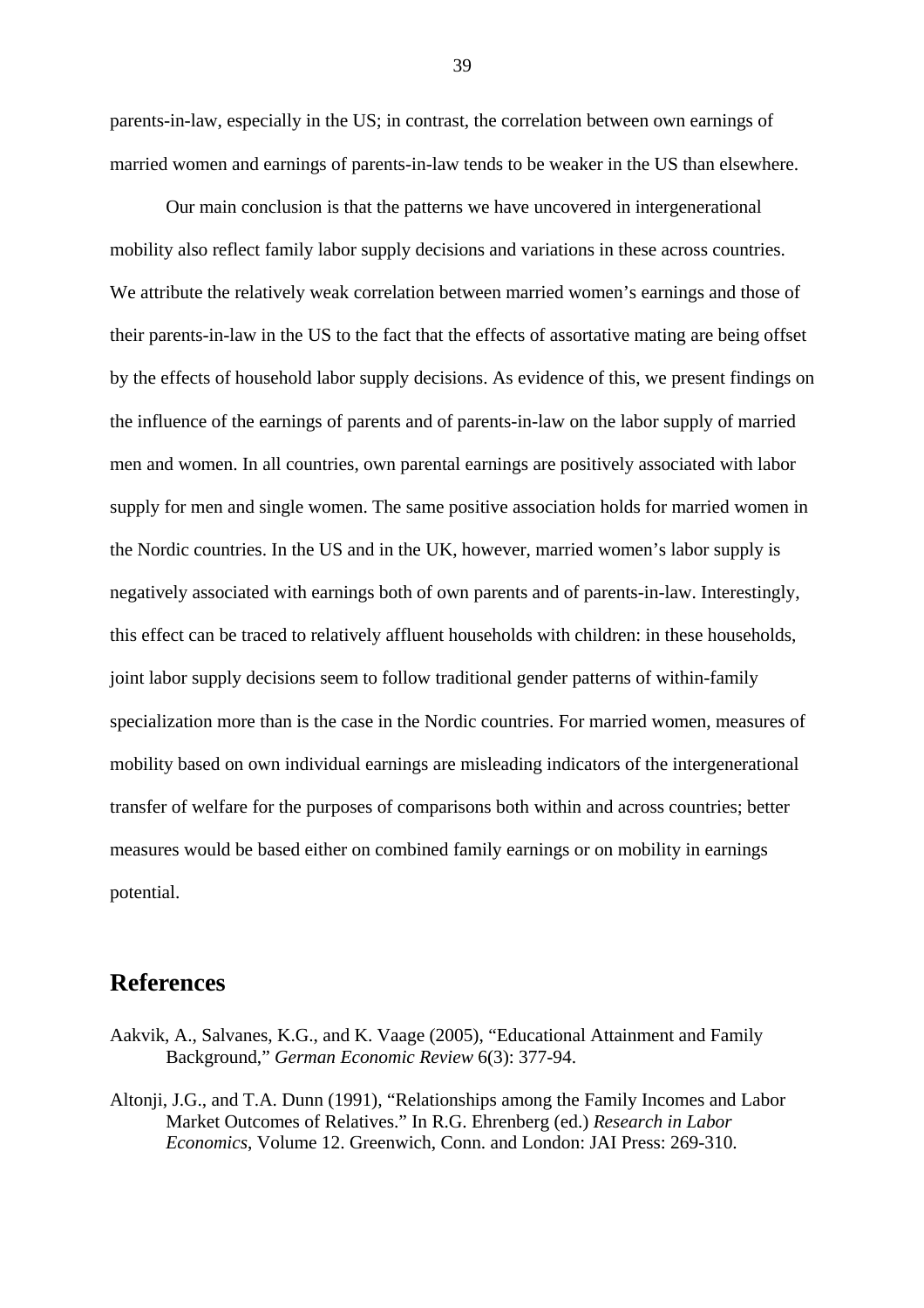- Altonji, J.G., and T.A. Dunn (2000), "An Intergenerational Model of Wages, Hours and Earnings," *Journal of Human Resources* 35(2): 221-58.
- Antecol, H. (2000), "An Examination of Cross-country Differences in the Gender Gap in Labor Force Participation Rates," *Labour Economics* 7(4): 409-26.
- Aslaksen, I., Wennemo, T., and R. Aaberge (2005), "'Birds of a Feather Flock Together': The Impact of Choice of Spouse on Family Labor Income Inequality," *Labour* 19(3): 491- 515.
- Becker, G.S., and N. Tomes (1979), "An Equilibrium Theory of the Distribution of Income and Intergenerational Mobility," *Journal of Political Economy* 87(6): 1153-89.
- Becker, G.S., and N. Tomes (1986), "Human Capital and the Rise and Fall of Families," *Journal of Labor Economics* 4(2): S1-S39.
- Becker, G.S. (1973), "A Theory of Marriage: Part I," *Journal of Political Economy* 81: 813- 46.
- Becker, G.S. (1974), "A Theory of Marriage: Part II," *Journal of Political Economy* 82: S11- S26.
- Becker, G.S. (1981), *A Treatise on the Family*, Cambridge, MA: Harvard University Press.
- Björklund, A. (1992), "Rising Female Labour Force Participation and the Distribution of Family Income—the Swedish Experience," *Acta Sociologica* 35(4): 299-309.
- Björklund, A. and M. Jäntti (2000), "Intergenerational Mobility of Socio-economic Status in Comparative Perspective," *Nordic Journal of Political Economy* 26(1): 3-22.
- Blanden, J., Goodman, A., Gregg, P., and S. Machin (2004), "Changes in Intergenerational Mobility in Britain," in M. Corak (ed.) *Generational Income Mobility in North America and Europe,* Cambridge University Press.
- Blanden, J. (2005), *Intergenerational Mobility*, Ph.D. Thesis, University College London.
- Blank, R. (1990), "Are Part-time Jobs Lousy Jobs?" in G. Burtless (ed.) *A Future of Lousy Jobs?* Washington DC: Brookings.
- Blau, F.D., and L.W. Kahn (2005), "Do Cognitive Test Scores Explain Higher U.S. Wage Inequality?" *Review of Economics and Statistics* 87(1): 184-93.
- Blau, F.D., and L.W. Kahn (2006), "Changes in the Labor Supply Behavior of Married Women: 1980-2000," IZA DP No. 2180.
- Blossfeld, H-P., and A. Timms (2003), "Educational Systems as Marriage Markets in Modern Societies; A Conceptual Framework," in H.-P. Blossfeld and A. Timms (eds), *Who Marries Whom? Educational Systems as Marriage Markets in Modern Societies,* Hague, Netherlands: Kluwer Academic Publishers.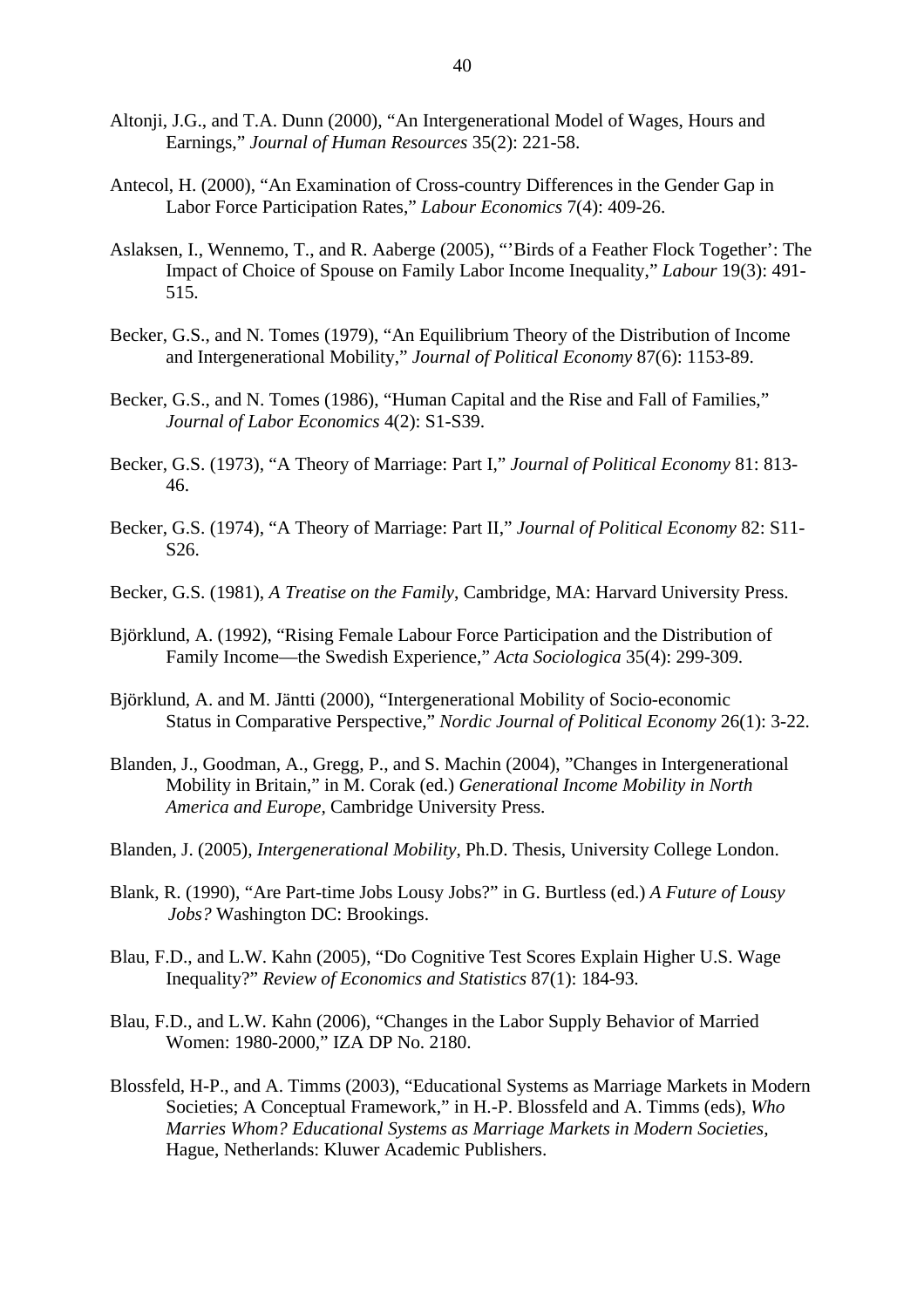- Blundell, R., and T. MaCurdy (1999), "Labor Supply: A Review of Alternative Approaches," in O. Ashenfelter and D. Card (eds.), *Handbook of Labor Economics*, Volume 3A, Amsterdam: Elsevier: 1559-1965.
- Böhlmark, A., and M. J. Lindquist (2006), "Life-Cycle Variations in the Association between Current and Lifetime Income: Replication and Extension for Sweden," *Journal of Labor Economics* 24 (4): 879-96.
- Bratberg, E., Nielsen, Ø.A., and K. Vaage (2005), "Intergenerational Earnings Mobility in Norway: Levels and Trends," *Scandinavian Journal of Economics* 107(3): 419-35.
- Bratberg, E., Nielsen, Ø.A., and K. Vaage (2007), "Trends in Intergenerational Mobility across Offspring's Earnings Distribution in Norway," *Industrial Relations*.46(1): 112- 29.
- Bratsberg, B., Røed, K. Raaum, O., Naylor, R., Jäntti, M., Eriksson, T., and E. Österbacka (2007), "Nonlinearities in Intergenerational Earnings Mobility: Consequences for Cross-Country Comparisons," *Economic Journal* 117(519): C72-C92.
- Cancian, M., Danziger, S. and Gottschalk, P. (1993), "Working Wives and the Distribution of Family Income," in S. Danziger and P. Gottschalk (eds.), *Rising Tides: Rising Inequality in America*, New York: Russell Sage Foundation: 195-221.
- Cancian, M., and D. Reed (1998), "Assessing the Effects of Wives' Earnings on Family Income Inequality," *Review of Economics and Statistics* 80(1): 73-79.
- Cancian, M., and R.F. Schoeni (1998), "Wives' Earnings and the Level and Distribution of Married Couples' Earnings in Developed Countries," *Journal of Income Distribution* 8(1): 45-61.
- Carneiro, P., and J.J. Heckman (2002), "The Evidence on Credit Constraints in Postsecondary Schooling," *The Economic Journal* 112: 705-34.
- Chadwick, L., and G. Solon (2002), "Intergenerational Income Mobility among Daughters," *American Economic Review* 92: 335-44.
- Corak, M. (2006), "Do Poor Children become Poor Adults? Lessons from a Cross Country Comparison of Generational Earnings Mobility," *Research on Economic Inequality* 13 (1): 143-88.
- Couch, K.A., and T.A. Dunn (1997), "Intergenerational Correlations in Labor Market Status: A Comparison of the United States and Germany," *Journal of Human Resources* XXXII (1): 210-32.
- Dagsvik, J., and J. Zhiyang (2006), "Labour Supply as a Choice among Latent Job Opportunities," Discussion Paper No. 481, Statistics Norway.
- Dearden, L., Machin, S., and H. Reed (1997), "Intergenerational Mobility in Britain," *Economic Journal* 107(1): 47-66.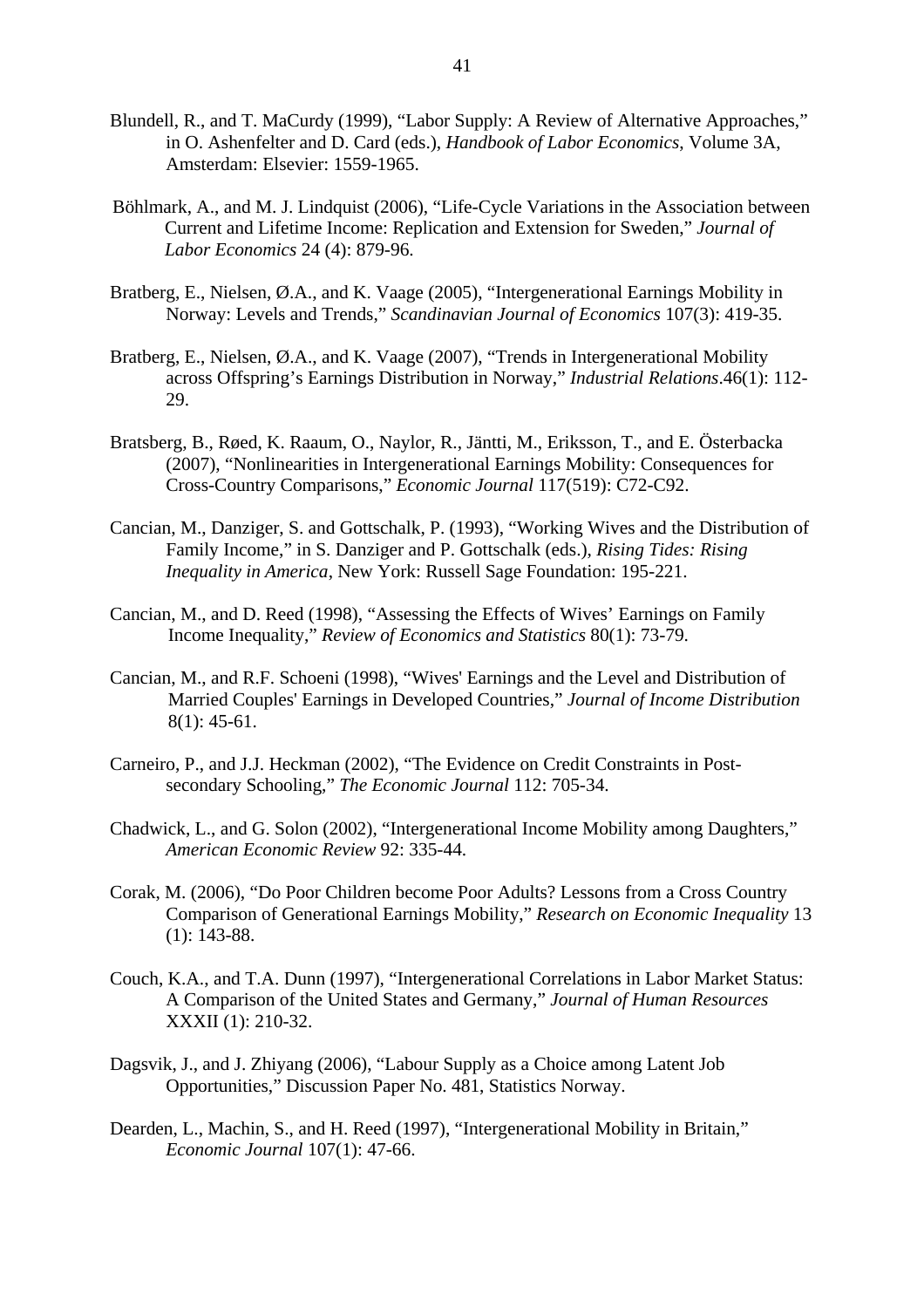- Del Boca, D., and M. Locatelli (2006), "The Determinants of Motherhood and Work Status: A Survey," IZA DP No. 2414.
- Devereux, P.J. (2004), "Changes in Relative Wages and Family Labor Supply," *Journal of Human Resources* 39 (Summer): 696-722.
- Eckstein, Z., and K.I. Wolpin (1989), "Dynamic Labour Force Participation of Married Women and Endogenous Work Experience," *The Review of Economic Studies* 56(3): 375-90.
- Ermisch, J.F., and M. Fransesconi (2001), "Family Matters: Impacts of Family Background on Educational Attainments," *Economica* 68(270): 137-56.
- Ermisch, J.F., Fransesconi, M., and T. Siedler (2006), "Intergenerational Mobility and Marital Sorting," *Economic Journal* 116(July): 659-79.
- Ermisch, J.F., and R.E. Wright (1993), "Wage Offers and Full-time and Part-time Employment by British Women," *Journal of Human Resources* 28: 111-33.
- Fernandez, R. (2007), "Women, Work and Culture," NBER Working Paper 12888.
- Fernandez, R., and A. Fogli (2005), "Culture: An Empirical Investigation of Beliefs, Work and Fertility," NBER Working Paper 11268.
- Fernandez, R., N. Guner, and J. Knowles (2005), "Love and Money: A Theoretical and Empirical Analysis of Household Sorting and Inequality," *Quarterly Journal of Economics* CXX: 273-344.
- Grawe, N.D. (2004a), "Reconsidering the Use of Nonlinearities in Intergenerational Earnings Mobility as a Test for Credit Constraints," *Journal of Human Resources* 39(3): 813- 27.
- Grawe, N.D. (2004b), "The 3-day Week of 1974 and Earnings Data Reliability in the Family Expenditre Survey and the National Child Development Study," *Oxford Bulletin of Economics and Statistics* 66(4): 567-79.
- Haider, S., and G. Solon (2006), "Life-cycle Variation in the Association between Current and Lifetime Earnings," *American Economic Review* 96(4): 1308-20.
- Hardoy, I., and P. Schøne (2006), "The Part-time Wage Gap in Norway: How Large Is It Really?" *British Journal of Industrial Relations,* 44(2): 263-82.
- Harkness, S., Machin, S., and J. Waldfogel (1996), "Women's Pay and Family Incomes in Britain (1979-1991)," in J. Hills (ed), *New Inequalities: the Changing Distribution of Income and Wealth in the UK*, Cambridge: Cambridge University Press: 158-80.
- Harmon, C., Oosterbeek, H., and I. Walker (2003), "The Returns to Education: Microeconomics," *Journal of Economic Surveys* 17(2): 115-56.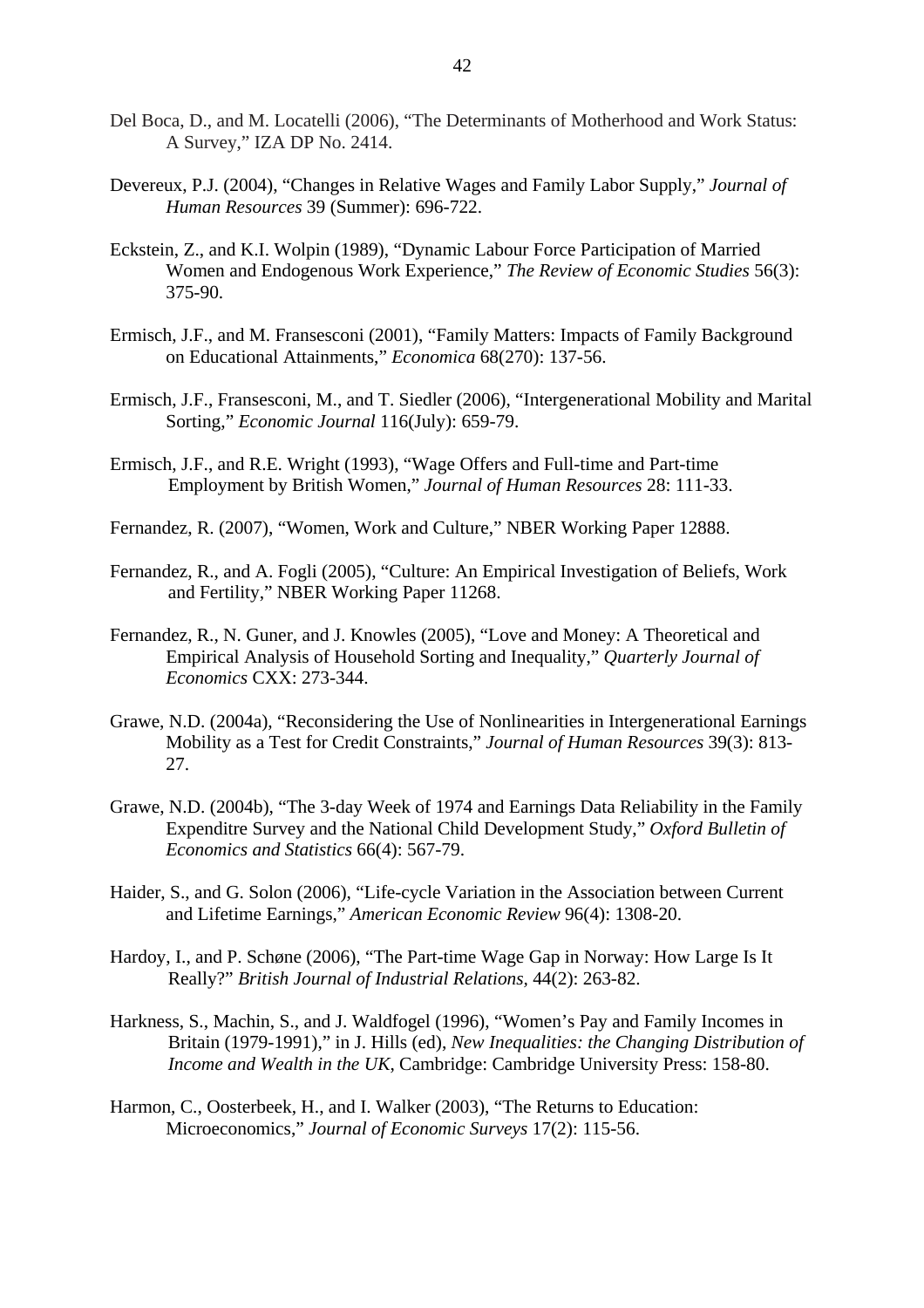- Haveman, R., and B. Wolfe (1995), "The Determinants of Children's Attainments: A Review of Methods and Findings," *Journal of Economic Literature* XXXIII: 1829-78.
- Hertz, T. (2004), "Rags, riches and race; The Intergenerational Economic Mobility of Black and White-Families in the United States," in S. Bowles, H. Gintis, and M.O. Groves (eds.) *Unequal Chances: Family Background and Economic Success*, Russel Sage and Princeton University Press.
- Hess, G. (2004), "Marriage and Consumption Insurance: What's Love Got to Do with it?" *Journal of Political Economy* 112(2): 290-318.
- Hirsch, B. (2005), "Why Do Part-Time Workers Earn Less? The Role of Worker and Job Skills," *Industrial and Labor Relations Review* 58 (4): 525-51.
- Hirvonen, L. (2006), "Intergenerational Earnings Mobility among Daughters and Sons: Evidence from Sweeden and a Comparison with the United States," Working paper 5/2006, SOFI, Stockholm.
- Holmlund, H. (2006), "Intergenerational Mobility and Assortative Mating: Effects of An Educational Reform," Working paper 4/2006, SOFI, Stockholm.
- Hyslop, D.R., (2001), "Rising U.S. Earnings Inequality and Family Labor Supply: The Covariance Structure of Intrafamily Earnings," *American Economic Review* 91(4): 755-77.
- Jäntti, M., Bratsberg, B., Røed, K., Raaum, O., Naylor, R., Österbacka, E., Björklund, A., and T. Eriksson (2006), "American Exceptionalism in a New Light: A Comparison of Intergenerational Earnings Mobility in the Nordic Countries, the United Kingdom and the United States," IZA DP 1938.
- Juhn, C., and K. Murphy (1997), "Wage Inequality and Family Labor Supply," *Journal of Labor Economics* 15 (1): 72-97.
- Killingworth, M.R. (1983), *Labor Supply*, Cambridge: Cambridge University Press.
- Lewis, S.K., and V. K. Oppenheimer (2001), "Educational Assortative Mating Across Marriage Markets: Non-Hispanic Whites in the US," *Demography* 37(1): 29-40.
- LaLumia, S. (2005), "The Effects of Joint Taxation of Married Couples on Labor Supply and Non-wage Income," Working paper, University of Michigan.
- Lam, D., and R.F. Schoeni, "Effects of Family Background on Earnings and Returns to Schooling: Evidence from Brazil," *Journal of Political Economy* 101: 710-40.
- Lam, D., and R.F. Schoeni, "Family Ties and Labor Markets in the United States and Brazil," *Journal of Human Resources* 29: 1235-58.
- Lundberg, S.J. (1988), "Labor Supply of Husbands and Wives: A Simultaneous Equations Approach," *Review of Economics and Statistics* 70(2): 224-35.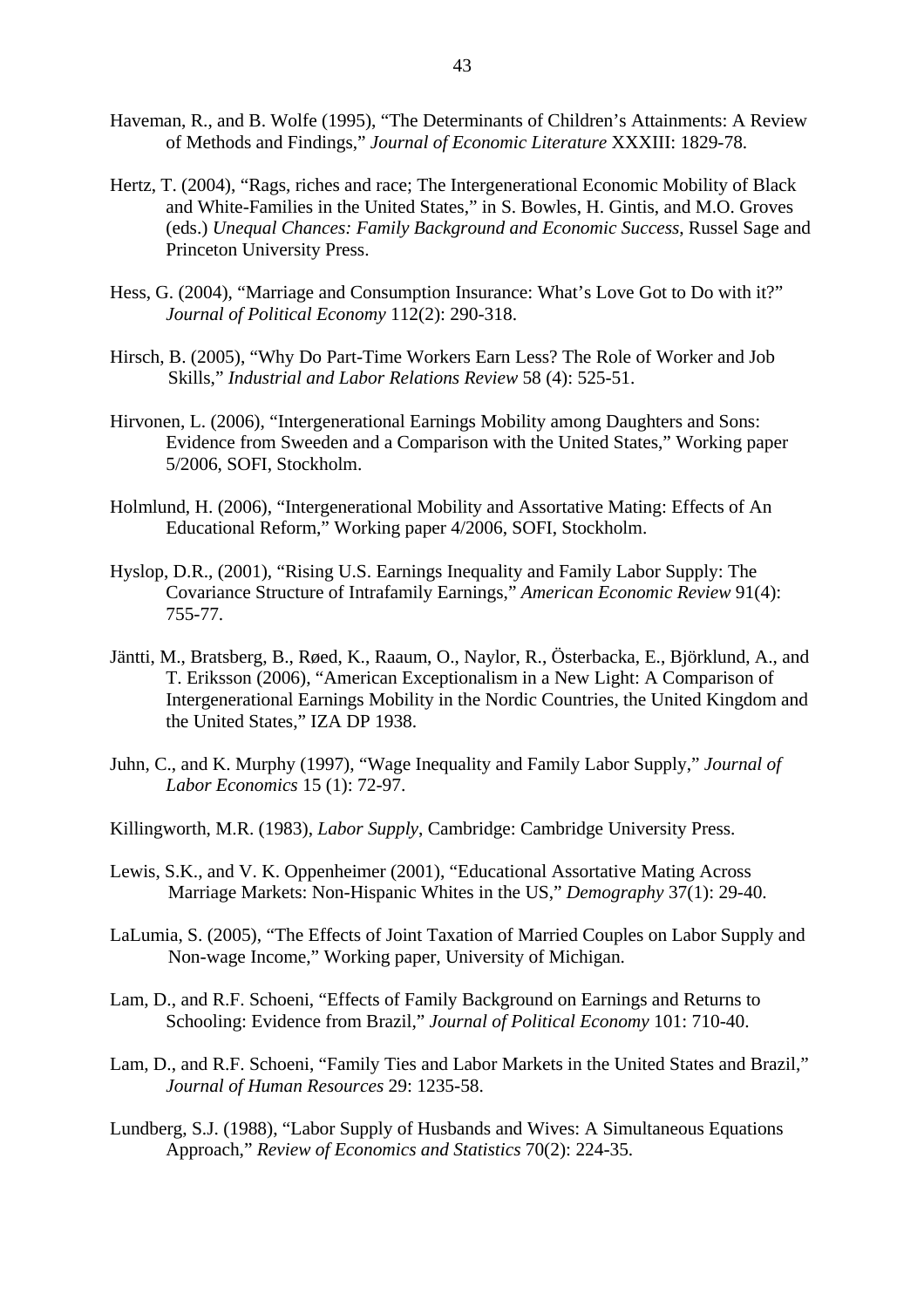- Manning, A., and B. Petrongolo (2006), "The Part-Time Pay Penalty for Women in Britain," IZA DP No. 2419.
- Mazumder, B. (2005), "Fortunate Sons: New Estimates of Intergenerational Mobility in the United States Using Social Security Earnings Data," *Review of Economics and Statistics* 87(2): 235-55.
- McIntosh, J., and M. Munk (2007), "Scholastic ability vs. Family Background in Educational Success: Evidence from Danish Sample Survey Data," *Journal of Population Economics* 20: 101-20
- Pekkala, S., and R.E.B. Lucas (2007), "Differences across Cohorts in Finnish Intergenerational Income Mobility," *Industrial Relations* 46(1): 81-111.
- Peters, H. E. (1992), "Patterns of Intergenerational Mobility in Income and Earnings," *Review of Economics and Statistics* 74(3): 456-66.
- Piggott, J., and J. Whalley (1996), "The Tax Unit and Household Production," *Journal of Political Economy* 104(2): 398-418.
- Skyt-Nielsen, H. and M. Svarer (2006), "Educational Homogamy: Preferences or Opportunities?" IZA DP No. 2271.
- Solon, G. (1992), "Intergenerational Income Mobility in the United States," *American Economic Review* 82(3): 393-408.
- Solon, G. (2002), "Cross-country Differences in Intergenerational Earnings Mobility," *Journal of Economic Perspectives* 16(3): 59-66.
- Österbacka, E. (2001), "Family Background and Economic Status in Finland," *Scandinavian Journal of Economics* 103(3): 467-84.
- Österberg, T. (2000), "Intergenerational Income Mobility in Sweden: What Do Tax-Data Show?" *Review of Income and Wealth* 46(4): 421-36.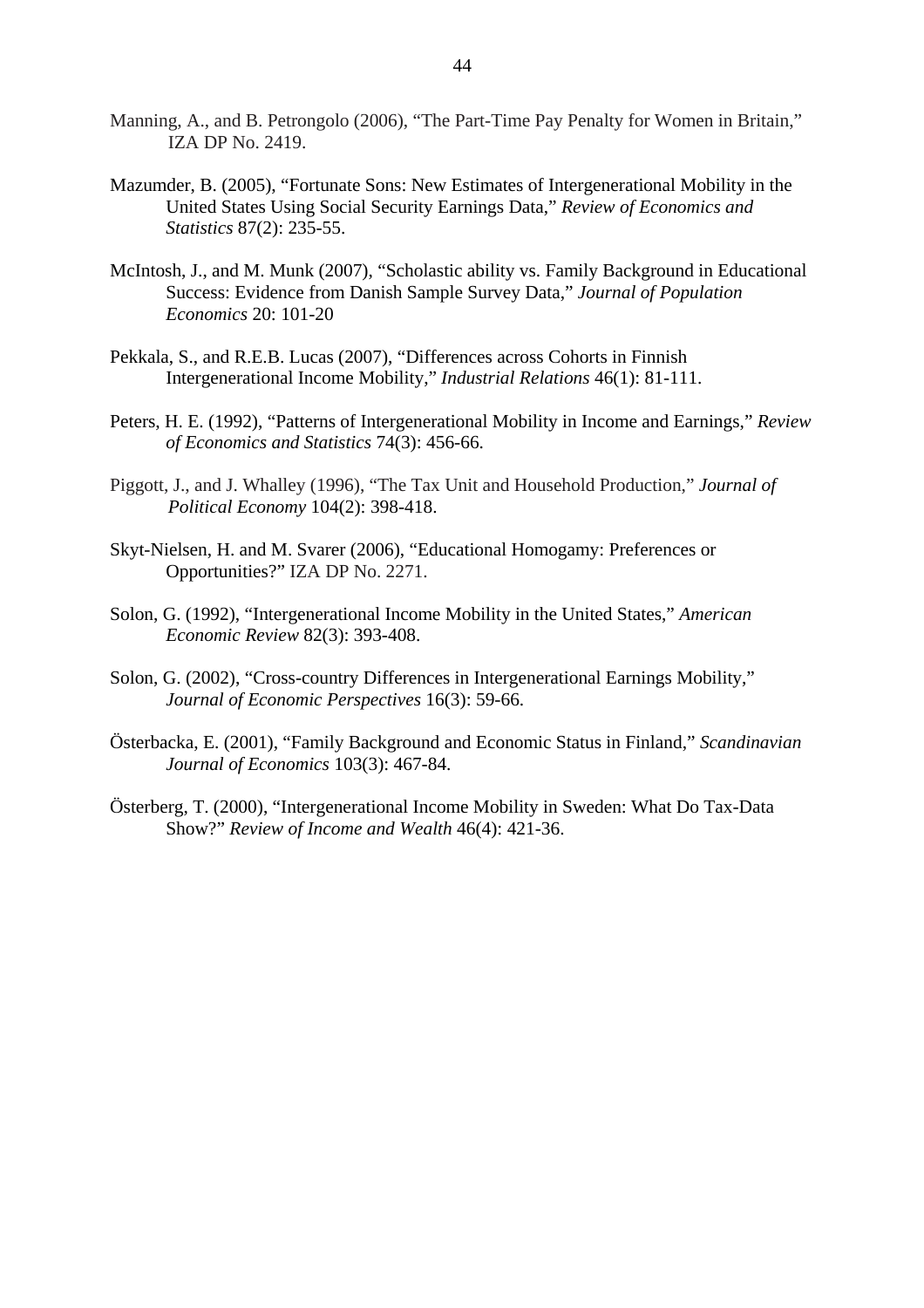|                                      | Denmark   | Finland   | Norway | UK   | <b>US</b> |
|--------------------------------------|-----------|-----------|--------|------|-----------|
| <b>Married and cohabiting female</b> |           |           |        |      |           |
| cohort members                       |           |           |        |      |           |
| log earnings                         | 10.04     | 9.58      | 9.82   | 5.40 | 9.89      |
| log spouse earnings                  | 10.42     | 9.99      | 10.46  | 6.17 | 10.68     |
| log combined earnings                | 10.92     | 10.51     | 10.91  | 6.50 | 11.05     |
| Age                                  | 41.0      | 41.0      | 41.0   | 41.4 | 40.7      |
| Education                            | 12.0      | 12.7      | 12.1   | 12.4 | 14.0      |
| Employed                             | .870      | .873      | .915   | .827 | .820      |
| Of which, part-time                  | <b>NA</b> | <b>NA</b> | .463   | .476 | .217      |
| Child below 15 (18 in Finland)       | .721      | .834      | .779   | .655 | .704      |
|                                      |           |           |        |      |           |
| Spouse age                           | 43.7      | 43.2      | 43.8   | 43.7 | 42.3      |
| Spouse education                     | 12.1      | 12.4      | 12.4   | 12.2 | 14.0      |
| Spouse employed                      | .922      | .924      | .970   | .922 | .973      |
| Of which, part-time                  | <b>NA</b> | <b>NA</b> | .045   | .024 | .040      |
|                                      |           |           |        |      |           |
| log parents earnings                 | 10.30     | 9.77      | 10.20  | 6.14 | 11.00     |
| Father age                           | 52.4      | 45.7      | 47.7   | 45.5 | 46.7      |
| Father education                     | 10.7      | 10.1      | 9.8    | 10.0 | 12.3      |
| Mother education                     | 10.0      | 9.8       | 9.0    | 10.0 | 11.8      |
| log parents-in-law earnings          | 10.27     |           | 10.15  |      |           |
| Father-in-law age                    | 52.9      |           | 50.0   |      |           |
| Father-in-law education              | 10.7      |           | 9.8    |      |           |
| Mother-in-law education              | 10.0      |           | 8.9    |      |           |
|                                      |           |           |        |      |           |
| Observations                         | 15910     | 6433      | 19002  | 2148 | 1597      |
| Single female cohort members         |           |           |        |      |           |
| log earnings                         | 9.92      | 9.57      | 9.84   | 5.56 | 9.95      |
|                                      |           |           |        | 41.4 |           |
| Age                                  | 41.0      | 41.0      | 41.0   |      | 41.0      |
| Education                            | 11.7      | 12.5      | 11.9   | 12.3 | 13.5      |
| Employed                             | .719      | .817      | .858   | .780 | .867      |
| Of which, part-time                  | <b>NA</b> | <b>NA</b> | .282   | .256 | .074      |
| Child below 15 (18 in Finland)       | .432      | .495      | .418   | .384 | .348      |
| log parents earnings                 | 10.28     | 9.79      | 10.16  | 6.15 | 10.82     |
| Father age                           | 52.3      | 45.8      | 47.6   | 45.6 | 46.8      |
| Father education                     | 10.8      | 10.1      | 9.7    | 10.2 | 11.4      |
| Mother education                     | 10.1      | 9.8       | 8.9    | 10.1 | 11.6      |
|                                      |           |           |        |      |           |
| Observations                         | 4975      | 2102      | 8007   | 481  | 594       |
|                                      |           |           |        |      |           |

### **Table 1: Descriptive sample statistics**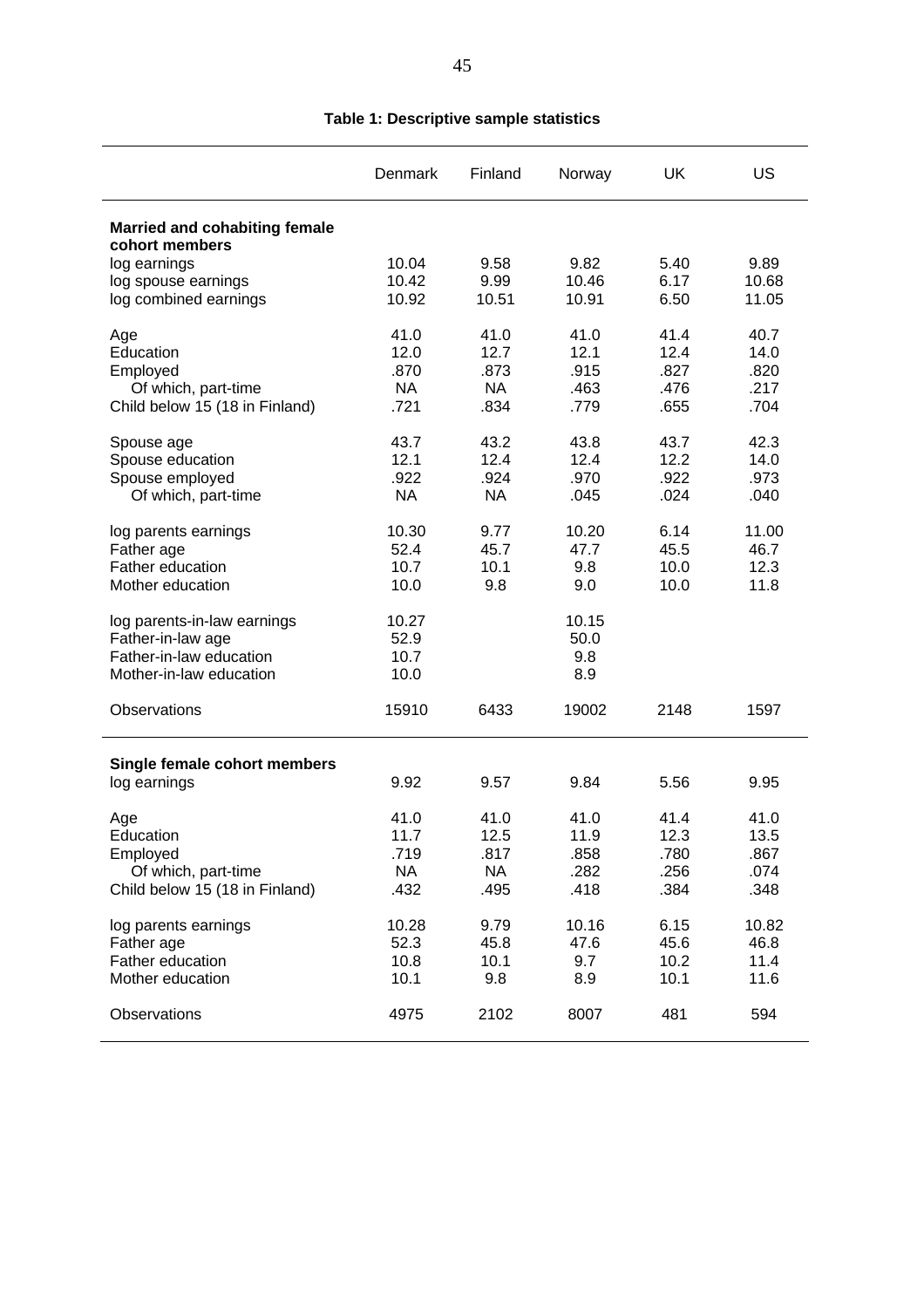|                                                      | Denmark   | Finland   | Norway | UK   | US    |
|------------------------------------------------------|-----------|-----------|--------|------|-------|
| <b>Married and cohabiting male</b><br>cohort members |           |           |        |      |       |
| log earnings                                         | 10.43     | 9.98      | 10.46  | 6.25 | 10.71 |
| log spouse earnings                                  | 10.00     | 9.49      | 9.76   | 5.30 | 9.89  |
| log combined earnings                                | 10.91     | 10.50     | 10.91  | 6.52 | 11.07 |
| Age                                                  | 41.0      | 41.0      | 41.0   | 41.4 | 40.9  |
| Education                                            | 12.1      | 12.4      | 12.4   | 12.5 | 13.6  |
| Employed                                             | .927      | .925      | .977   | .945 | .947  |
| Of which, part-time                                  | <b>NA</b> | <b>NA</b> | .044   | .020 | .025  |
| Child below 15 (18 in Finland)                       | .799      | .823      | .766   | .715 | .698  |
| Spouse age                                           | 38.5      | 39.0      | 38.6   | 39.3 | 38.7  |
| Spouse education                                     | 12.1      | 12.7      | 12.3   | 12.4 | 13.7  |
| Spouse employed                                      | .857      | .862      | .905   | .776 | .742  |
| Of which, part-time                                  | <b>NA</b> | <b>NA</b> | .469   | .517 | .198  |
| log parents earnings                                 | 10.31     | 9.78      | 10.20  | 6.15 | 10.99 |
| Father age                                           | 52.3      | 45.5      | 47.6   | 45.5 | 46.5  |
| <b>Father education</b>                              | 10.7      | 10.1      | 9.9    | 10.0 | 12.1  |
| Mother education                                     | 10.0      | 9.8       | 9.0    | 10.0 | 11.8  |
| log parents-in-law earnings                          | 10.36     |           | 10.24  |      |       |
| Father-in-law age                                    | 49.4      |           | 45.6   |      |       |
| Father-in-law education                              | 10.8      |           | 10.0   |      |       |
| Mother-in-law education                              | 10.2      |           | 9.3    |      |       |
| Observations                                         | 17290     | 7281      | 18746  | 2092 | 1658  |
|                                                      |           |           |        |      |       |
| Single male cohort members                           | 10.03     |           | 10.11  | 6.03 |       |
| log earnings                                         |           | 9.63      |        |      | 10.10 |
| Age                                                  | 41.0      | 41.0      | 41.0   | 41.4 | 40.7  |
| Education                                            | 11.3      | 11.8      | 11.7   | 12.3 | 12.8  |
| Employed                                             | .708      | .753      | .846   | .813 | .853  |
| Of which, part-time                                  | <b>NA</b> | <b>NA</b> | .066   | .043 | .059  |
| log parents earnings                                 | 10.23     | 9.68      | 10.13  | 6.11 | 10.87 |
| Father age                                           | 52.4      | 46.6      | 47.7   | 45.6 | 47.2  |
| Father education                                     | 10.6      | 10.0      | 9.6    | 10.0 | 11.5  |
| Mother education                                     | 9.9       | 9.7       | 8.8    | 10.0 | 11.4  |
| <b>Observations</b>                                  | 6569      | 2310      | 9305   | 538  | 655   |

Note: Sample size refers to number of observations with nonzero parental earnings; valid number of observations of other characteristics (such as employment status and own, spouse, or in-law earnings) may vary slightly from listed figure. Earnings of offspring are gross annual wage and salary incomes, except for in the UK where they refer to net weekly pay. Parental earnings are combined earnings of father and mother except for the US (total family income); annual except for the UK (weekly). All earnings are adjusted to 2000 prices and then converted to 2000 international US dollars using OECD PPP exchange rates. The cohort samples consist of individuals born in 1958, except for Finland (1956-60) and the US (1957-64).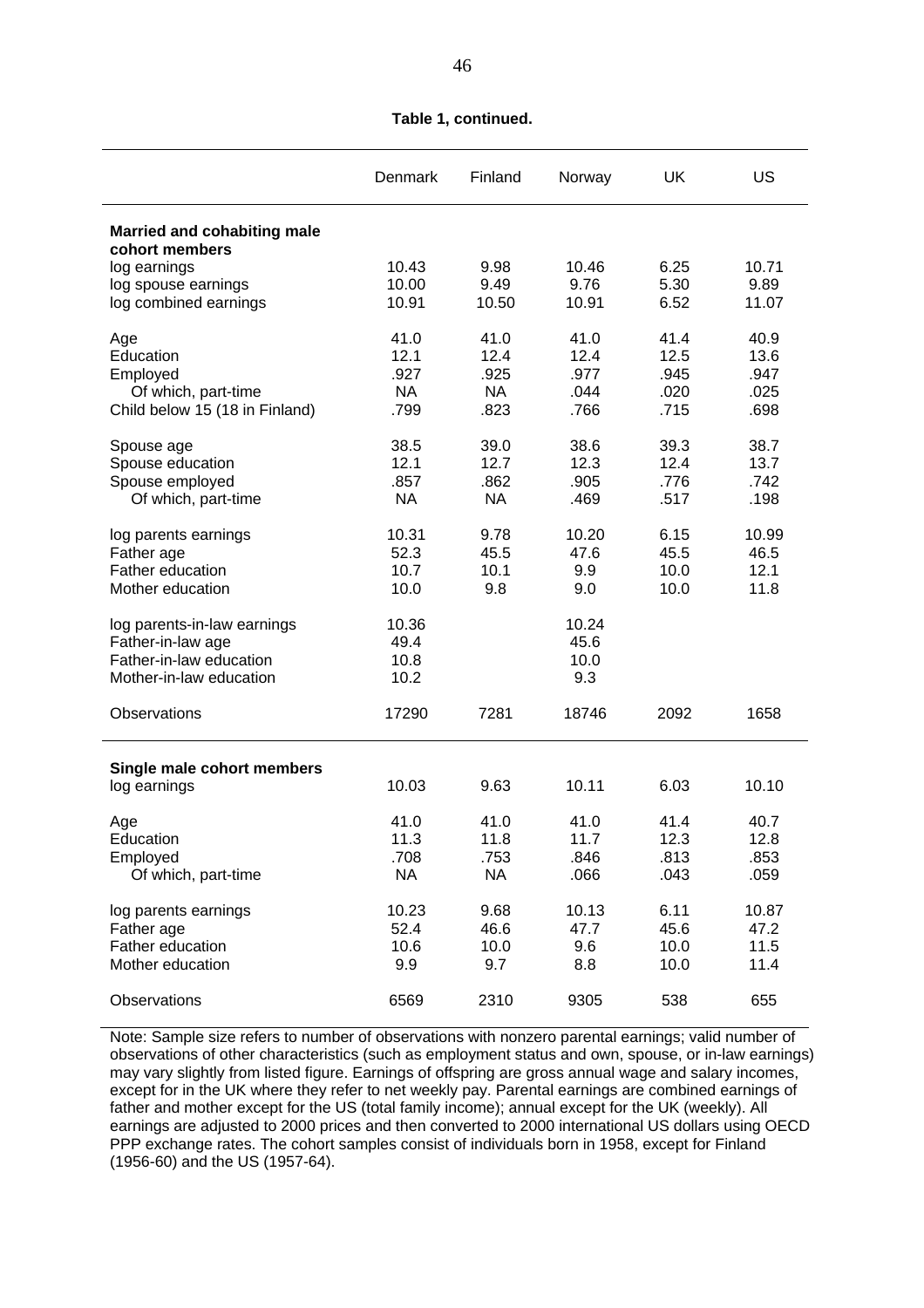|                                                                                                                                                  | Denmark                                            | Finland                          | Norway                                             | <b>UK</b>                        | US                               |
|--------------------------------------------------------------------------------------------------------------------------------------------------|----------------------------------------------------|----------------------------------|----------------------------------------------------|----------------------------------|----------------------------------|
| <b>Female cohort members</b><br>All: Own earnings<br>wrt her parents                                                                             | .190<br>(.011)                                     | .197<br>(.018)                   | .186<br>(.013)                                     | .270<br>(.047)                   | .252<br>(.047)                   |
| Singles: Own earnings<br>wrt her parents<br>Couples: Own earnings<br>wrt her parents                                                             | .266<br>(.031)<br>.170<br>(.012)                   | .169<br>(.038)<br>.206<br>(.020) | .192<br>(.026)<br>.183<br>(.014)                   | .382<br>(.110)<br>.239<br>(.051) | .435<br>(.081)<br>.197<br>(.055) |
| Couples: Husband's earnings<br>wrt her parents<br>Couples: Combined earnings<br>wrt her parents<br>Couples: Combined earnings<br>wrt his parents | .164<br>(.011)<br>.192<br>(.009)<br>.204<br>(.009) | .213<br>(.018)<br>.226<br>(.015) | .209<br>(.012)<br>.210<br>(.009)<br>.237<br>(.009) | .266<br>(.052)<br>.325<br>(.046) | .371<br>(.036)<br>.359<br>(.035) |
| All: Combined earnings per<br>adult wrt her parents                                                                                              | .203<br>(.010)                                     | .206<br>(.015)                   | .210<br>(.010)                                     | .326<br>(.043)                   | .408<br>(.034)                   |
| Male cohort members<br>All: Own earnings<br>wrt his parents:<br>Singles: Own earnings<br>wrt his parents:                                        | .261<br>(.011)<br>.280<br>(.030)                   | .284<br>(.016)<br>.186<br>(.042) | .269<br>(.011)<br>.192<br>(.026)                   | .415<br>(.036)<br>.282<br>(.082) | .482<br>(.033)<br>.373<br>(.070) |
| Couples: Own earnings<br>wrt his parents:                                                                                                        | .248<br>(.010)                                     | .307<br>(.016)                   | .286<br>(.011)                                     | .438<br>(.040)                   | .473<br>(.036)                   |
| Couples: Wife's earnings<br>wrt his parents:<br>Couples: Combined earnings<br>wrt his parents:<br>Couples: Combined earnings<br>wrt her parents: | .121<br>(.012)<br>.233<br>(.009)<br>.203<br>(.009) | .182<br>(.021)<br>.267<br>(.014) | .146<br>(.016)<br>.252<br>(.009)<br>.217<br>(.009) | .203<br>(.068)<br>.405<br>(.047) | .109<br>(.056)<br>.431<br>(.033) |
| All: Combined earnings per<br>adult wrt his parents                                                                                              | .246<br>(.010)                                     | .251<br>(.014)                   | .238<br>(.010)                                     | .374<br>(.042)                   | .433<br>(.031)                   |

#### **Table 2: Intergenerational earnings elasticity estimates**

Note: "Combined earnings per adult" are set equal to combined earnings divided by two for couples and own earnings for singles. Standard errors are reported in parentheses. Estimates are based on linear specification in the UK and the US, second order polynomial in Finland, and third order polynomials in Denmark and Norway. In nonlinear models, elasticity estimates are evaluated at median parental earnings. Regressions control for father's age and its square.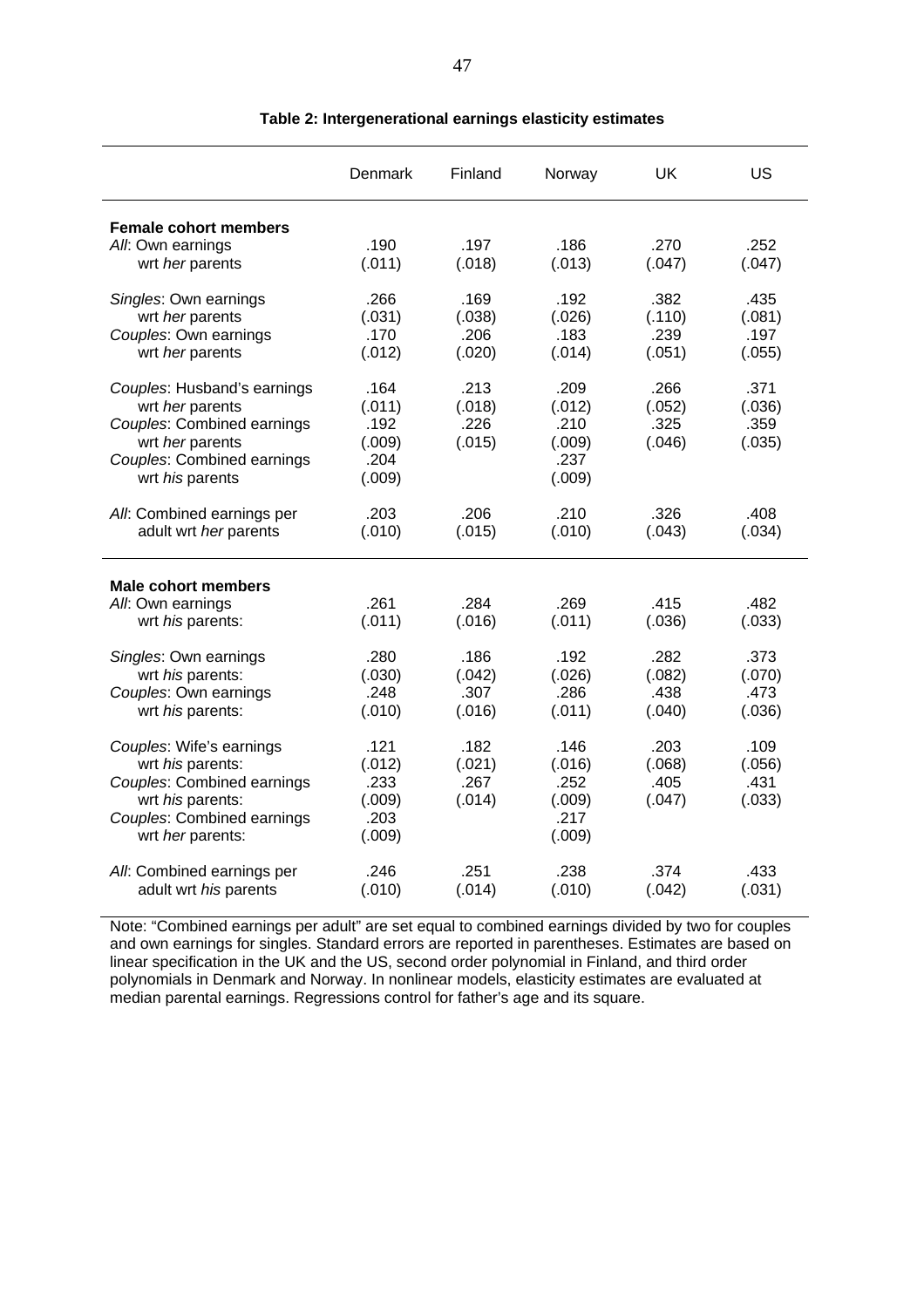|                                                             | <b>Denmark</b> | Finland | Norway | UK     | US     |
|-------------------------------------------------------------|----------------|---------|--------|--------|--------|
| A. Intergenerational correlations in educational attainment |                |         |        |        |        |
| <b>Female cohort members</b>                                |                |         |        |        |        |
| Couples: Self vs. her father                                | .270           | .270    | .389   | .377   | .420   |
|                                                             | (.008)         | (.012)  | (.007) | (.020) | (.023) |
| Couples: Self vs. her mother                                | .273           | .263    | .381   | .386   | .436   |
|                                                             | (.006)         | (.011)  | (.007) | (.020) | (.023) |
| Singles: Self vs. her father                                | .239           | .267    | .349   | .375   | .334   |
|                                                             | (.013)         | (.020)  | (.011) | (.043) | (.039) |
| Singles: Self vs. her mother                                | .242           | .241    | .349   | .412   | .385   |
|                                                             | (.012)         | (.019)  | (.010) | (.042) | (.038) |
| Male cohort members                                         |                |         |        |        |        |
| Couples: Self vs. his father                                | .314           | .323    | .381   | .373   | .434   |
|                                                             | (.007)         | (.011)  | (.007) | (.021) | (.022) |
| Couples: Self vs. his mother                                | .287           | .275    | .331   | .328   | .404   |
|                                                             | (.006)         | (.011)  | (.007) | (.021) | (.023) |
| Singles: Self vs. his father                                | .262           | .272    | .301   | .460   | .362   |
|                                                             | (.011)         | (.019)  | (.010) | (.039) | (.037) |
| Singles: Self vs. his mother                                | .242           | .237    | .286   | .360   | .316   |
|                                                             | (.010)         | (.018)  | (.010) | (.041) | (.038) |
| B. Parental earnings and years of schooling                 |                |         |        |        |        |
| <b>Female cohort members</b>                                |                |         |        |        |        |
| All: Own education wrt                                      | 1.42           | .79     | 1.72   | 1.79   | 1.23   |
| log earnings of her parents                                 | (.04)          | (.04)   | (.03)  | (.11)  | (.09)  |
| Couples: Own education                                      | 1.42           | .83     | 1.79   | 1.80   | 1.21   |
| log earnings of her parents                                 | (.05)          | (.04)   | (.04)  | (.12)  | (.11)  |
| Singles: Own education                                      | 1.41           | .70     | 1.55   | 1.80   | 1.15   |
| log earnings of her parents                                 | (.09)          | (.07)   | (.06)  | (.25)  | (.17)  |
|                                                             |                |         |        |        |        |
| Male cohort members                                         |                |         |        |        |        |
| All: Own education wrt                                      | 1.47           | 1.00    | 1.47   | 2.03   | 1.48   |
| log earnings of his parents                                 | (.04)          | (.04)   | (.03)  | (.13)  | (.09)  |
| Couples: Own education wrt                                  | 1.49           | 1.03    | 1.56   | 2.03   | 1.39   |
| log earnings of his parents                                 | (.04)          | (.04)   | (.04)  | (.15)  | (.11)  |
| Singles: Own education wrt                                  | 1.36           | .83     | 1.21   | 1.96   | 1.72   |
| log earnings of his parents                                 | (.07)          | (.07)   | (.06)  | (.28)  | (.16)  |
|                                                             |                |         |        |        |        |

### **Table 3: Intergenerational human capital transfers**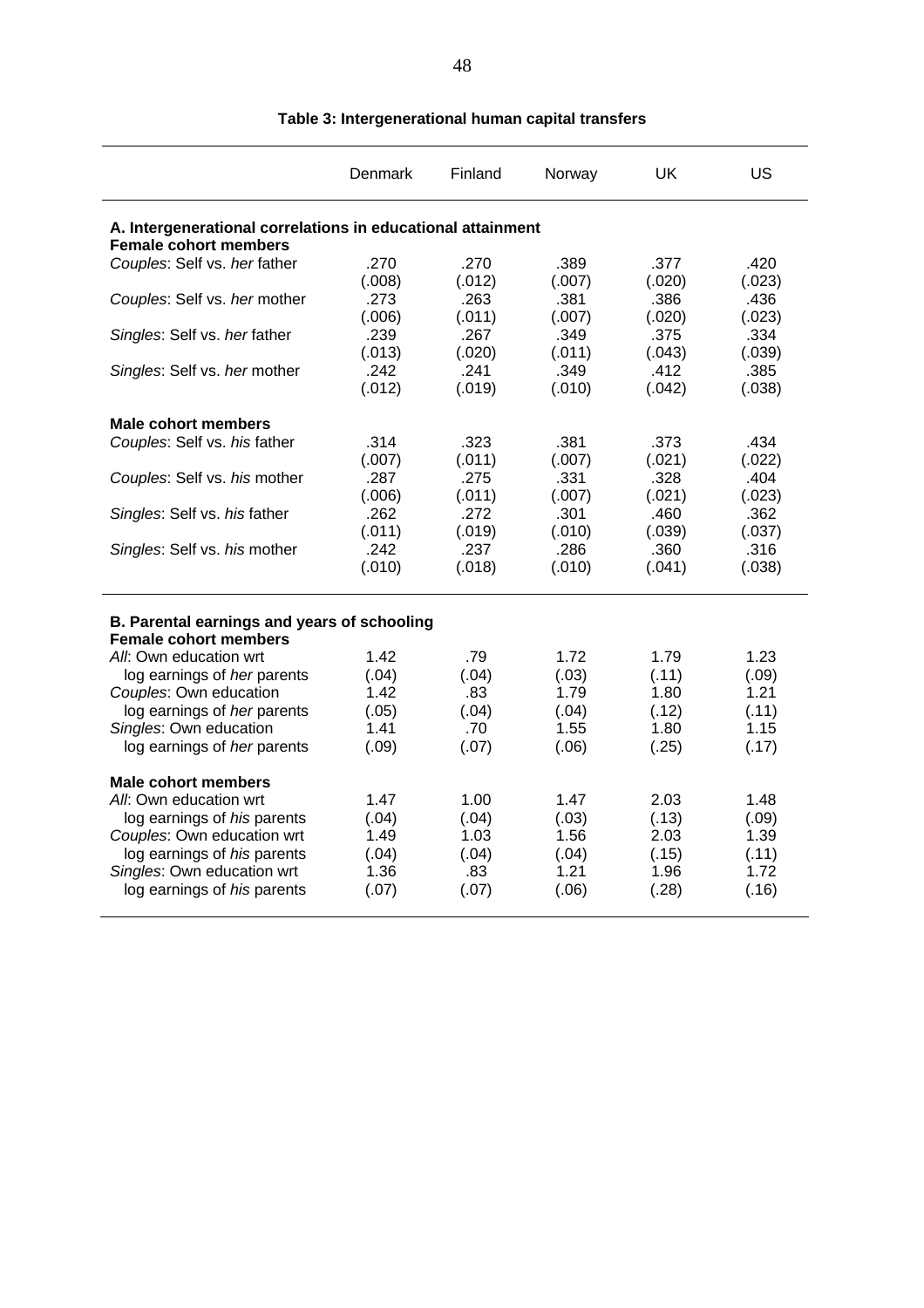| C. Elasticity of returns-adjusted educational attainment wrt parental earnings |        |         |        |        |        |  |  |  |
|--------------------------------------------------------------------------------|--------|---------|--------|--------|--------|--|--|--|
| <b>Female cohort members</b>                                                   |        |         |        |        |        |  |  |  |
| All: Own attainment                                                            | .091   | .094    | .091   | .167   | .159   |  |  |  |
| wrt earnings of her parents                                                    | (.003) | (.005)  | (.002) | (.014) | (.013) |  |  |  |
| Couples: Own attainment                                                        | .093   | .099    | .091   | .167   | .158   |  |  |  |
| wrt earnings of her parents                                                    | (.004) | (.005)  | (.003) | (.016) | (.016) |  |  |  |
| Singles: Own attainment                                                        | .086   | .082    | .081   | .169   | .142   |  |  |  |
| wrt earnings of her parents                                                    | (.007) | (.009)  | (.004) | (.033) | (.024) |  |  |  |
| Male cohort members                                                            |        |         |        |        |        |  |  |  |
| All: Own attainment                                                            | .109   | .125    | .088   | .141   | .176   |  |  |  |
| wrt earnings of his parents                                                    | (.003) | (.005)  | (.002) | (.014) | (.013) |  |  |  |
| Couples: Own attainment                                                        | .111   | .134    | .093   | .140   | .171   |  |  |  |
| wrt earnings of his parents                                                    | (.004) | (0.006) | (.003) | (.016) | (.016) |  |  |  |
| Singles: Own attainment                                                        | .098   | .091    | .072   | .144   | .168   |  |  |  |
| wrt earnings of his parents                                                    | (.006) | (.009)  | (.004) | (.033) | (.022) |  |  |  |

#### **Table 3, continued.**

Note: Standard errors are reported in parentheses. Estimates in Panel B are based on second order polynomial specifications in the UK and the US, third order in Finland, and fourth order polynomials in Denmark and Norway. In Panel C, the dependent variable is the predicted value from a regression of log earnings on 5 (Denmark), 6 (Finland), 12 (Norway), 11 (UK), and 12 (US) indicator variables for educational attainment, estimated from the sample of full-time/full-year workers. Estimates in Panel C are based on linear specification in the UK and the US, second order polynomial in Finland, and third order in Denmark and Norway. Standard errors in Panel C have been adjusted for the fact that the dependent variable is the estimated returns-adjusted attainment. The adjustment is based on the firststep error variance and its correlation with the second-step errors. In nonlinear models, elasticity estimates are evaluated at median parental earnings. Regressions control for father's age and its square.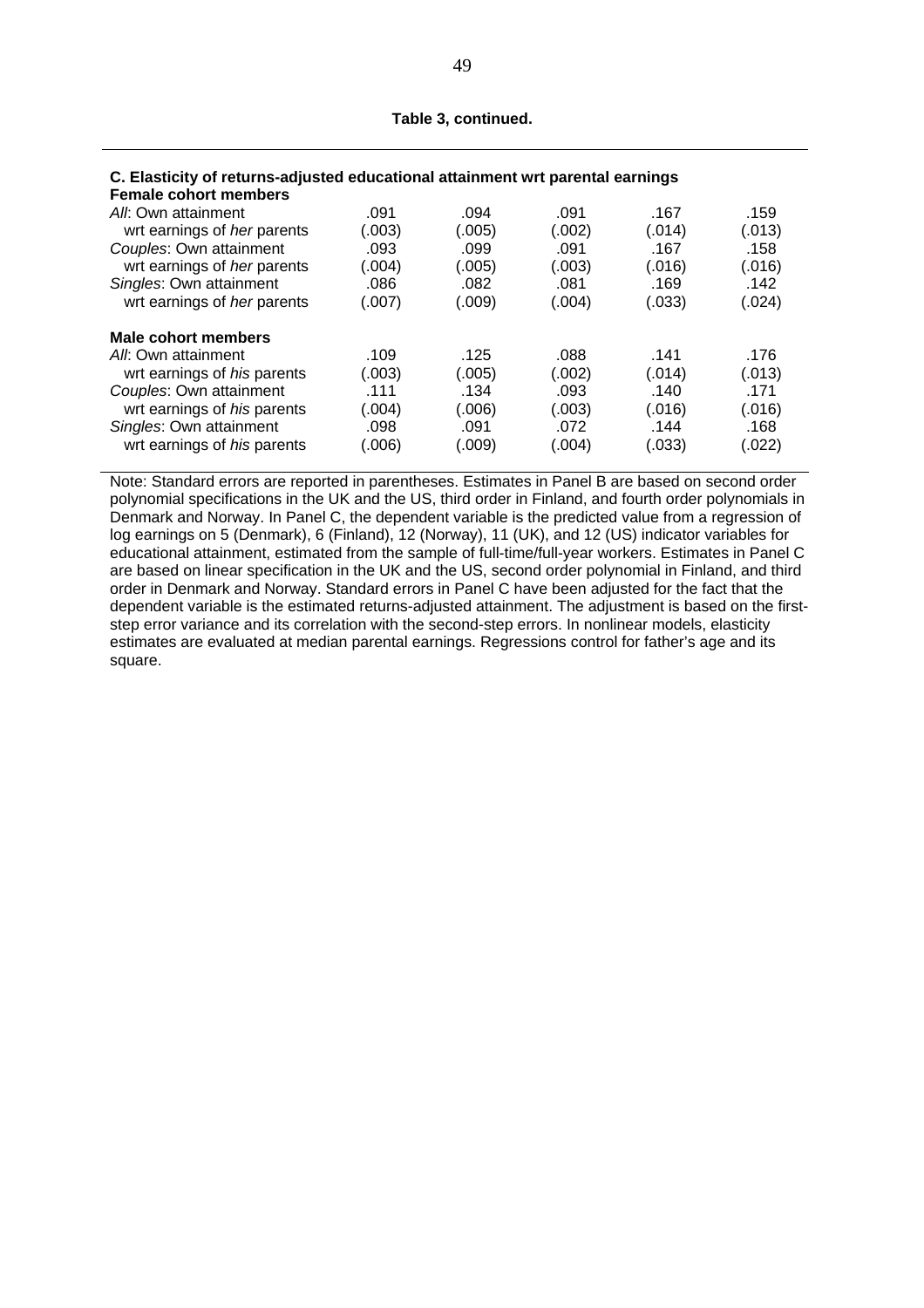|                                           | Denmark | Finland | Norway | UK     | US      |
|-------------------------------------------|---------|---------|--------|--------|---------|
| A. Correlations in educational attainment |         |         |        |        |         |
| <b>Female cohort members</b>              |         |         |        |        |         |
| Couples: self vs. husband                 | .433    | .407    | .495   | .533   | .562    |
|                                           | (.005)  | (.011)  | (.006) | (.019) | (.021)  |
| her father vs. her mother                 | .476    | .447    | .489   | .571   | .627    |
|                                           | (.006)  | (.011)  | (.006) | (.018) | (.020)  |
| her father vs. his father                 | .153    |         | .244   |        | $.359*$ |
|                                           | (.009)  |         | (.008) |        | (.059)  |
| her father vs. his mother                 | .153    |         | .211   |        | $.261*$ |
|                                           | (.008)  |         | (.008) |        | (.061)  |
| her mother vs. his father                 | .153    |         | .209   |        | $.322*$ |
|                                           |         |         |        |        |         |
|                                           | (.008)  |         | (.008) |        | (.060)  |
| her mother vs. his mother                 | .153    |         | .188   |        | .292*   |
|                                           | (.008)  |         | (.008) |        | (.060)  |
| husband vs. her father                    | .223    | .210    | .295   | .326   | .446    |
|                                           | (.007)  | (.012)  | (.007) | (.021) | (.023)  |
| husband vs. her mother                    | .207    | .187    | .279   | .289   | .401    |
|                                           | (.007)  | (.012)  | (.007) | (.021) | (.023)  |
| Singles: her father vs. her mother        | .446    | .446    | .490   | .559   | .615    |
|                                           | (.012)  | (.019)  | (.010) | (.038) | (.033)  |
| <b>Male cohort members</b>                |         |         |        |        |         |
| Couples: self vs. wife                    | .438    | .407    | .462   | .545   | .560    |
|                                           | (.005)  | (.010)  | (.007) | (.019) | (.020)  |
| his father vs. his mother                 | .470    | .477    | .486   | .580   | .669    |
|                                           | (.006)  | (.010)  | (.006) | (.018) | (.018)  |
| his father vs. her father                 | .169    |         | .234   |        | $.398*$ |
|                                           | (.008)  |         | (.008) |        | (.058)  |
| his father vs. her mother                 | .160    |         | .196   |        | $.312*$ |
|                                           |         |         |        |        |         |
|                                           | (.007)  |         | (.008) |        | (.060)  |
| his mother vs. her father                 | .152    |         | .200   |        | $.363*$ |
|                                           | (.007)  |         | (.008) |        | (.059)  |
| his mother vs. her mother                 | .153    |         | .185   |        | $.355*$ |
|                                           | (.007)  |         | (.008) |        | (.059)  |
| wife vs. his father                       | .206    | .233    | .281   | .322   | .363    |
|                                           | (.007)  | (.012)  | (.007) | (.021) | (.023)  |
| wife vs. his mother                       | .216    | .191    | .260   | .247   | .337    |
|                                           | (.006)  | (.011)  | (.007) | (.021) | (.023)  |
| Singles: his father vs. his mother        | .464    | .508    | .473   | .578   | .551    |
|                                           | (.011)  | (.018)  | (.009) | (.035) | (.033)  |
|                                           |         |         |        |        |         |

### **Table 4: Empirical indicators of marital sorting**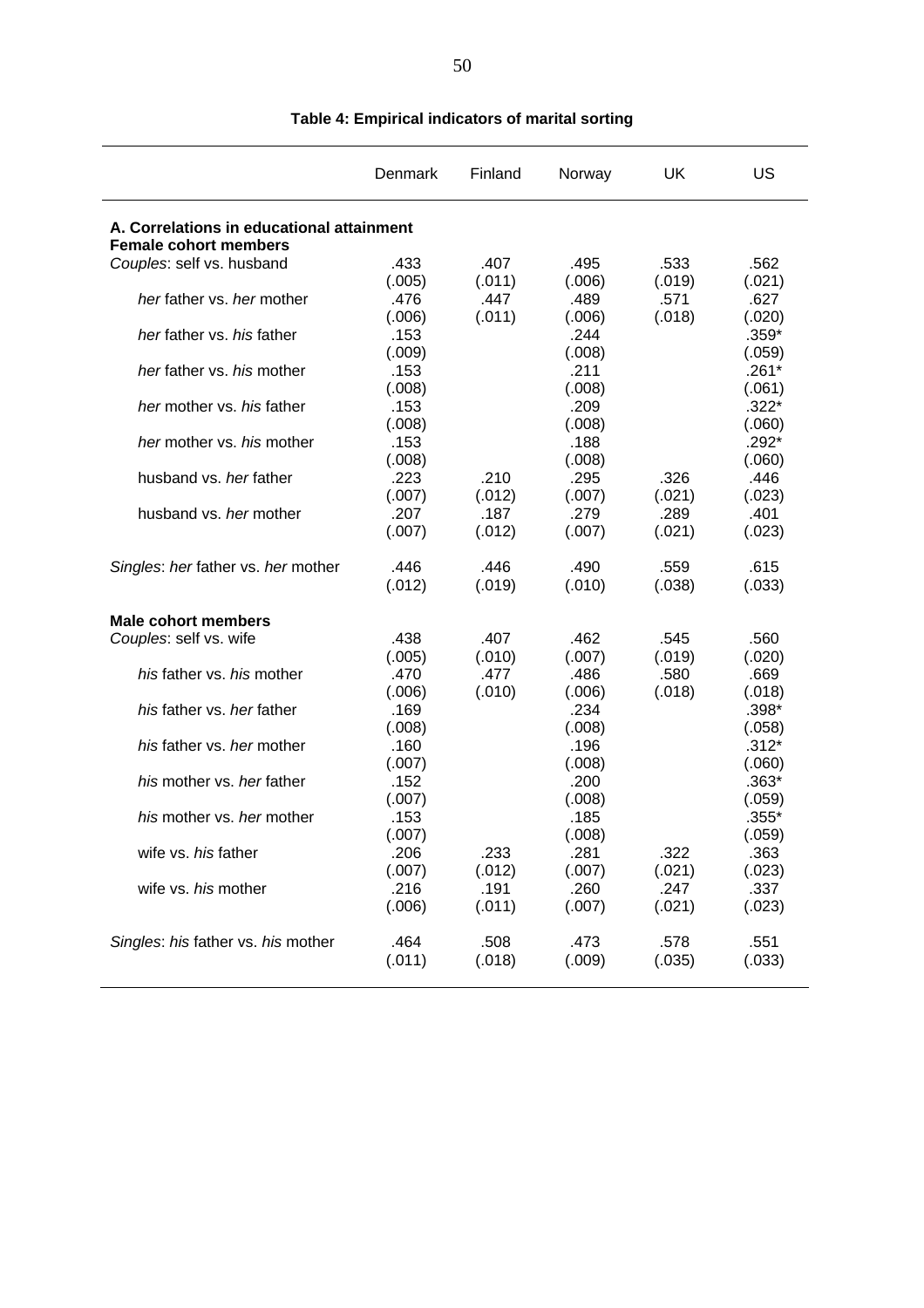#### **Table 4, continued.**

| B. Identification from intergenerational earnings elasticities                                                 |        |        |        |        |        |  |  |  |  |
|----------------------------------------------------------------------------------------------------------------|--------|--------|--------|--------|--------|--|--|--|--|
| $\beta_f^s/\beta_m^s$ males in couples                                                                         | .66    | .69    | .73    | .61    | .78    |  |  |  |  |
| C. Elasticity of returns-adjusted educational attainment wrt parental earnings<br><b>Female cohort members</b> |        |        |        |        |        |  |  |  |  |
| Couples: Husband's attainment                                                                                  | .084   | .101   | .085   | .100   | .185   |  |  |  |  |
| wrt earnings of her parents                                                                                    | (.004) | (.006) | (.003) | (.014) | (.017) |  |  |  |  |
| Couples: Combined attainment                                                                                   | .089   | .104   | .088   | .126   | .174   |  |  |  |  |
| wrt earnings of her parents                                                                                    | (.004) | (.007) | (.003) | (.016) | (.018) |  |  |  |  |
| Male cohort members                                                                                            |        |        |        |        |        |  |  |  |  |
| Couples: Wife's attainment                                                                                     | .069   | .082   | .064   | .156   | .141   |  |  |  |  |
| wrt earnings of his parents                                                                                    | (.003) | (.006) | (.003) | (.018) | (.016) |  |  |  |  |
| Couples: Combined attainment                                                                                   | .095   | .116   | .082   | .144   | .160   |  |  |  |  |
| wrt earnings of his parents                                                                                    | (.004) | (.007) | (.003) | (.018) | (.017) |  |  |  |  |

\*Computed from PSID data.

Note: Standard errors are reported in parentheses. For model specifications and dependent variable in Panel C, see note to Table 3.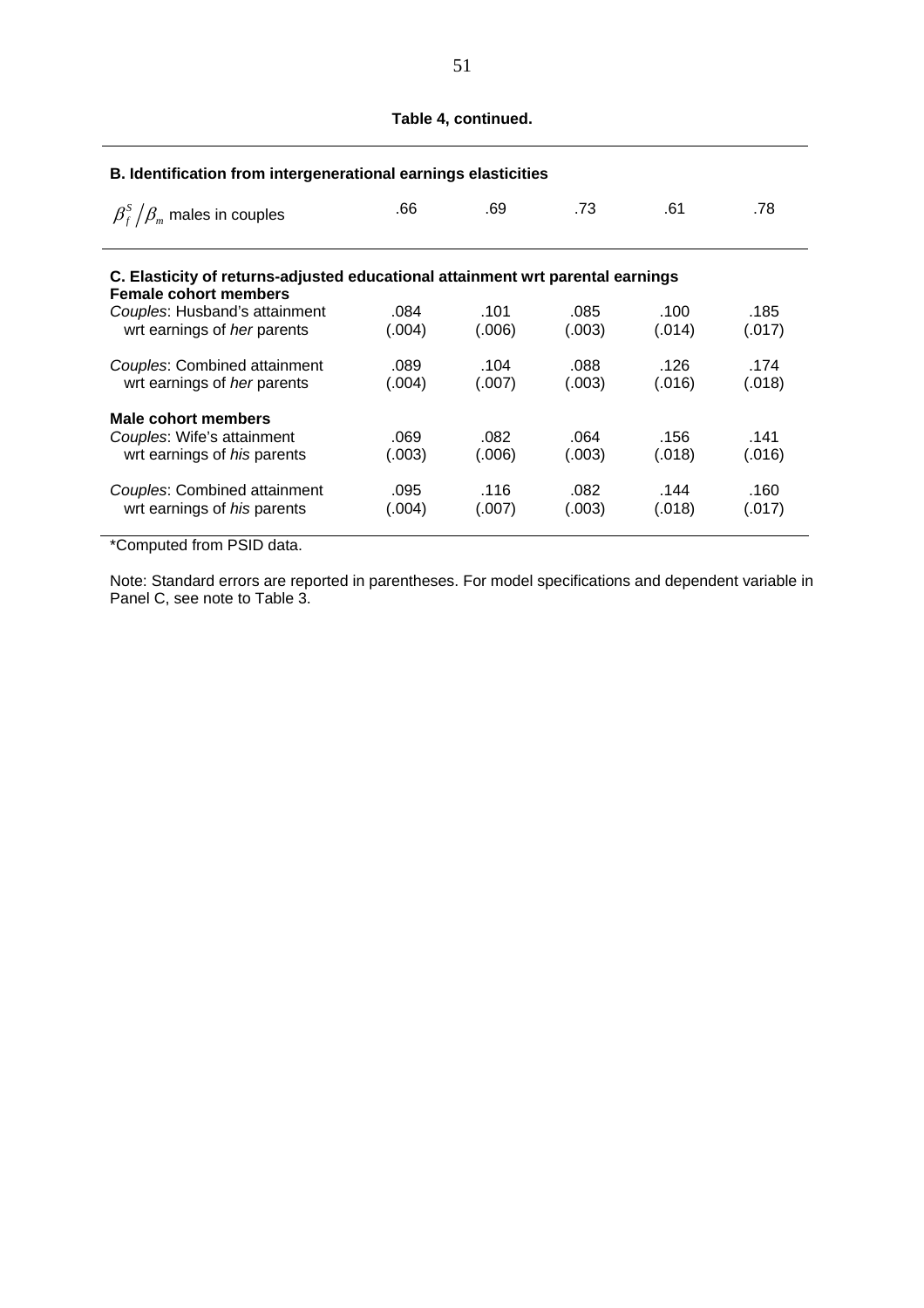|                                           | Norway         | UK                | US                |
|-------------------------------------------|----------------|-------------------|-------------------|
| A: Model 1                                |                |                   |                   |
| <b>Females</b>                            |                |                   |                   |
| Wives of male cohort members              | .034           | $-065$            | $-0.058$          |
| log earnings of his parents               | (.006)         | (.029)            | (.021)            |
| Married female cohort members             |                |                   |                   |
| log earnings of her parents               | .056           | $-0.017$          | $-.040$           |
|                                           | (.005)         | (.028)            | (.021)            |
| Single female cohort members              |                |                   |                   |
| log earnings of her parents               | .073           | .230              | .081              |
|                                           | (.008)         | (.061)            | (.026)            |
| Males                                     |                |                   |                   |
| Husbands of female cohort members         |                |                   |                   |
| log earnings of her parents               | .010           | .050              | .048              |
|                                           | (.003)         | (.019)            | (.010)            |
| Married male cohort members               |                |                   |                   |
| log earnings of his parents               | .012           | .050              | .027              |
|                                           | (.003)         | (.017)            | (.011)            |
| Single male cohort members                |                |                   |                   |
| log earnings of his parents               | .028           | .134              | .042              |
|                                           | (.006)         | (.051)            | (.026)            |
|                                           |                |                   |                   |
| <b>B: Model 2, with child interaction</b> |                |                   |                   |
| Wives of male cohort members              |                |                   |                   |
| log earnings of his parents               | .051<br>(.014) | .027<br>(.060)    | .142<br>(.041)    |
| $log$ earnings $*$ child < 15             | $-0.017$       | $-.101$           | $-255$            |
|                                           | (.015)         | (.068)            | (.046)            |
| child below 15                            | $-0.098$       | $-274$            | $-213$            |
|                                           | (.011)         | (.022)            | (.025)            |
|                                           |                |                   |                   |
| Married female cohort members             |                |                   |                   |
| log earnings of her parents               | .054           | .101              | .020<br>(.041)    |
| $log$ earnings $*$ child < 15             | (.011)<br>.007 | (.054)<br>$-.113$ | $-068$            |
|                                           | (.012)         | (.063)            | (.048)            |
| child below 15                            | $-0.075$       | $-225$            | $-192$            |
|                                           | (.009)         | (.023)            | (.024)            |
|                                           |                |                   |                   |
| Single female cohort members              |                |                   |                   |
| log earnings of her parents               | .065           | .293              | .095              |
| $log$ earnings $*$ child < 15             | (.010)<br>.024 | (.084)<br>$-062$  | (.034)<br>$-.039$ |
|                                           | (.015)         | (.120)            | (.052)            |
| child below 15                            | $-073$         | $-232$            | $-0.086$          |
|                                           | (.011)         | (.043)            | (.037)            |
|                                           |                |                   |                   |

### **Table 5: Employment status and parental earnings, ordered probit estimates**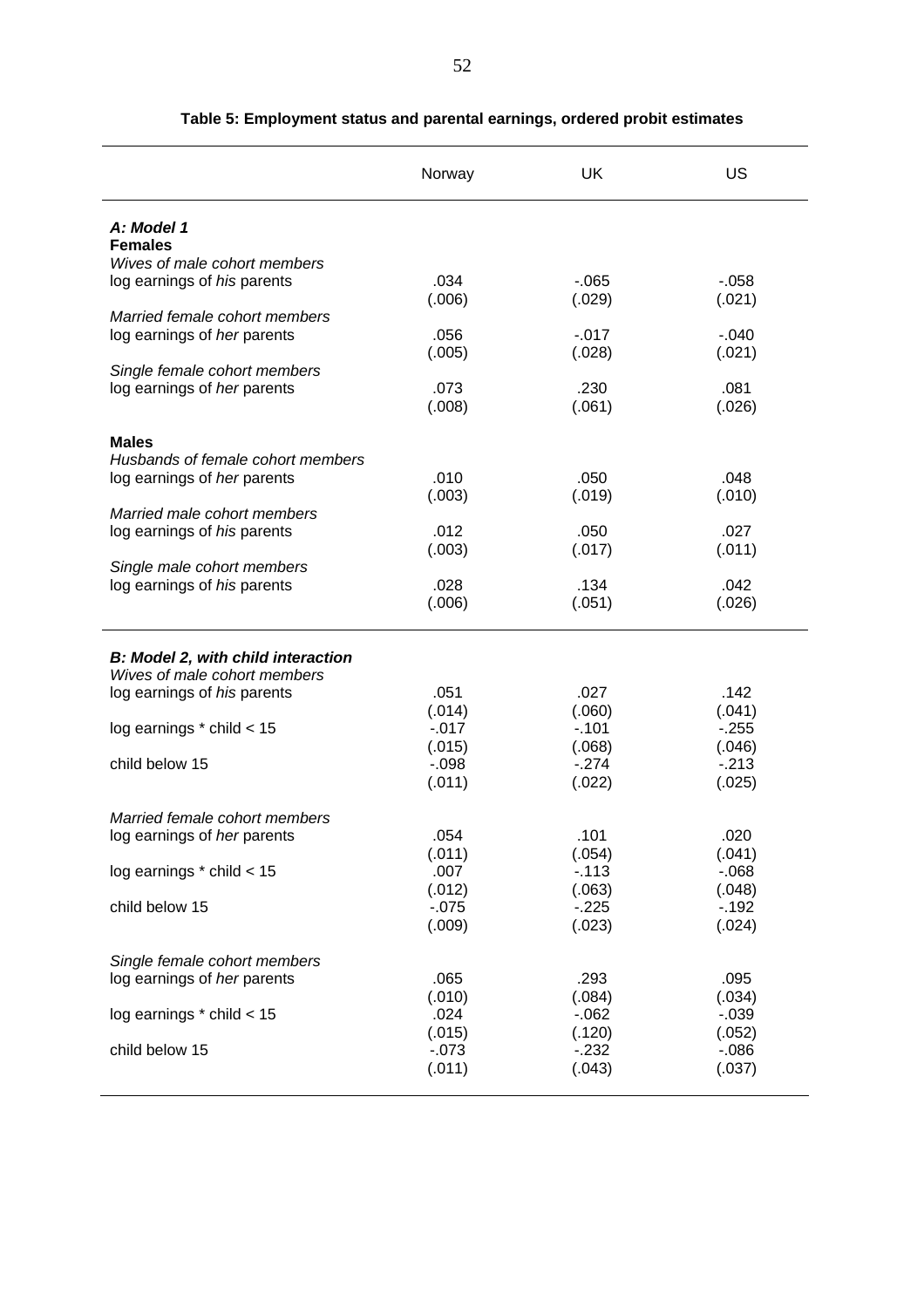|                                                                                                 | Norway   | UK       | US       |
|-------------------------------------------------------------------------------------------------|----------|----------|----------|
| C: Model 3, top vs. bottom of<br>parental earnings distribution<br>Wives of male cohort members |          |          |          |
| Top:<br>log earnings of his parents                                                             | .171     | .053     | .029     |
| $log$ earnings $*$ child < 15                                                                   | (.071)   | (.144)   | (.093)   |
|                                                                                                 | $-.105$  | $-069$   | $-208$   |
|                                                                                                 | (.074)   | (.161)   | (.102)   |
| child below 15                                                                                  | $-.111$  | $-279$   | $-277$   |
|                                                                                                 | (.017)   | (.027)   | (.033)   |
| Bottom:                                                                                         |          |          |          |
| log earnings of his parents                                                                     | .029     | .099     | .247     |
|                                                                                                 | (.018)   | (.132)   | (.077)   |
| $log$ earnings $*$ child < 15                                                                   | $-0.020$ | $-163$   | $-146$   |
|                                                                                                 | (.019)   | (.154)   | (.107)   |
| child below 15                                                                                  | $-.091$  | $-227$   | $-0.083$ |
|                                                                                                 | (.015)   | (.028)   | (.049)   |
| Married female cohort members<br>Top:                                                           |          |          |          |
| log earnings of her parents                                                                     | .145     | .104     | .129     |
|                                                                                                 | (.061)   | (.143)   | (.084)   |
| $log$ earnings $*$ child < 15                                                                   | .019     | $-129$   | $-184$   |
|                                                                                                 | (.064)   | (.160)   | (.095)   |
| child below 15                                                                                  | $-0.096$ | $-256$   | $-213$   |
|                                                                                                 | (.014)   | (.028)   | (.031)   |
| Bottom:                                                                                         |          |          |          |
| log earnings of her parents                                                                     | .024     | .023     | .057     |
|                                                                                                 | (.013)   | (.106)   | (.088)   |
| $log$ earnings $*$ child < 15                                                                   | .011     | .010     | $-.003$  |
|                                                                                                 | (.016)   | (.135)   | (.105)   |
| child below 15                                                                                  | $-068$   | $-179$   | $-192$   |
|                                                                                                 | (.012)   | (.027)   | (.051)   |
| Single female cohort members<br>Top:                                                            |          |          |          |
| log earnings of her parents                                                                     | .053     | .093     | .395     |
|                                                                                                 | (.046)   | (.204)   | (.121)   |
| log earnings $*$ child $<$ 15                                                                   | .100     | .370     | $-386$   |
|                                                                                                 | (.066)   | (.280)   | (.151)   |
| child below 15                                                                                  | $-0.050$ | $-298$   | $-138$   |
|                                                                                                 | (.016)   | (.060)   | (.059)   |
| Bottom:                                                                                         |          |          |          |
| log earnings of her parents                                                                     | .050     | .193     | .057     |
|                                                                                                 | (.012)   | (.187)   | (.062)   |
| $log$ earnings $*$ child < 15                                                                   | $-0.014$ | $-0.075$ | .100     |
|                                                                                                 | (.020)   | (.270)   | (.107)   |
| child below 15                                                                                  | $-0.99$  | $-181$   | $-0.054$ |
|                                                                                                 | (.016)   | (.063)   | (.051)   |

**Table 5, continued.** 

j.

Note: Dependent variable is an employment index set equal to 0 if not employed, 1 if part-time, and 2 if full-time work. Listed coefficients are marginal effects on the probability of full-time work. Effect of indicator variable for dependent child at home is evaluated at mean log parental earnings. "Married" includes cohabiting cohort members. "Top" and "bottom" refer to parental earnings above and below the sample mean. Regressions control for father's age and its square.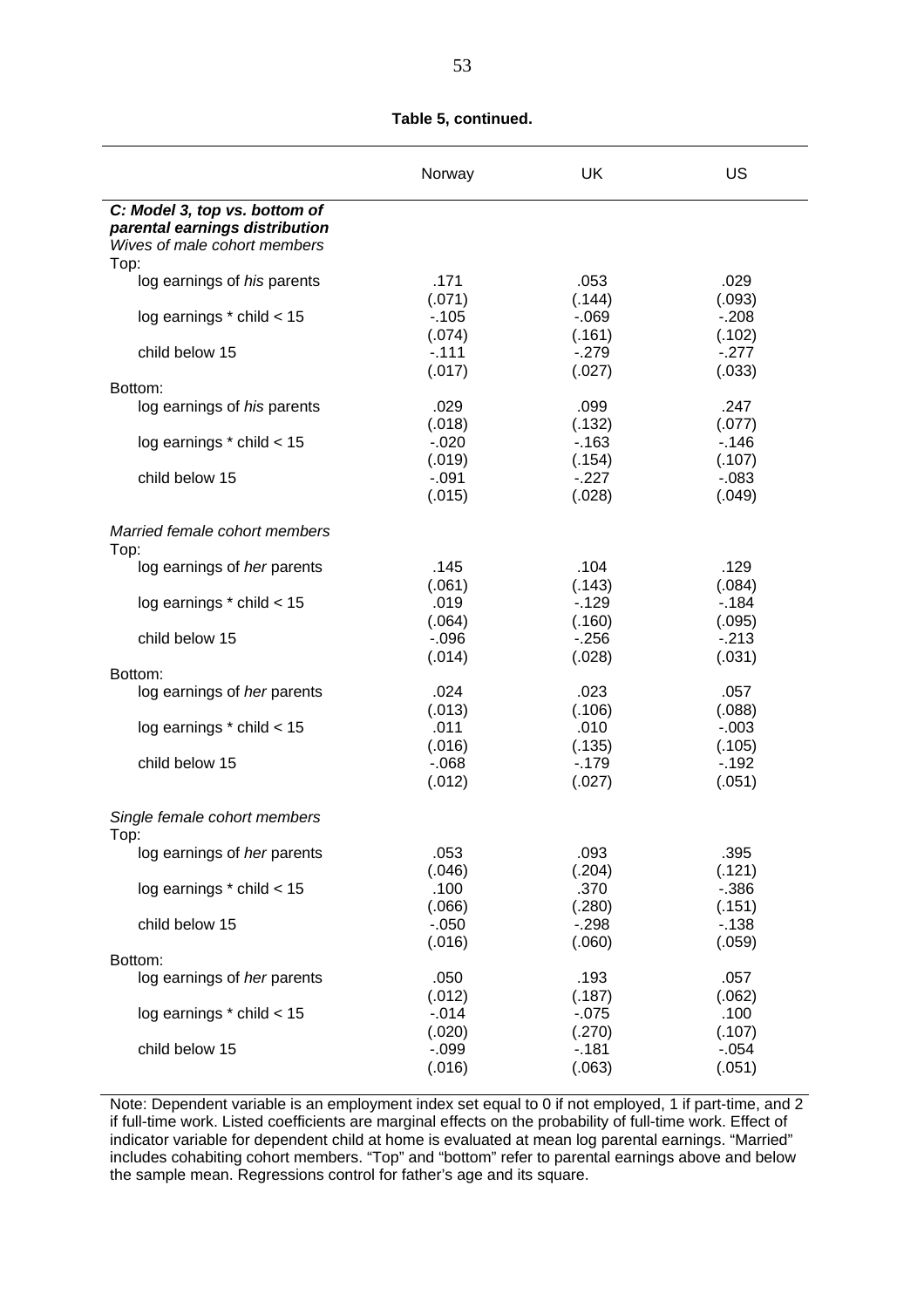|                                                                                                                                                               | 10 <sub>th</sub>                                   | Denmark<br>90th                                    | 10 <sub>th</sub>                                   | Finland<br>90th                                    | 10th                                               | Norway<br>90th                                     |
|---------------------------------------------------------------------------------------------------------------------------------------------------------------|----------------------------------------------------|----------------------------------------------------|----------------------------------------------------|----------------------------------------------------|----------------------------------------------------|----------------------------------------------------|
| <b>Female cohort members</b><br>All: Own earnings<br>wrt her parents                                                                                          | .047<br>(.014)                                     | .283<br>(.020)                                     | .097<br>(.016)                                     | .252<br>(.026)                                     | .105<br>(.012)                                     | .251<br>(.021)                                     |
| Singles: Own earnings<br>wrt her parents<br>Couples: Own earnings<br>wrt her parents                                                                          | .084<br>(.038)<br>.035<br>(.015)                   | .376<br>(.054)<br>.261<br>(.021)                   | .082<br>(.033)<br>.099<br>(.018)                   | .217<br>(.054)<br>.265<br>(.030)                   | .147<br>(.024)<br>.089<br>(.013)                   | .221<br>(.046)<br>.260<br>(.024)                   |
| Couples: Husband's earnings<br>wrt her parents<br>Couples: Combined earnings<br>wrt her parents<br>Couples: Combined earnings<br>wrt his parents              | .041<br>(.014)<br>.051<br>(.011)<br>.051<br>(.011) | .250<br>(.020)<br>.290<br>(.017)<br>.312<br>(.017) | .102<br>(.016)<br>.112<br>(.013)                   | .275<br>(.027)<br>.289<br>(.022)                   | .103<br>(.011)<br>.106<br>(.008)<br>.118<br>(.008) | .293<br>(.019)<br>.293<br>(.015)<br>.332<br>(.015) |
| All: Combined earnings per<br>adult wrt her parents                                                                                                           | .061<br>(.013)                                     | .298<br>(.018)                                     | .105<br>(.013)                                     | .262<br>(.021)                                     | .127<br>(.009)                                     | .275<br>(.017)                                     |
| <b>Male cohort members</b><br>All: Own earnings<br>wrt his parents:<br>Singles: Own earnings<br>wrt his parents:<br>Couples: Own earnings<br>wrt his parents: | .080<br>(.013)<br>.115<br>(.035)<br>.066<br>(.013) | .377<br>(.019)<br>.373<br>(.055)<br>.369<br>(.018) | .129<br>(.016)<br>.159<br>(.037)<br>.112<br>(.017) | .369<br>(.024)<br>.201<br>(.063)<br>.416<br>(.025) | .146<br>(.010)<br>.144<br>(.021)<br>.134<br>(.010) | .365<br>(.018)<br>.223<br>(.043)<br>.406<br>(.018) |
| Couples: Wife's earnings<br>wrt his parents:<br>Couples: Combined earnings<br>wrt his parents:<br>Couples: Combined earnings<br>wrt her parents:              | .062<br>(.015)<br>.077<br>(.011)<br>.081<br>(.012) | .153<br>(.021)<br>.333<br>(.016)<br>.276<br>(.016) | .100<br>(.022)<br>.131<br>(.014)                   | .228<br>(.032)<br>.343<br>(.021)                   | .070<br>(.015)<br>.123<br>(.008)<br>.105<br>(.009) | .206<br>(.026)<br>.356<br>(.015)<br>.308<br>(.015) |
| All: Combined earnings per<br>adult wrt his parents                                                                                                           | .088<br>(.012)                                     | .344<br>(.018)                                     | .141<br>(.014)                                     | .312<br>(.021)                                     | .134<br>(.009)                                     | .318<br>(.017)                                     |

**Appendix Table A-1: Nonlinearities in intergenerational earnings elasticity estimates in Nordic**  samples (evaluated at 10<sup>th</sup> and 90<sup>th</sup> percentiles of parental earnings)

Note: Standard errors are reported in parentheses. Estimates are based on second order polynomial specification in Finland and third order in Denmark and Norway. See also note to Table 2.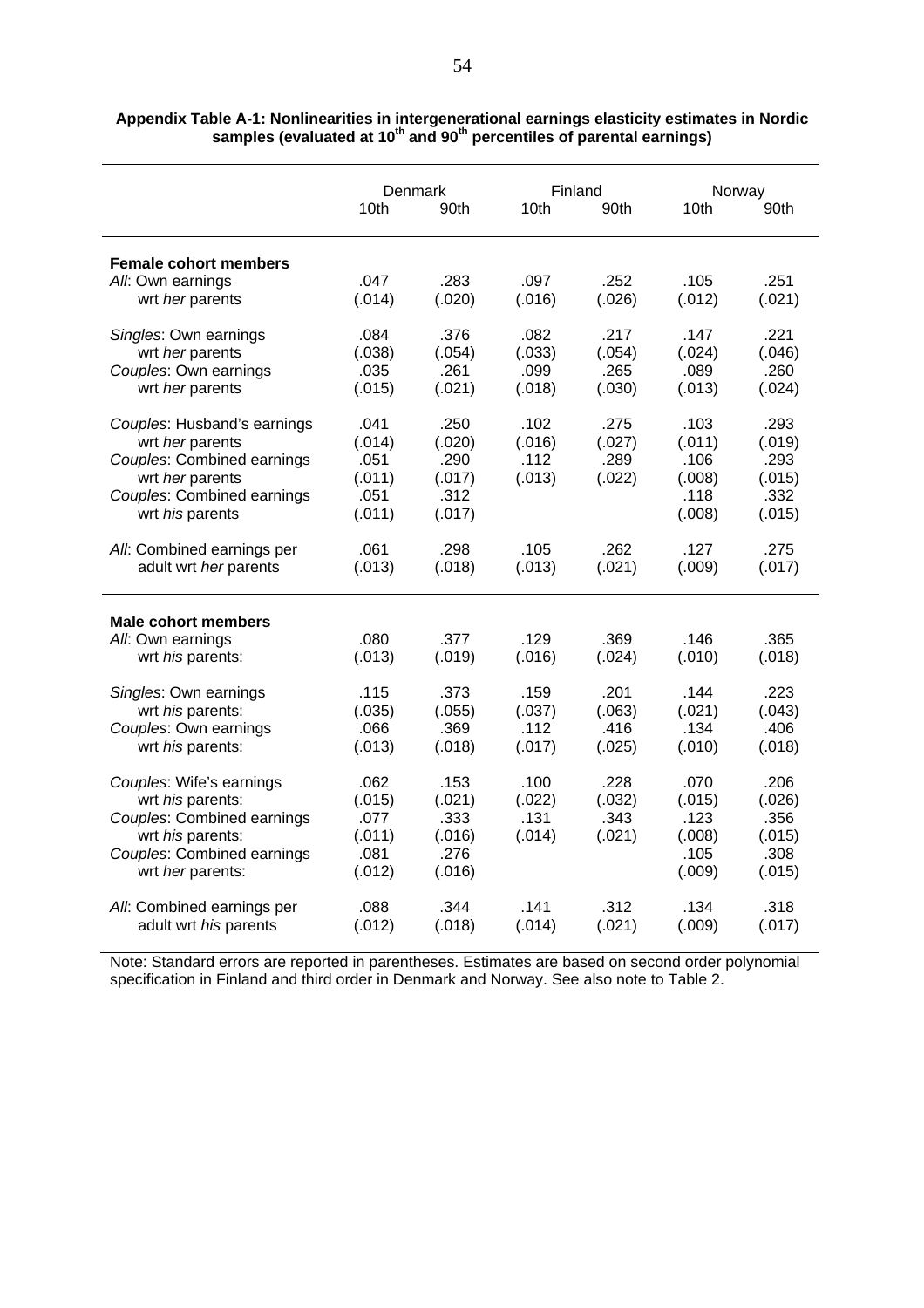|                                                  | 10 <sup>th</sup> | Denmark<br>90th | $10^{th}$ | Finland<br>90th | $10^{th}$ | Norway<br>90th | 10th  | UK<br>90th | 10th  | <b>US</b><br>90th |
|--------------------------------------------------|------------------|-----------------|-----------|-----------------|-----------|----------------|-------|------------|-------|-------------------|
| <b>Female cohort</b><br>members<br>All: Own educ | .31              | 2.16            | .03       | 1.51            | .41       | 3.10           | .45   | 3.11       | 1.01  | 1.41              |
| wrt her parents                                  | (.05)            | (.07)           | (.05)     | (.08)           | (.04)     | (.07)          | (.22) | (.24)      | (.11) | (.15)             |
| Couples: Own educ                                | .26              | 2.24            | .06       | 1.30            | .39       | 2.79           | 1.13  | 2.46       | 1.03  | 1.25              |
| wrt her parents                                  | (.05)            | (.08)           | (.10)     | (.15)           | (.07)     | (.13)          | (.48) | (.50)      | (.21) | (.29)             |
| Singles: Own educ                                | .45              | 1.91            | .02       | 1.61            | .41       | 3.23           | .25   | 3.32       | .96   | 1.42              |
| wrt her parents                                  | (.10)            | (.15)           | (.06)     | (.09)           | (.05)     | (.08)          | (.25) | (.28)      | (.14) | (.17)             |
| <b>Male cohort</b><br>members                    |                  |                 |           |                 |           |                |       |            |       |                   |
| All: Own educ                                    | .40              | 2.20            | .07       | 1.86            | .38       | 2.62           | .44   | 3.58       | 1.11  | 1.78              |
| wrt his parents                                  | (.04)            | (.06)           | (.05)     | (.08)           | (.04)     | (.07)          | (.27) | (.30)      | (.10) | (.14)             |
| Couples: Own educ                                | .40              | 2.19            | .18       | 1.34            | .34       | 2.13           | .87   | 3.03       | .64   | 2.61              |
| wrt his parents                                  | (.05)            | (.07)           | (.09)     | (.16)           | (.06)     | (.12)          | (.54) | (.62)      | (.18) | (.28)             |
| Singles: Own educ                                | .32              | 2.13            | .02       | 2.00            | .39       | 2.79           | .27   | 3.76       | 1.18  | 1.56              |
| wrt his parents                                  | (.07)            | (.13)           | (.06)     | (.09)           | (.05)     | (.08)          | (.32) | (.35)      | (.13) | (.16)             |

l,

**Appendix Table A-2: Nonlinearities in parental earnings-years of schooling relationship (evaluated at 10th and 90th percentiles of parental earnings)** 

Note: Standard errors are reported in parentheses. Estimates are based on second order polynomials in the UK and the US, third order in Finland, and fourth order in Denmark and Norway. See also note to Table 3.